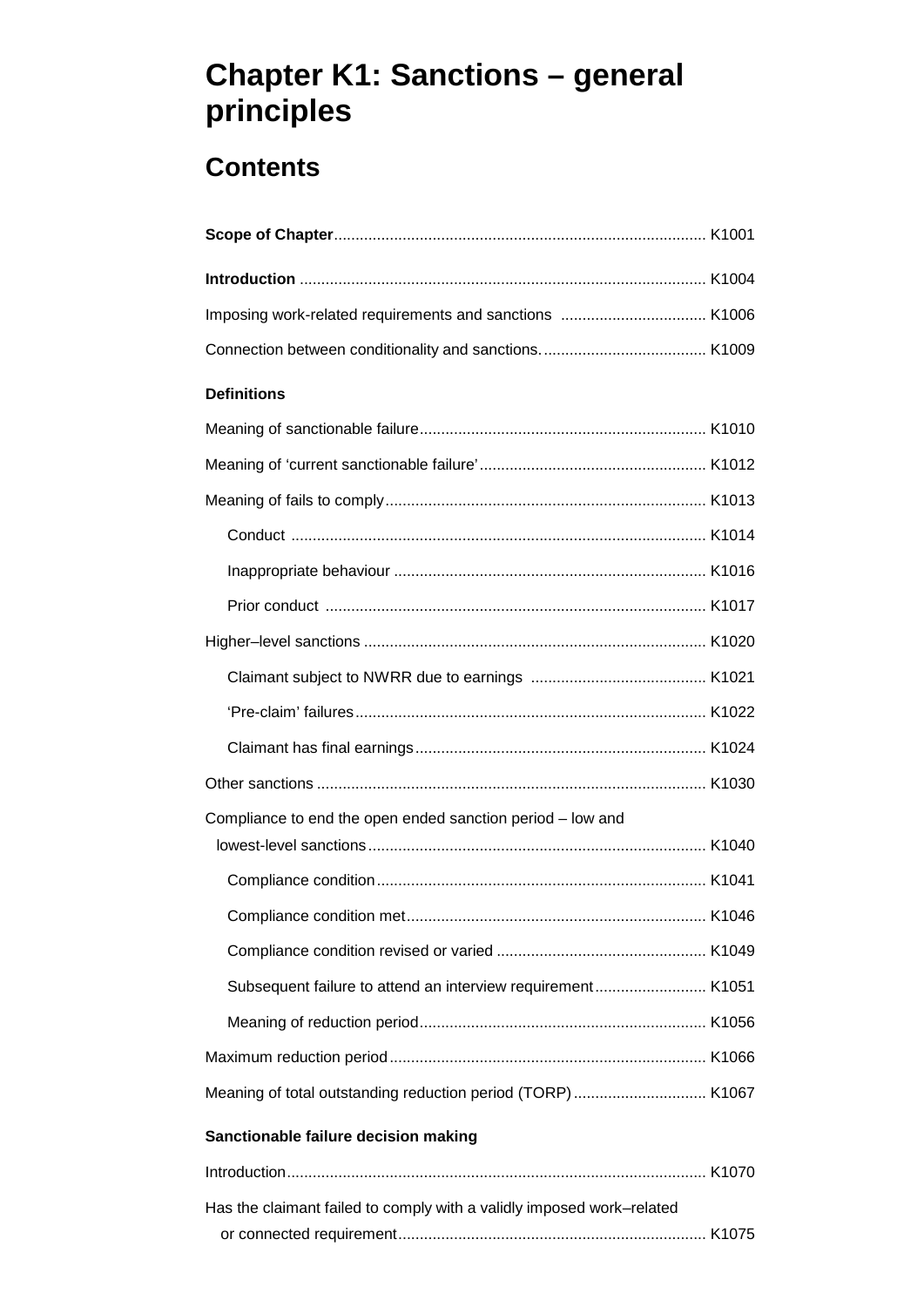| Delegation and contracting out of Secretary of State functions K1121   |  |
|------------------------------------------------------------------------|--|
| <b>Public Law Principles of Fairness</b>                               |  |
|                                                                        |  |
|                                                                        |  |
|                                                                        |  |
|                                                                        |  |
|                                                                        |  |
|                                                                        |  |
|                                                                        |  |
|                                                                        |  |
|                                                                        |  |
|                                                                        |  |
| Participating in an interview (other than the initial interview) K1181 |  |
|                                                                        |  |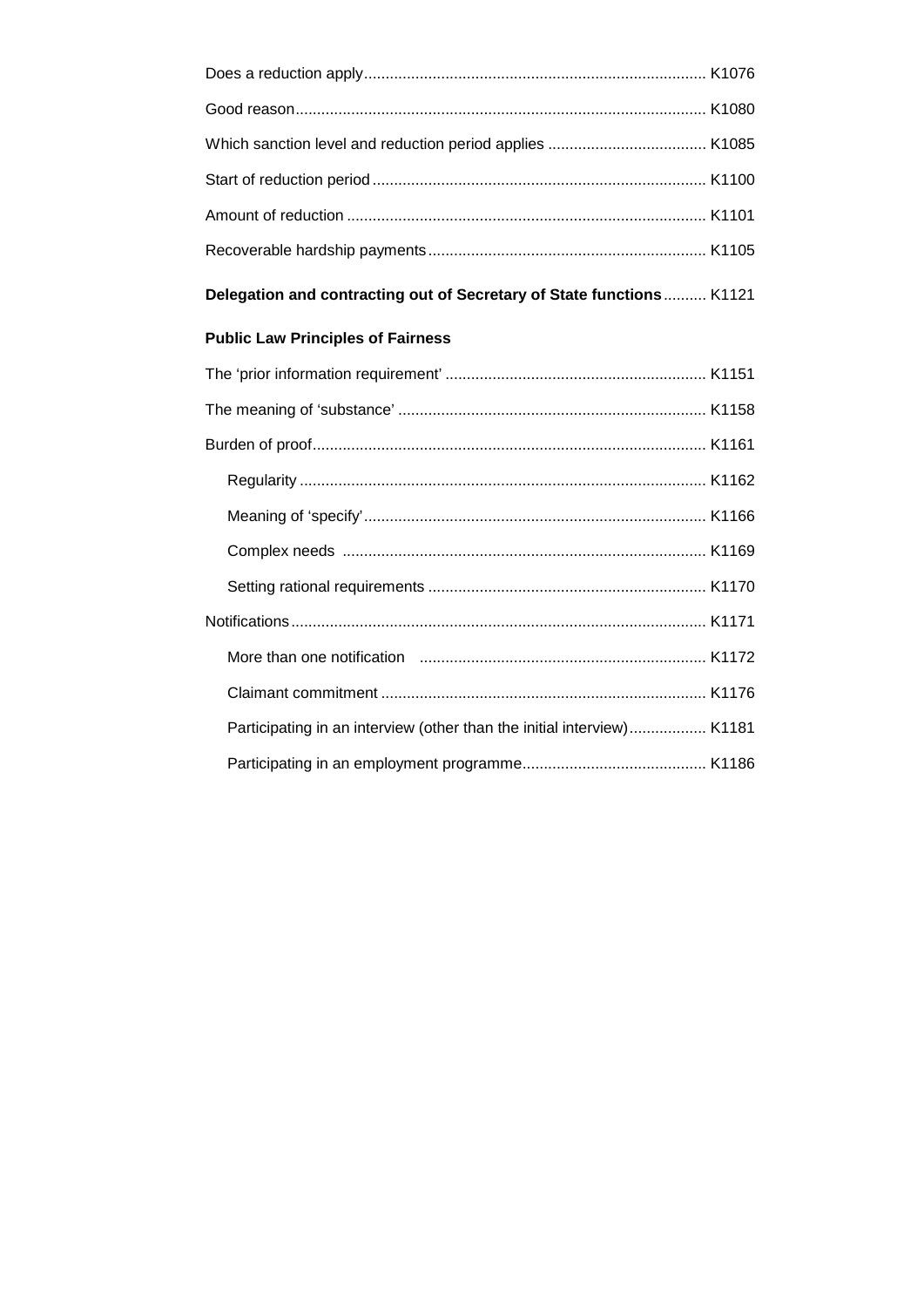# **Chapter K1: Sanctions – general principles Scope of Chapter**

#### K1001 This Chapter

- sanctions (see K1010) **1.** gives definitions of terms that are used throughout the ADM Chapters on
- **2.** gives a general introduction on the process to follow when making decisions on sanctionable failures
- **3.** explains where detailed guidance can be found in other ADM Chapters on sanctions (see K1002)
- **4.** gives guidance on delegation and contracting out of certain functions to authorised persons (K1121)
- example; the **5.** gives guidance on issues that affect more than one type of sanction, for
	- **5.1** meaning of fails to comply (see K1013)
	- **5.2** compliance condition for low and lowest level sanctions (see K1040)
	- **5.3** public law principles of fairness
		- **5.3.a** the 'prior information requirement' (see K1151)
		- **5.3.b** the meaning of substance (K1158)
		- **5.3.c** burden of proof (K1161)
		- **5.3.d** regularity (K1162)
		- **5.3.e** meaning of 'specify' (K1166)
		- **5.3.f** notifications (K1171).
- K1002 Detailed guidance on sanctions can be found as follows:
	- **1.** Chapter K2 Good Reason
	- **2.** Chapter K3 Higher–level sanctions
	- **3.** Chapter K4 Medium–level sanctions
	- **4.** Chapter K5 Low–level sanctions
	- **5.** Chapter K6 Lowest–level sanctions
	- **6.** Chapter K7 Effect of ESA and JSA sanctions on UC
	- **7.** Chapter K8 When reduction is to have effect
	- **8.** Chapter K9 Amount of reduction.

K1003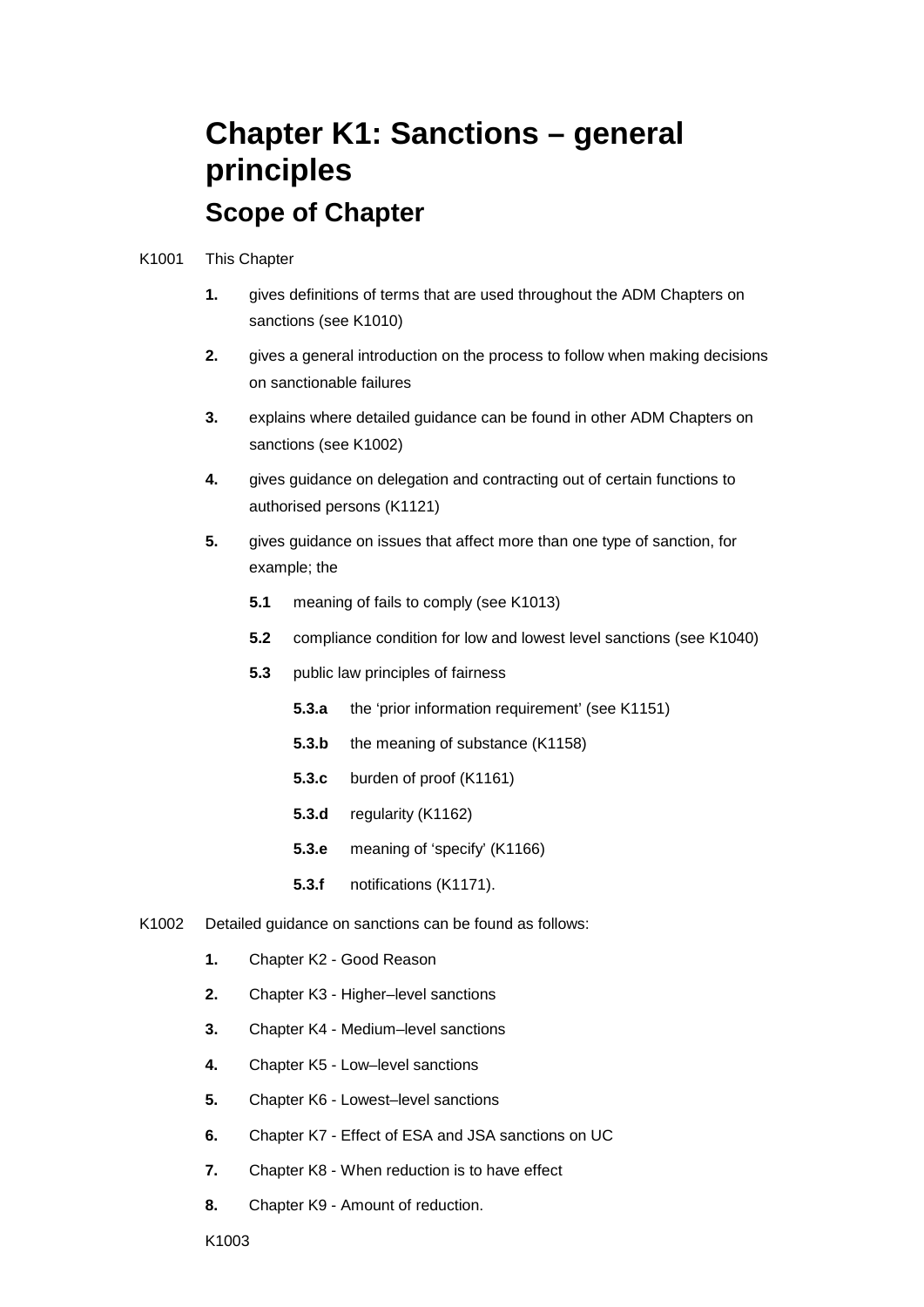# **Introduction**

- K1004 Once a DM determines that a reduction should apply for a sanctionable failure, the period is added to the total outstanding reduction period (TORP) (see K1061) for that claimant. Reductions are then made to the award of UC based on the number of days in the TORP. The reduction is calculated by either
	- **1.** the number of days in the assessment period (where the TORP is greater than this number) multiplied by the daily sanction amount **or**
	- **2.** the number of days in the TORP (where the number of days in the TORP is lower than the number of days in the assessment period) multiplied by the daily sanction amount.

**Note:** See ADM Chapter K9 (Amount of reduction) for guidance on the daily sanction amount.

- K1005 The reduction will then be taken from the award from
	- the first day of the new assessment period **or 1.** the first day of the assessment period in which the DM determines that a reduction should be imposed, or if a reduction is not taken on that date, then
	- **2.** if the award is already subject to a reduction, the first day that the award is not subject to a reduction.

 **Note:** See K1057 and ADM Chapter K8 (When a reduction is to have effect) for further details.

# **Imposing work-related requirements and sanctions**

K1006 One of the conditions of entitlement for UC is that the claimant has accepted a claimant commitment. This is a record of claimant responsibilities in relation to the award of UC. Once the claimant has a Claimant Commitment in place then work– related and connected requirements can be set and claimants have an obligation to meet their agreed responsibilities as set out. A failure to comply with the Claimant Commitment does not breach the conditions of entitlement nor is that in itself a sanctionable failure, but sanctions can be imposed for failures to comply for no good reason with work-related and connected requirements recorded in the Claimant **Commitment** 

**Note 1**: For further guidance on the Claimant Commitment see ADM Chapter J1.

**Note 2:** See guidance at K1151 et seq regarding validly imposing work-related and connected requirements, K1170 regarding setting rational requirements and K1176 specific guidance regarding the Claimant Commitment.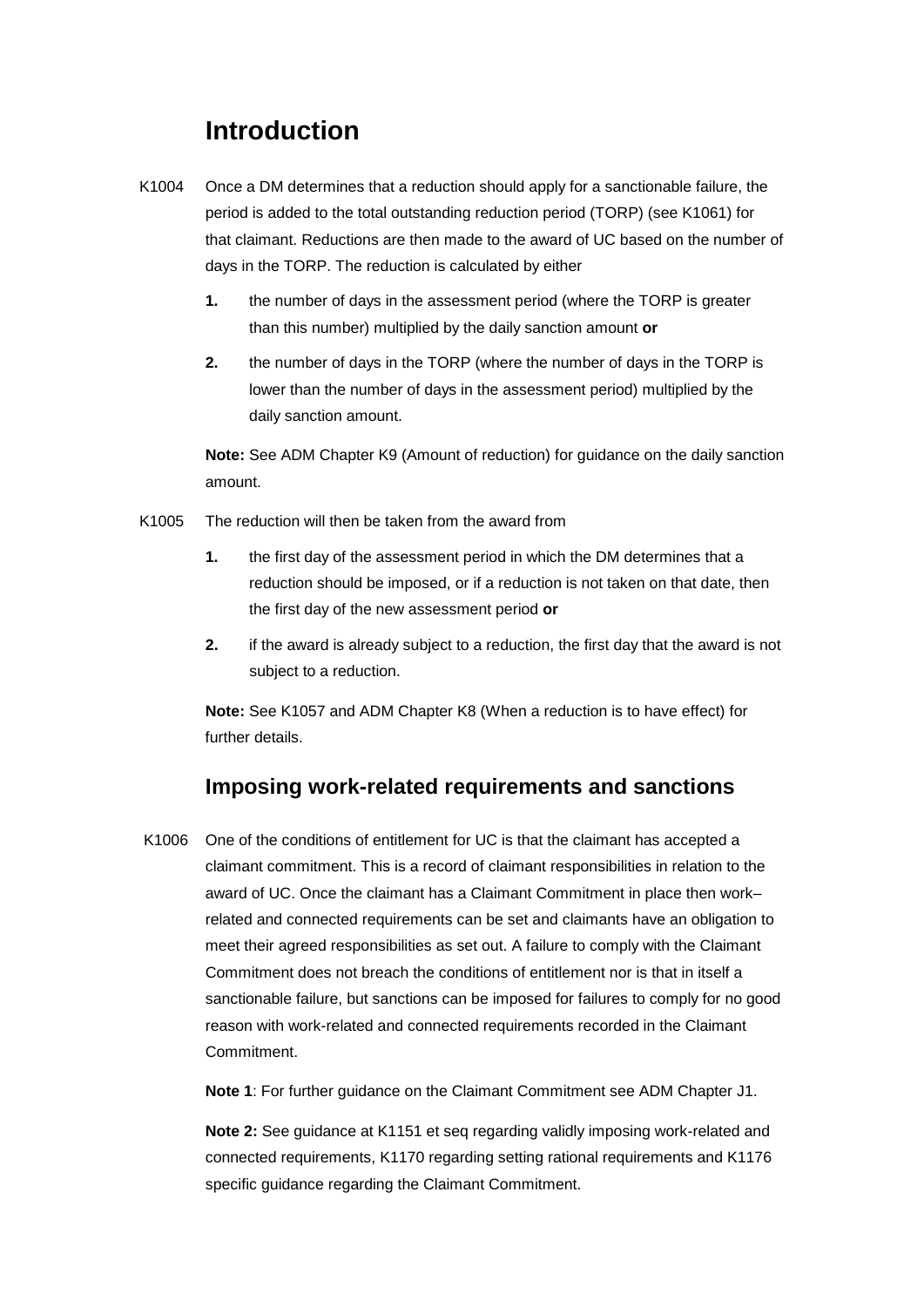until the claimant has accepted a claimant commitment. **Note 3:** Requirements to complete set work-related requirements will not take place

K1007 With the exception of provisions to impose sanctions for 'pre-claim failures' (see detailed guidance on 'pre-claim failures' in ADM Chapter K3), claimants should not be referred for a sanction decision for failures that occur when the claimant was not entitled to UC. This is because legislation<sup>1</sup> is limited to imposing work-related requirements upon claimants2 (also see K1009). These powers do not stretch to individuals who have had an award of UC terminated, for example due to earnings, even if we anticipate that they may re-claim in the future under the re-award process or otherwise.

*1 WR Act 12, s 13 - 25; UC Regs, reg 95; 2 WR Act 12, s 40* 

K1008 A work-related or connected requirement cannot be imposed upon an individual where there is no award (i.e. entitlement) of UC. There is also no legal provision to impose a requirement within an earlier notification that seeks to impose a binding obligation contingent upon the fact a claimant may be re-awarded benefit in the future (for detailed guidance on Work-related requirements in UC see ADM Chapter J3).

**Note 1:** A sanction is a reduction in the amount of UC which would otherwise be payable. It therefore follows that a DM can only impose a sanction on a claimant if the relevant failure occurred when the claimant is entitled to UC.

**Note 2:** When an award is reduced to nil due to a sanction the claimant remains entitled to UC but payment is nil for the sanction period and so conditionality and sanctions still apply throughout that period.

**Note 3:** If an award is already sanctioned the payment of UC is taken away, not entitlement, and the claimant is still entitled to benefit.

**Note 4:** Providing that a claimant is entitled to an award of UC, then despite that the award might not yet have been paid, a decision can still be made to reduce the 'award' of UC from the first day of that AP if a sanction is applicable. There is still an award of benefit and another sanction can be imposed even though benefit is not in payment and the balance is added to the TORP. However the claimant should not be notified of the sanction decision until they have been notified of the award.

### **Connection between conditionality and sanctions**

- K1009 Sanctions can only apply where a claimant fails to meet a specified work-related or connected requirement<sup>1</sup> that has been validly imposed as follows;
	- **1.** higher-level sanctionable failures are restricted to claimants who fall in the AWRR group at the date of the failure<sup>2</sup> (however also see K1020 and further guidance in ADM Chapter K3)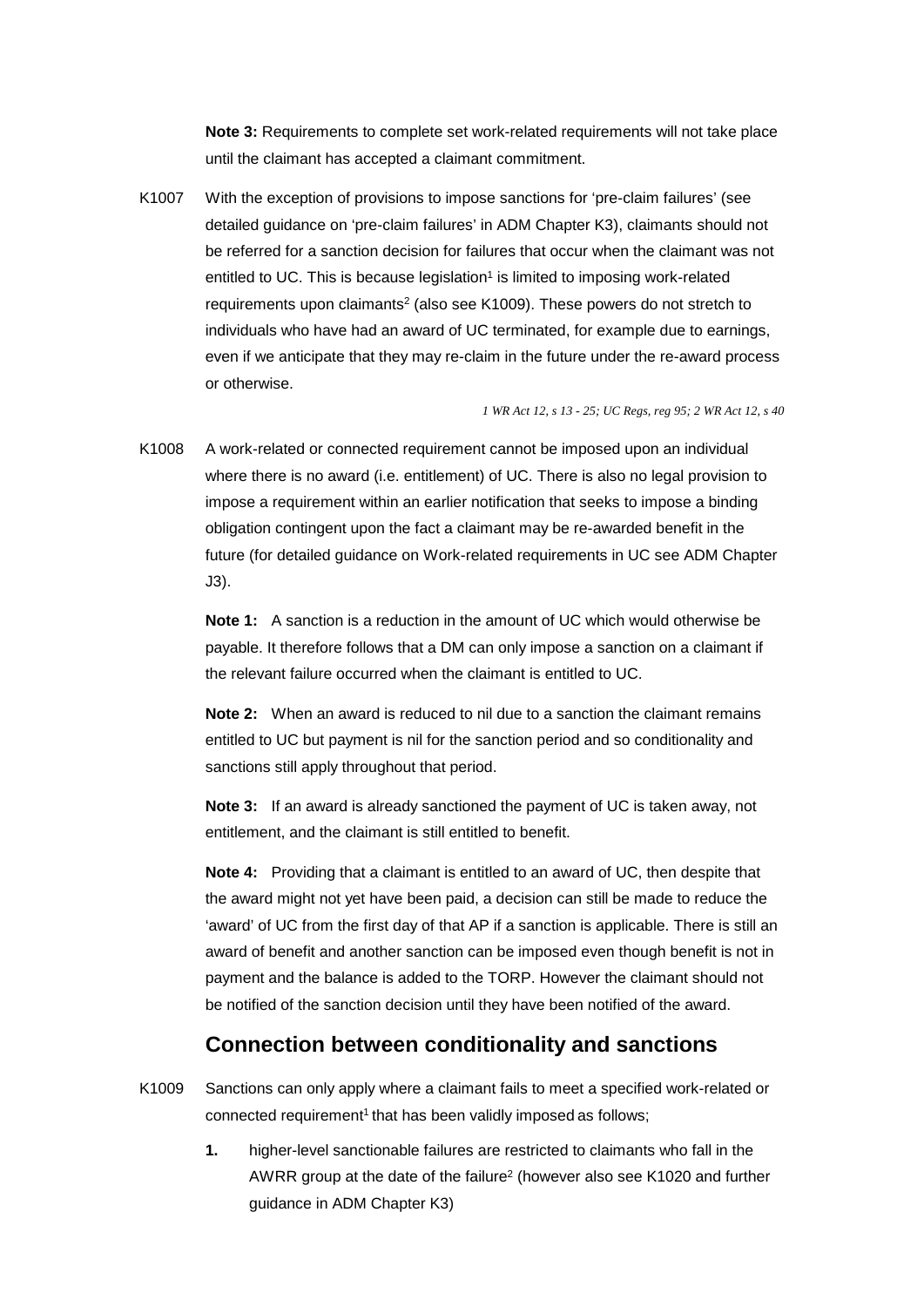**2.** all other sanctionable failures limit imposing a sanction on claimants that fail to comply with work-related or connected requirements<sup>3</sup> (also see K1030).

**Note 1:** It is therefore important that the claimant is in the appropriate conditionality  J2 and for guidance on work-related requirements see ADM Chapter J3. group in respect of the relevant claim to UC for the DM to be able to consider a sanction for any failure. For full guidance on conditionality groups see ADM Chapter

**Note 2:** For further guidance on validly imposing requirements in line with the public law principles of fairness see K1151 et seq.

*1 WR Act s 13; 2 s 26(2); 3 s 27(2)* 

# **Definitions**

# **Meaning of sanctionable failure**

sanction<sup>2</sup>. In some cases no reduction is applied<sup>3</sup> – see ADM Chapter K3 (Higher– K1010 A 'sanctionable failure' means a failure which is sanctionable under relevant legislation1. Sanctionable failures can result in a higher, medium, low or lowest–level level sanctions) for further details.

> **Note:** There is no discretion not to impose a sanction where the conditions to sanction apply. For each failure there must be a sanction decision made and an outcome notified to the claimant. This means there could be more than one reduction applied for the same period and in the case of a low-level sanction more than one open-ended period running at the same time for different failures if appropriate.

> > *1 WR Act 12, s 26 & 27; 2 UC Regs, reg 101 – 105; 3 reg 113*

- K1011 Where a failure is a sanctionable failure, the claimant's award of UC is normally reduced. The period and amount of reduction depends on<sup>1</sup>
	- **1.** which work–related requirement the claimant failed to comply with **and**
	- **2.** the number of previous sanctionable failures **and**
	- **3.** the period between failures.

 *1 WR Act 12, s 26(6) & (7) and 27(4) - (5) & (8)* 

# **Meaning of 'current sanctionable failure'**

K1012 'Current sanctionable failure' means a sanctionable failure where the Secretary of State has not yet determined whether the amount of an award of UC is to be reduced under relevant legislation<sup>1</sup>.

*1 UC Regs, reg 100 (1A); WR Act 12 s 26 & 27*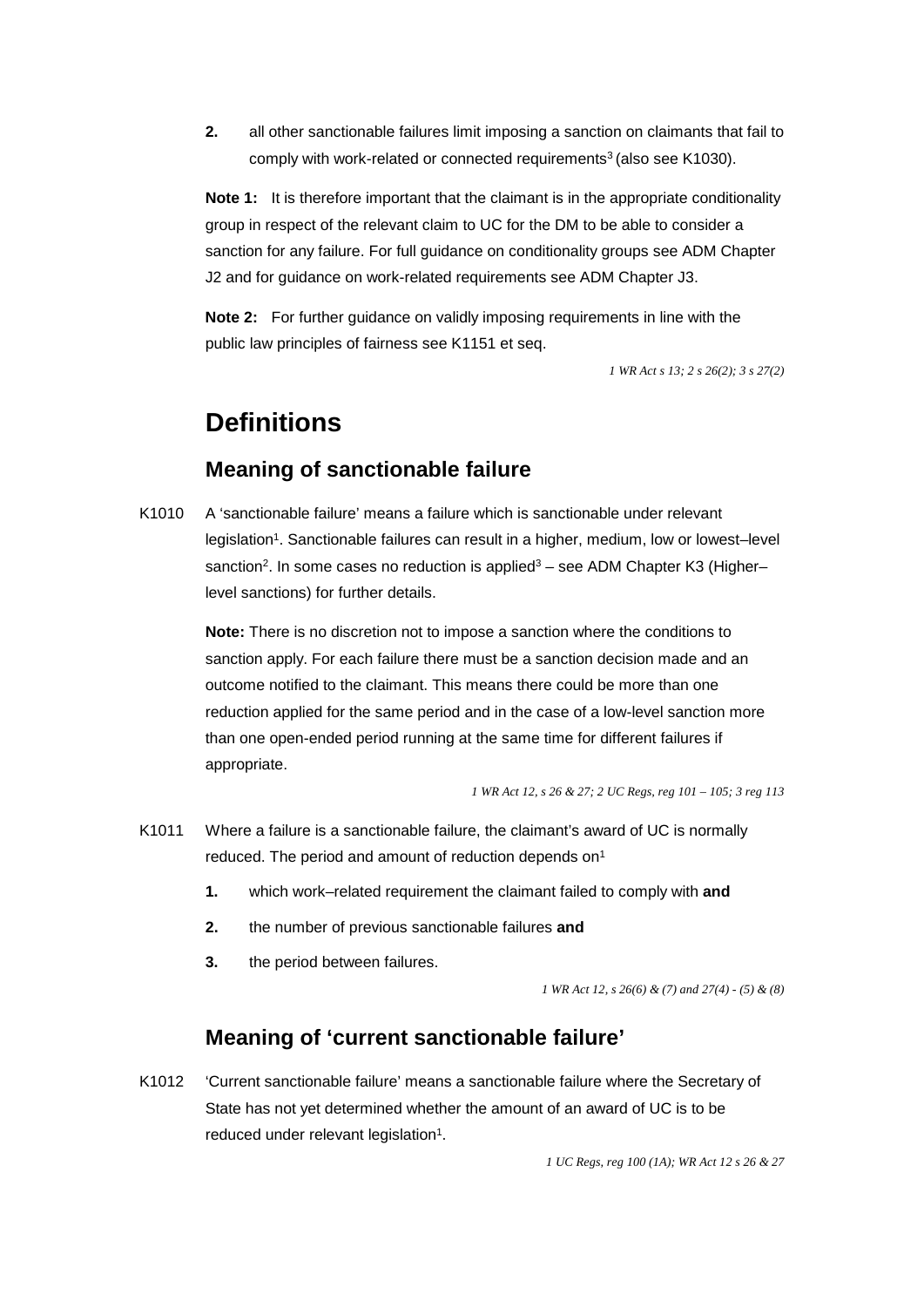# **Meaning of fails to comply**

- K1013 Fails to comply is not defined in legislation and therefore takes its everyday meaning of failing 'to act in accordance with a specific requirement'. It will be a failure to comply where a claimant fails to meet any specified work-related or connected requirement, i.e.
	- **1.** a WfI requirement<sup>1</sup>
	- **2.** a work preparation requirement<sup>2</sup>
	- **3.** a work search requirement<sup>3</sup>
	- **4.** a work availability requirement<sup>4</sup>
	- **5.** a connected requirement<sup>5</sup>.

**Note 1:** The Secretary of State has an obligation to 'specify' any work-related or connected requirement clearly to the claimant to ensure a work-related or connected requirement has been validly imposed (see guidance in K1166 for the meaning of 'specify' and notifying requirements).

**Note 2:** It would be for the DM to consider all the facts and circumstances of the individual case and the claimant's reasons for any failure to comply with any workrelated or connected requirement when determining whether to impose a sanction. If the DM can show a requirement was validly imposed and there has been a sanctionable failure, the burden of proof is then on the claimant to show good reason for the failure. For detailed guidance on burden of proof see K1161 and for guidance on good reason see ADM Chapter K2 (Sanctions - Good reason).

**Note 3:** For full guidance on work-related requirements and claimant responsibilities see ADM Chapter J3.

*1 WR Act s 15, 2 s 16, 3 s 17, 4 s 18, 5 s 23* 

#### **Conduct**

- K1014 A claimant's conduct can be relevant to whether a person has failed to comply with any work-related or connected requirement and their acts and omissions will be considered by the DM under good reason with reference to that claimant's personal circumstances when considering whether any failure is a sanctionable failure. See ADM Chapter K2 (Good reason) for full guidance on good reason.
- K1015 Work-related requirements are designed to help certain claimants enhance their employment prospects and gain opportunities to develop skills and disciplines associated with a normal working environment and which the Secretary of State is of the opinion it will improve their chances of obtaining paid work, more or better-paid work. These include skills such as
	- **1.** attending on time
	- **2.** carrying out tasks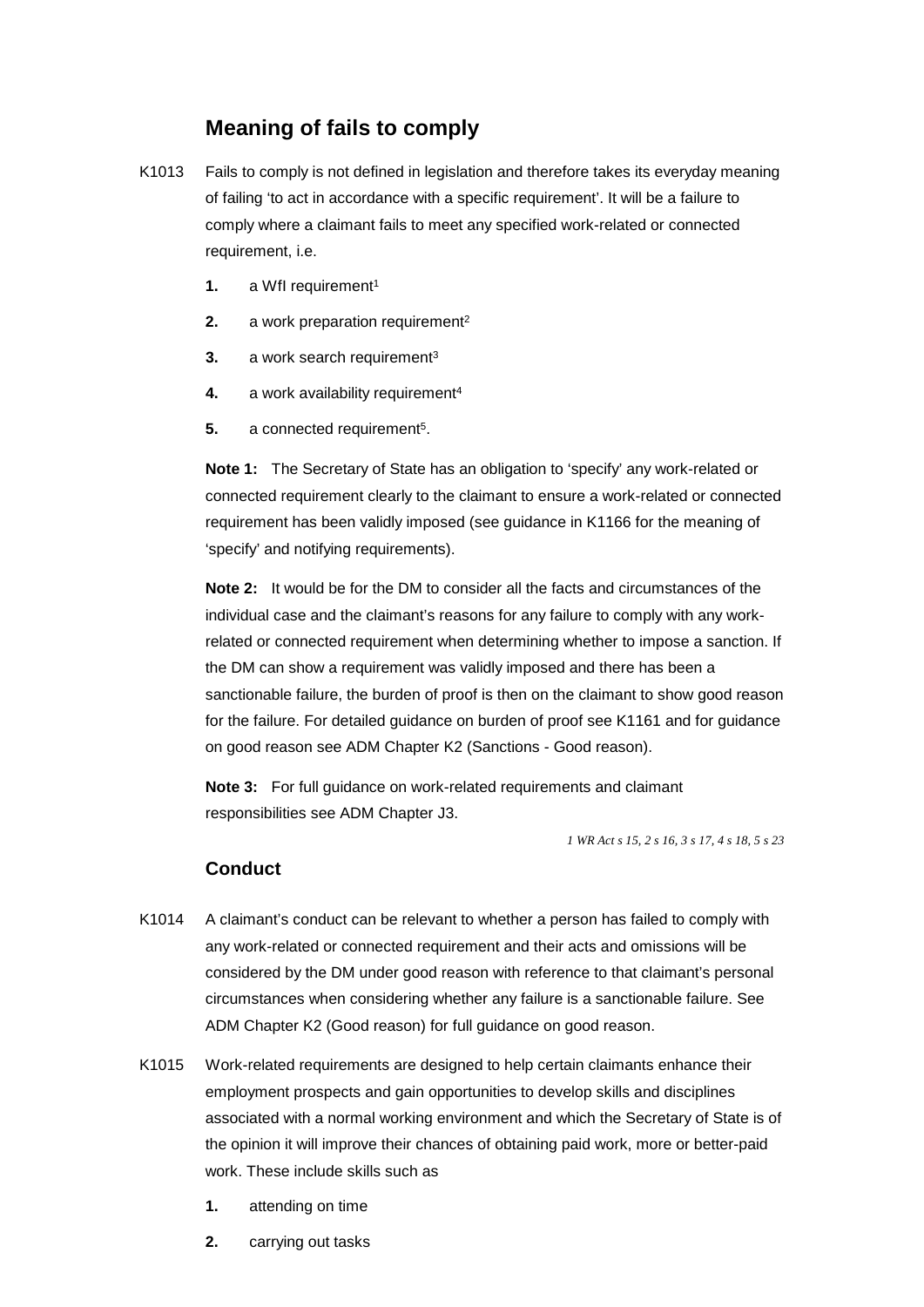- **3.** working as a team
- **4.** gaining experience of work **and**
- **5.** developing interpersonal skills.

Those skills and disciplines can also include 'behaviours' expected of someone in a work setting.

#### **Inappropriate behaviour**

- K1016 Inappropriate behaviour can be
	- **1.** any unreasonable act or omission shown towards any other person, for example a work coach, an employer, other employees or customers
	- **2.** a refusal to complete a specific task
	- **3.** where a claimant is particularly obstructive, antagonistic, uncooperative, disinterested, offensive or unwilling
	- **4.** showing disinterest and not doing anything and/or not following instructions
	- **5.** intimidating or bullying other staff or behaving in an unreasonable manner
	- **6.** the use of offensive language, whether swearing or not, that is not appropriate in a work setting
	- **7.** turning up for the interview or activity under the influence of drugs and/or alcohol **or**
	- **8.** any behaviour considered unacceptable or unreasonable by someone in a work setting.

**Note 1:** The DM, however, should be mindful of any mitigating factors or circumstances that may have impacted on how the claimant reacted or behaved (for example; complex needs or mental health problems) and whether that was reasonable in the claimant's individual circumstances. Care should be taken to ensure all the facts and circumstances of the case are taken into account before deciding to impose a sanction (see full guidance on good reason in ADM Chapter K2).

**Note 2:** The DM should be careful to make sure all departmental records have been checked (for example journal notes and claimant history) to ensure the full picture is known, particularly where there are indications the claimant may have complex needs, is suffering some personal crisis, is vulnerable or has mental health issues.

#### **Example 1**

Darren attends a work search review interview with his work coach as required at the right time and place. He refuses to take part in the interview and discuss what work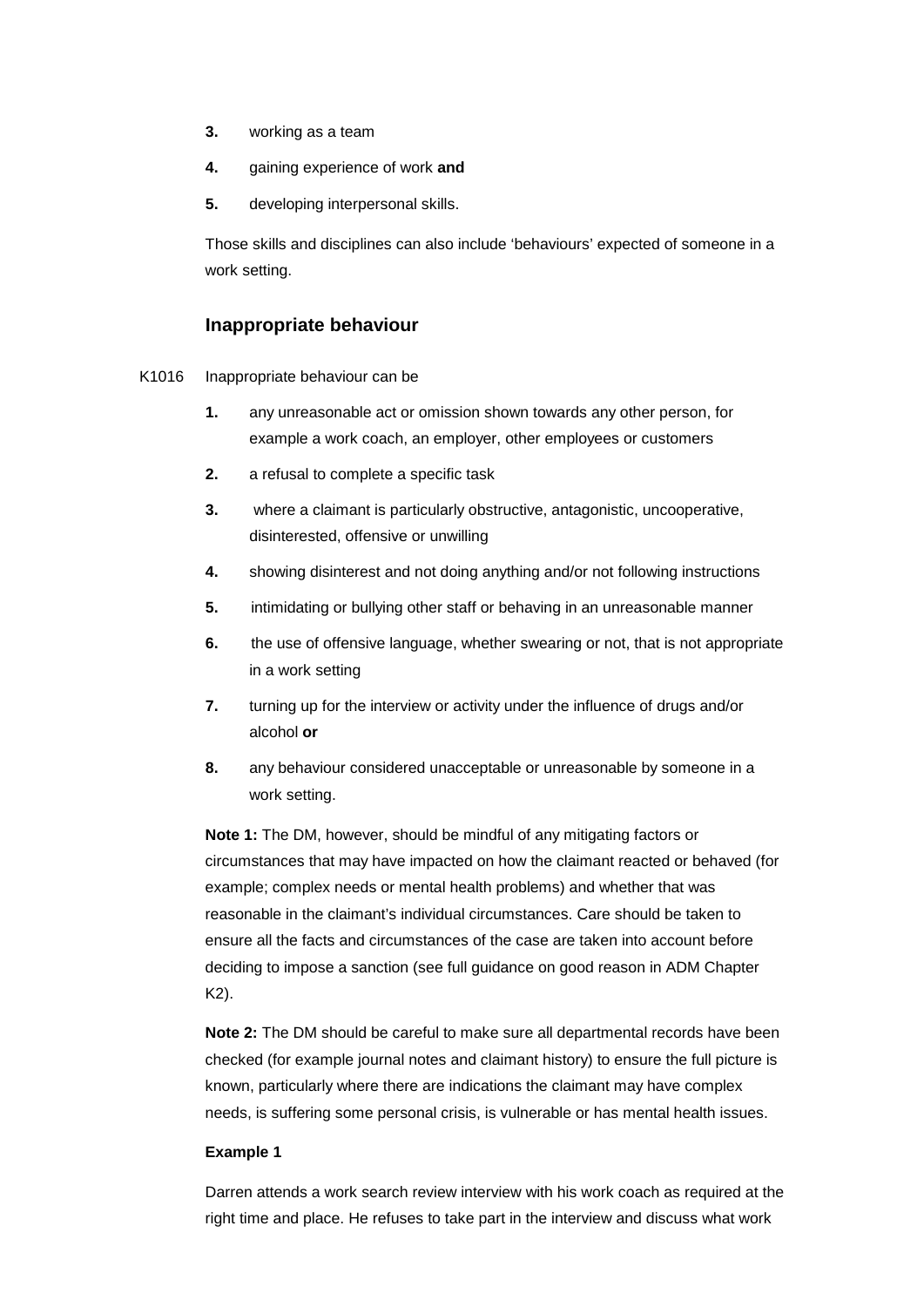search he has completed in the relevant week. He is uncooperative and intimidating to other people in the office. It is obvious to the work coach Darren has been drinking.

 place. Darren's behaviour is not acceptable and can be considered a failure to comply in the interview even though he has turned up for the interview on time at the right

#### **Example 2**

Em starts a work placement as required in a charity shop, but is asked to leave the placement on her first day because of her attitude and rude behaviour towards the other staff and customers. She continually uses obscene language. She refuses to sort clothes onto hangers when asked to do so complaining that it is menial work. The other volunteer employees in the charity shop complain to the manager they are intimidated and upset by her attitude.

The DM can consider a sanction as Em's loss of the placement is due to her conduct and behaviour.

Even though she turned up at the right time and place to start the placement, being asked to leave the placement due to her conduct on the first day means these actions can be considered a failure to comply with a work preparation requirement as specified by the Secretary of State. Her behaviour is not considered acceptable or reasonable by someone in a work setting.

Em is given a chance to explain her behaviour and the DM would fully consider all the individual facts and circumstances and the reasons given by Em for her behaviour when considering whether to impose a sanction.

See ADM Chapter K2 for further guidance on good reason.

#### **Prior conduct**

K1017 Prior conduct can also be taken into account if it is legitimately linked to the decision to sanction.

#### **Example**

Stephen is required to take part in a fork lift training course.

The week prior to the start date of the course he visits the training provider with a view to identifying what participation in the course will require.

As he made this purpose known to the training provider at the time, it was not an accidental casual visit unconnected with the place on the training course Stephen was expected to take up.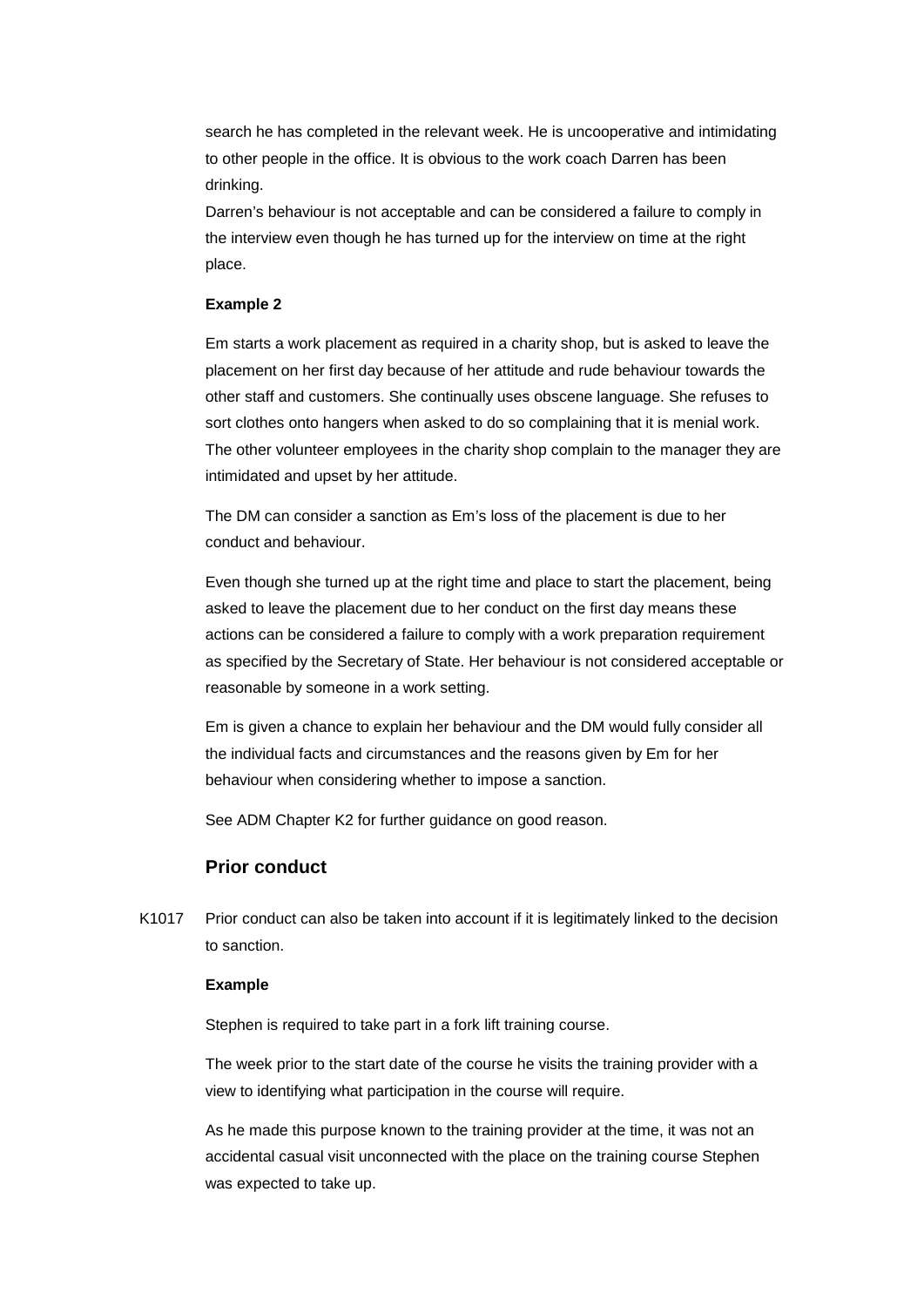During this visit he was rude to the receptionist. He said he wanted to know if the course would involve lots of walking around or repeated standing as he has a health problem and suffers 'bad legs'. He repeatedly complained about having to take part in the training course, was aggressive and rude. He was unkempt in appearance and behaved irrationally by laying down in the waiting room and going to sleep when asked to wait until the training manager could come and talk to him.

This can be considered unreasonable behaviour in any work setting and gave relevant context to whether Stephen would behave appropriately once he started the training course.

When Stephen did turn up to start the course on the relevant date he maintained his attitude of not wanting to be there. He was unkempt and unsuitably dressed and openly displayed antagonism to being on the course. The manager asked him to leave.

preparation requirement to take part in a training course.<br>K1018 – K1019 The combination of Stephen's behaviour on his previous visit and his lack of contrition on the start date can be treated as a failure to comply with the work-

# **Higher–level sanctions**

- sanctionable failures where a claimant in the AWRR group<sup>1</sup> K1020 A higher–level sanction is a reduction of the amount of an award of UC for
	- **1.** fails for no good reason to comply with a work preparation requirement to undertake a specified work placement (MWA)2 **or**
	- **2.** fails for no good reason to comply with a work search requirement to apply for a particular vacancy for paid work3 **or**
	- **3.** fails for no good reason to comply with a work availability requirement by not taking up an offer of paid work4 **or**
	- **4.** by reason of misconduct, or voluntarily and for no good reason, ceases paid work or loses pay<sup>5</sup>.

**Note:** See ADM Chapter J2 for guidance on work–related requirements groups, Chapter J3 for guidance on work–related requirements, Chapter K2 for guidance on good reason, and Chapter K3 (Higher–level sanctions) for guidance on MWA placements, refusing employment and voluntarily or through misconduct ceasing paid work.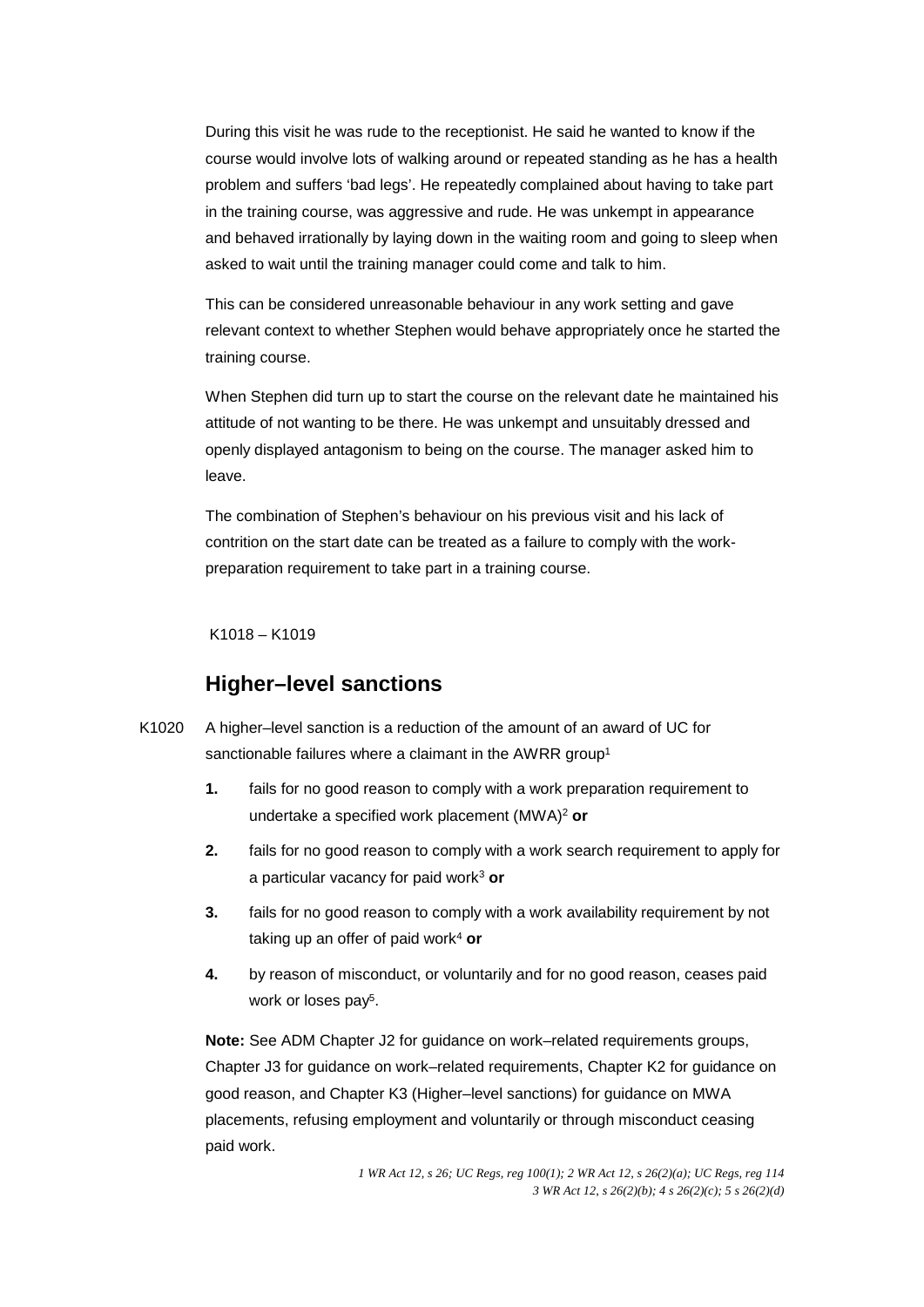### **Claimant subject to NWRR due to earnings**

- K1021 Those claimants who
	- **1.** are in the NWRR group<sup>1</sup> and
	- **2.** are in work with earnings equal to or more than their individual threshold **and**
	- **3.** leave paid work or lose pay through
		- misconduct or
		- **3.1 diffusion misconduct or 3.2 voluntarily and for no good reason**

cease to be in the NWRR group and become subject to AWRR from the first day of the Assessment Period in which the change occurred2.

**Note 1:** This provision covers those claimants who have an existing UC award and are in NWRR because they (or their partner) are 'working enough', i.e. UC is reduced due to earnings but they still receive some UC. If they stop working or reduce their hours or pay so that their earnings fall below their CET they are put into the AWRR group and can face a higher-level sanction for leaving work or losing pay voluntarily or through misconduct.

**Note 2:** This provision however does not cover a claimant who loses UC entitlement through earnings and then either stops working or reduces hours or pay so they are entitled to UC again. Where there is nil entitlement to UC no conditionality applies and therefore no sanction can be imposed.

**Note 3:** See ADM Chapter J3 for guidance on work–related requirements, Chapter K2 for guidance on good reason, and Chapter K3 (Higher–level sanctions) for guidance on leaving voluntarily or through misconduct.

*1 WR Act 12, s 19(2)(d) & (3); UC Regs, reg 90; 2 WR Act 12, s 22; WR Act s 26(3)* 

#### **'Pre-claim' failures**

K1022 Where the claimant is in the AWRR group when they are awarded  $UC<sup>1</sup>$ , and a sanctionable failure occurs before making that claim, this is known as a 'pre-claim failure' 2.

> **Note:** If the failure does not occur 'pre-claim' (i.e. it occurs during a claim) a sanction can still apply it is just not subject to the further refinements afforded to failures which occur 'pre-claim'. See ADM Chapter K3 for further guidance on 'pre-claim' failures.

> > *1 WR Act 12, s 22; 2 UC Regs, reg 102(5)*

- K1023 Where K1022 applies, a sanctionable failure is where, at any time before the claim resulting in the award of UC is made, the claimant
	- **1.** for no good reason failed to take up an offer of paid work<sup>1</sup> or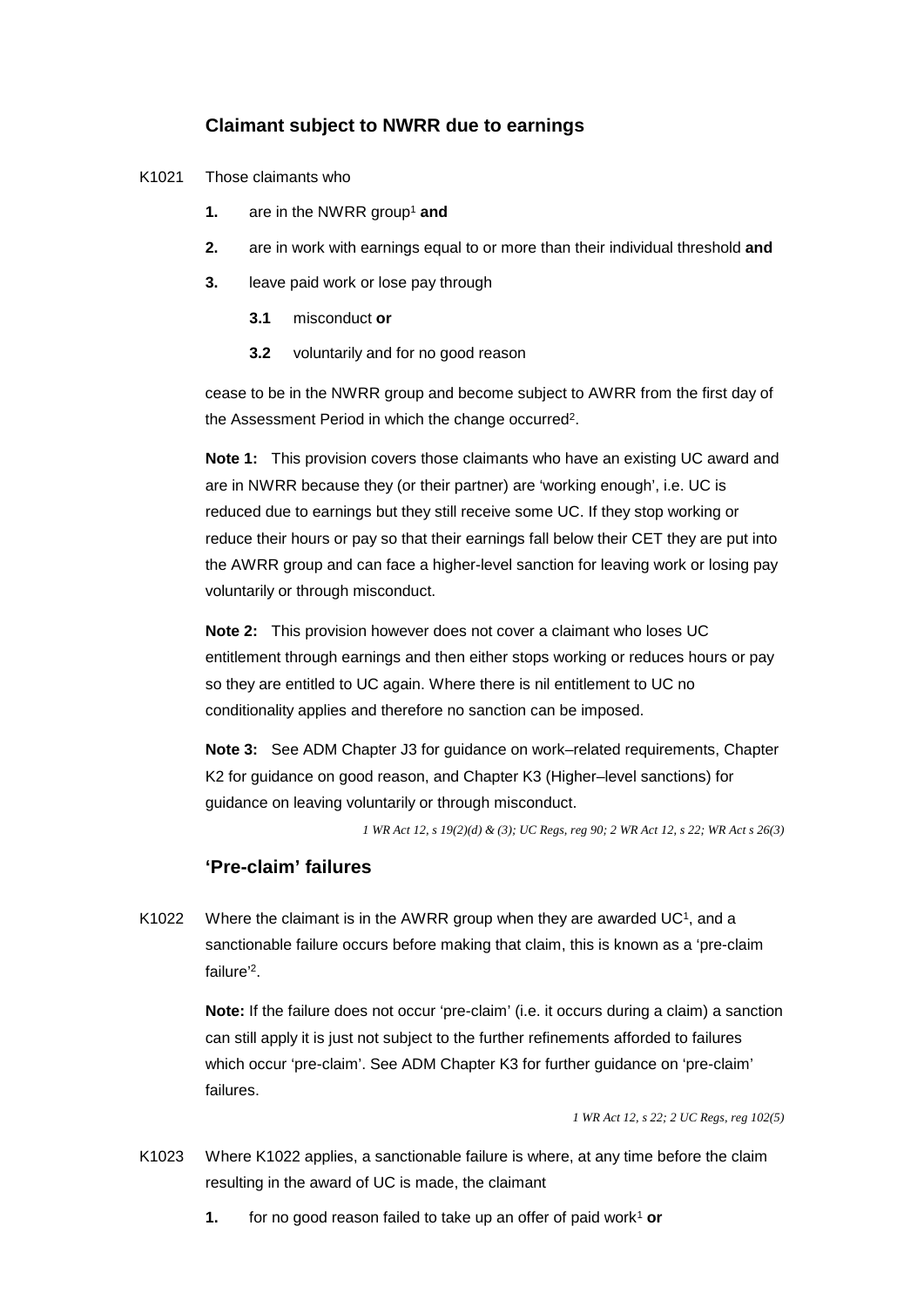**2.** by reason of misconduct, or voluntarily and for no good reason, ceased paid work or lost pay2.

 **Note:** See ADM Chapter K2 for guidance on good reason, and Chapter K3 (Higher– misconduct ceasing paid work, and 'pre-claim' failures. level sanctions) for further guidance on refusing employment, voluntarily or through

 *1 WR Act 12, s 26(4)(a); 2 s 26(4)(b)* 

### **Claimant has final earnings**

- K1024 Where final earnings equal or exceed the CET but the claimant retains some entitlement to UC then
	- those earnings can be disregarded for conditionality purposes and
	- **1.** those earnings can be disregarded for conditionality purposes the claimant can be placed in the AWRR group<sup>1</sup>.

**Note:** For full guidance on conditionality groups and where the claimant receives final earnings see ADM Chapter J2.

*1 WR Act 12, s 22* 

K1025 – K1029

# **Other sanctions**

- K1030 For all other sanctions, i.e. medium, low and lowest–level sanctions, the amount of an award of UC is reduced where the claimant fails to comply for no good reason with<sup>1</sup>
	- **1.** a work–focused interview requirement<sup>2</sup>
	- **2.** a work preparation requirement<sup>3</sup>
	- **3.** a work search requirement<sup>4</sup>
	- **4.** a work availability requirement<sup>5</sup> or
	- **5.** other requirements connected to work–related requirements, such as attending an interview to impose or verify compliance with a work–related requirement, or reporting specified changes in circumstances<sup>6</sup>.

**Note:** See ADM Chapter J3 for detailed guidance on work–related requirements, Chapter K4 for guidance on medium–level sanctions, Chapter K5 for guidance on low–level sanctions, and Chapter K6 for guidance on lowest–level sanctions.

*1 WR Act 12, s 27; UC Regs, reg 100(1); 2 WR Act 12, s 15; 3 s 16; 4 s 17; 5 s 18; 6 s 23* 

K1031 – K1039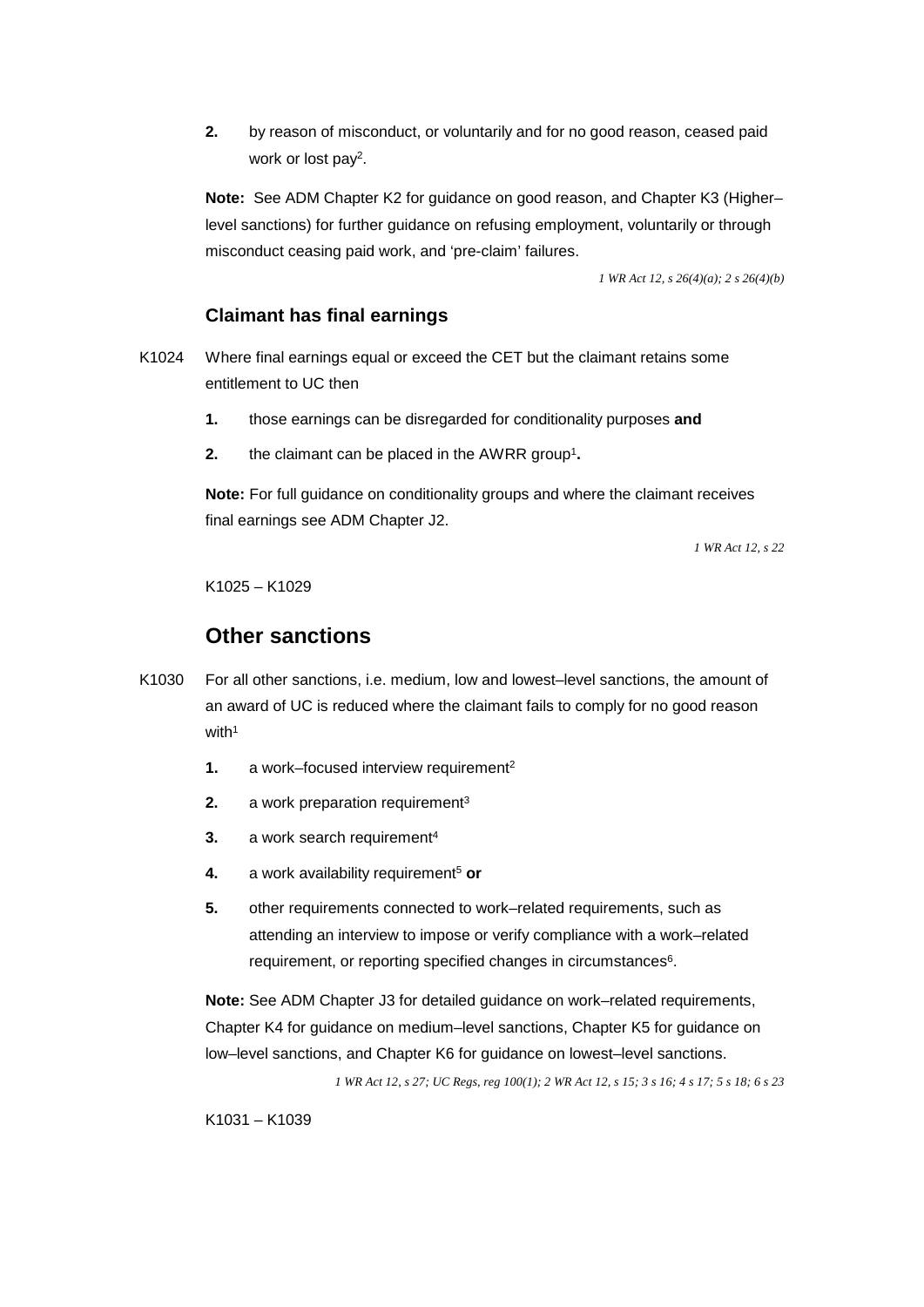# **low and lowest-level sanctions Compliance to end the open ended sanction period –**

K1040 Low and lowest–level sanctions have effect for a period which begins on the date of the sanctionable failure and continues until

- the Secretary of State1 **or 1.** the day before the claimant meets the compliance condition as specified by
- group2 **or 2.** the day before the claimant moves into the no work-related requirements
- **3.** the day before the claimant is no longer required to take the action<sup>3</sup> or
- **4.** the day the award of UC ends<sup>4</sup>

whichever is soonest. This is known as the 'open-ended' sanction.

**Note 1:** Low–level sanctions are also subject to a fixed period sanction<sup>5</sup> (for further guidance on low–level sanctions see ADM Chapter K5).

**Note 2:** Wherever a claimant fails to comply for no good reason then a sanctionable failure has occurred and a low-level sanction decision has to be made and a sanction applied if appropriate. This means there can be one or more openended sanctions running at the same time if there are multiple low-level sanctionable failures but see K1051 where there are multiple failures to attend an interview requirement and K1052 where the claimant moves conditionality groups.

> *1 UC Regs, reg 104(2)(a)(i) & 105(2)(a); 2 reg 104(2)(a)(ii)&105(2)(b); 3 reg 104(2)(a)(iii); 4 reg104 (2)(a)(iv)& 105(2)(c ); 5 reg 104(2)(b)*

#### **Compliance condition**

- the claimant needs to meet in order to K1041 The compliance condition is the requirement specified by the Secretary of State that
	- terminate the period of the open-ended reduction and **1.** terminate the period of the open-ended reduction **and 2.** for low–level sanctions, start the fixed period.
	-

This will **usually** be the original requirement the claimant failed to meet, but where this is not appropriate or no longer reasonable then it will be a suitable alternative requirement as specified<sup>1</sup> (also see guidance at K1049).

**Note:** The compliance condition can only be the compliance condition as specified to the claimant and cannot be something that is not a work-related or connected requirement (see K1044). For the meaning of specified see K1155.

*1 WR Act 12, s 27(6)* 

#### K1042 Examples of compliance conditions include

**1.** meeting the actual requirement specified, for example updating a CV or registering with an employment agency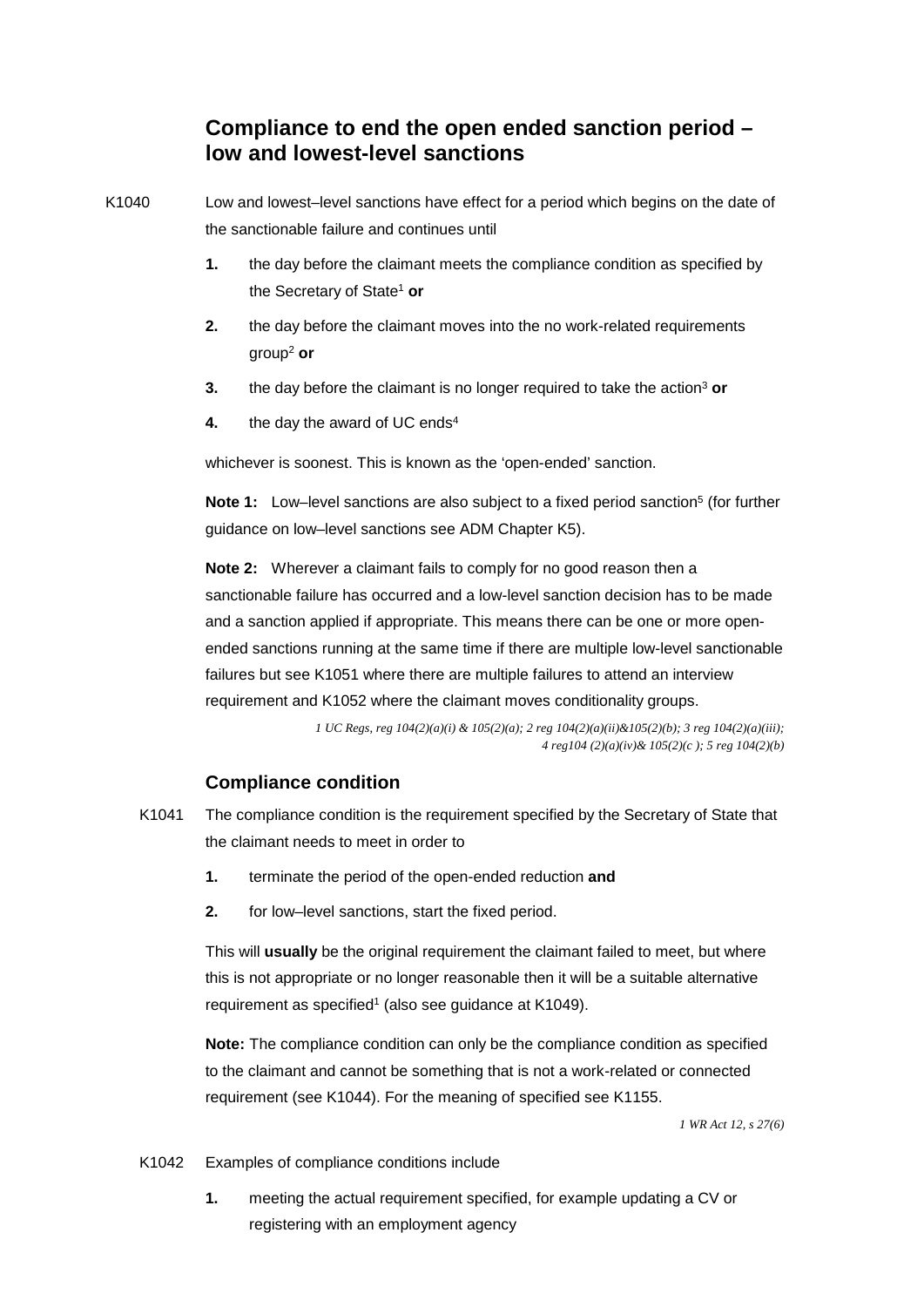- **2.** making and attending an appointment for a WFI or an interview
- a skills training course or a Jobs Fair **3.** agreeing to and participating in the next available activity as specified such as
- **4.** any reasonable, appropriate and achievable work-related activity as specified.

**Note:** This list provides examples only and is not exhaustive.

K1043 The claimant is notified by the Secretary of State what they must do to meet a compliance condition including where the compliance condition is revoked or varied1.

> **Note 1:** The compliance condition would usually be included in the claimant commitment at the same time as the original work–related requirement but can be notified to the claimant as the Secretary of State decides if not included on the claimant commitment. However it is notified to the claimant, a record must be kept to produce as evidence if required for an appeal or by the judiciary.

**Note 2:** Certain functions of the Secretary of State can be carried out by employees of such persons that are authorised by the Secretary of State for that purpose (see further guidance at K1121) but compliance conditions **must** be set by the Secretary of State.

*1 WR Act 12, s 26(7)* 

#### K1044 A compliance condition can be

- **1.** any work-related requirement or connected requirement<sup>1</sup> or
- **2.** a subsequent or different requirement where the original requirement is no longer appropriate or reasonable, i.e. the claimant falls out of the All Work Related Requirements group into the Work preparation conditionality group<sup>2</sup>.

**Note 1:** The claimant must always be in a position to be able to achieve the required action by the deadline date set. The requirement should be reasonable, appropriate and achievable in the claimant's individual circumstances.

**Note 2:** For guidance on deciding when the claimant has complied with a compliance condition see guidance at K1046 and for guidance on varying the compliance condition see guidance at K1049.

 each failure in order to end each open-ended sanction (see **Examples 8 and 9** at K1048 and **Examples 1** and **2** at K1051). **Note 3:** Each requirement will have its own compliance condition set and therefore there could be more than one open-ended reduction period running at the same time for an overlapping period where the claimant has multiple sanctionable failures (see **Note 2.** at K1040). The claimant has to meet the relevant compliance condition for

*1 WR Act 12, s 27(5)(a); 2 s 27(7)* 

K1045 It is important that the compliance condition is clearly explained at the time the requirement is set so that if the claimant fails to comply with the requirement they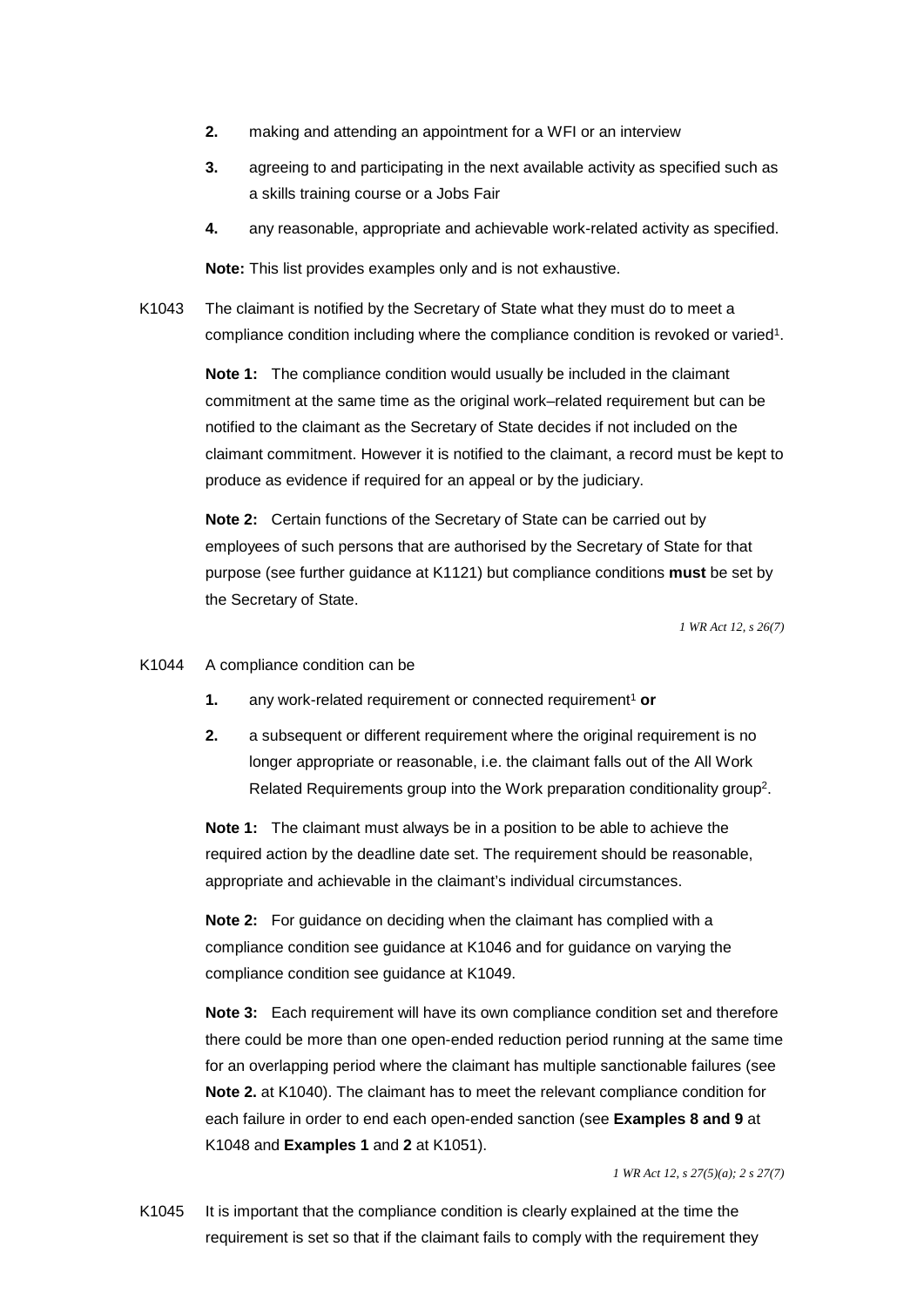examples at K1048. know immediately what to do to bring the open-ended part of a sanction to an end as quickly as possible. For example, if a claimant has failed to attend a meeting at the jobcentre the compliance condition should be to arrange, attend and participate in a meeting at the jobcentre if still appropriate. However, if for example the claimant is given a compliance condition to contact the jobcentre to rebook an appointment there is no requirement for the claimant to actually attend that appointment so if the claimant calls and rebooks an appointment the open-ended part of the sanction will end regardless of whether he turns up at the interview. Also see the illustrative

#### **Compliance condition met**

K1046 The open-ended part of a sanction is ended when the claimant meets the specified compliance condition, i.e. actually undertakes the activity<sup>1</sup>. The open-ended sanction would run from the date of the failure and end on the day before the date of compliance (i.e. the date the claimant completes the activity) but see further guidance in K1047).

> **Note 1:** The specified compliance condition is the required activity specified by the Secretary of State (see K1041).

 compliance condition is identified clearly to the claimant for each activity (also see **Note 2:** The claimant can only be expected to meet the compliance condition as specified. Therefore the obligation is on the Secretary of State to ensure the guidance at K1151 et seq)

*1 UC Regs, reg 104(2) & reg 105(2)* 

- K1047 In some cases the claimant may be willing but unable to undertake the activity because of circumstances outside their control (also see guidance at K1049). The intention of the open-ended sanction is to encourage claimants to take part in activities designed to help them find work and end the sanction as soon as they comply.
- K1048 In some cases the claimant may be unable to meet the compliance condition immediately through no fault of their own. For example, the claimant calls the jobcentre on Wednesday to make a new appointment for a missed WfI but the earliest available appointment is the following Monday. In such a situation it would be unfair for the open-ended sanction to accrue when the claimant has done as much as they possibly can to meet the compliance condition but they have to wait for an appointment to be available. In this situation they are treated as having complied on the day they agree to undertake the activity, provided they do actually go on to complete the activity as required. In the example above that would mean if they participated in the rescheduled WfI on Monday their compliance date would be the previous Wednesday when they contacted the jobcentre and the open-ended sanction would end on the previous Tuesday the day before the claimant contacted the jobcentre. However, if the claimant refuses or fails to actually complete the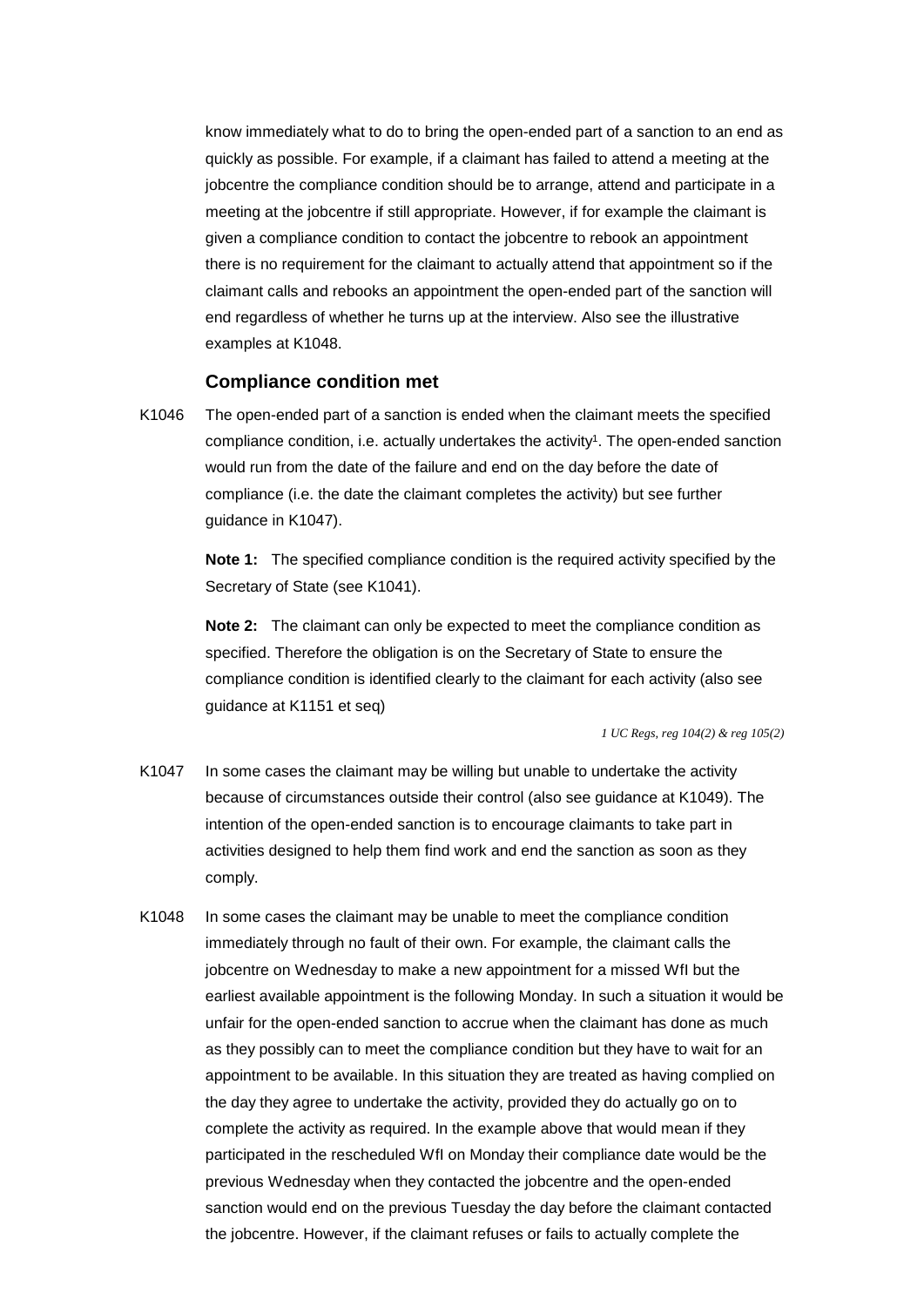requirement, i.e. fails to attend the re-arranged appointment, the open-ended sanction will continue until they do so.

**Note 1:** If the compliance condition is to contact the provider and agree a date for future attendance and attend a re-arranged appointment and the claimant contacts JCP then they should be advised to make contact with the provider as quickly as possible in order to end the open-ended sanction. JCP and UC contact centres do not have access to provider's diaries to arrange provider appointments (see **Example 3**).

**Note 2:** It is for the DM to consider each case on its own individual facts and circumstances and what is reasonable and appropriate for the claimant.

#### **Example 1**

On 24.12.13 Amie calls her Wp provider to make an appointment to attend an interview to re-comply with the scheme as she has received a letter from JCP telling her she is to be sanctioned as she failed to attend an interview with her Wp provider on 12.12.13.

Amie does not have a good reason for failing to participate in the appointment on 12.12.13.

Her compliance condition is to contact the provider and agree a date for future attendance and attend a re-arranged appointment.

The provider informs Amie that the first available appointment is on Monday 6.1.14 due to the Christmas holiday period.

In this case, providing that Amie does attend and participate in the interview on 6.1.14, she has done everything she can to re-comply when she makes contact on 24.12.13 and can therefore be treated as having complied on 24.12.13.

The open-ended sanction will run from 12.12.13 (the date of the failure) until 23.12.13 (the day before the date of compliance).

#### **Example 2**

On 6.1.14 Giles should have attended an appointment with his Wp provider. He has no good reason for the failure.

The compliance condition is to contact the provider and agree and attend the first available appointment.

On 10.1.14 he contacts the provider and is offered an appointment on Monday 13.1.14 at 9.30am which he rejects as it is too early in the morning. He says the afternoon or the next day would be better for him but he provides no good reason why. The next available appointment is 15.1.14 at 12 noon which he accepts.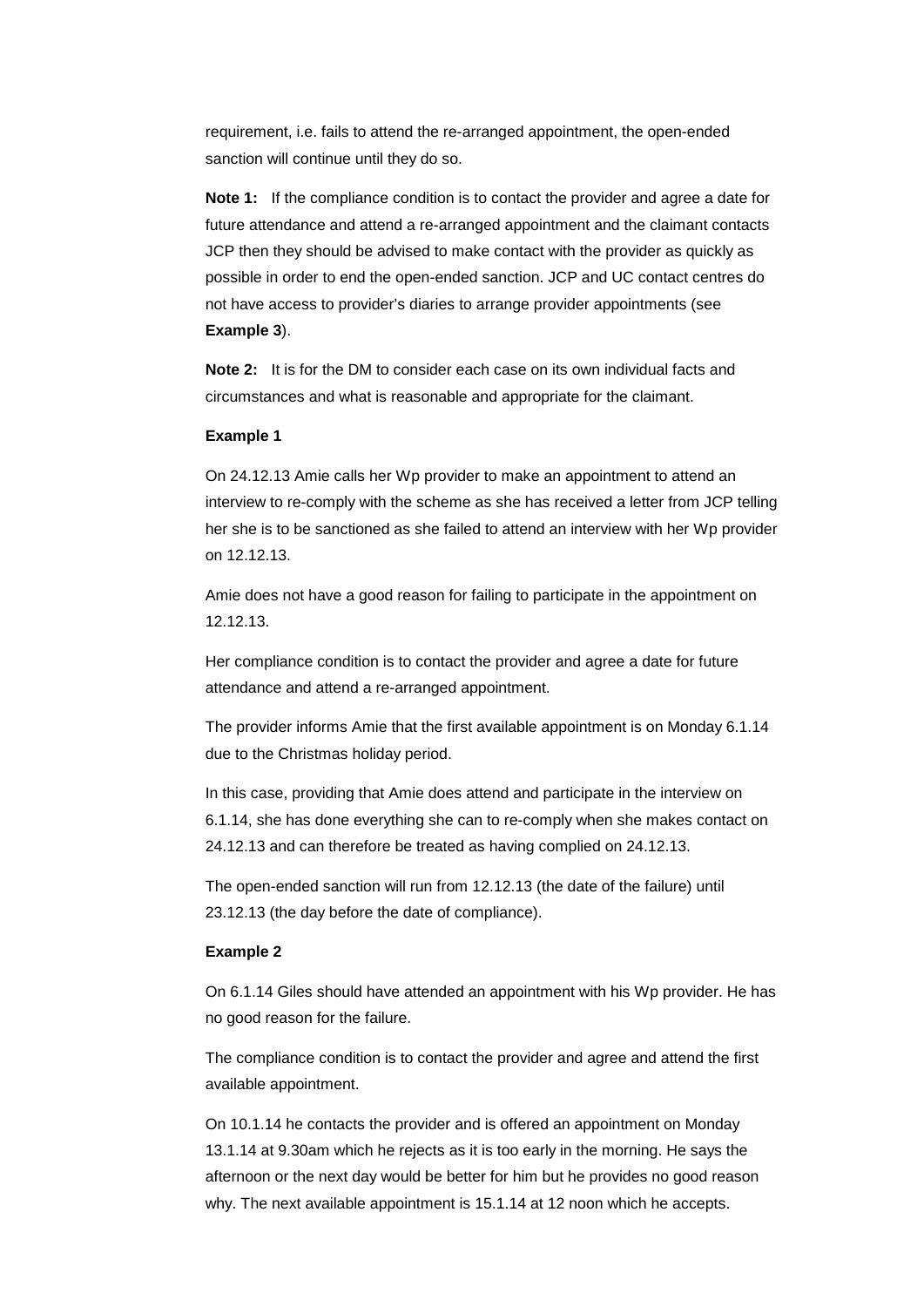Giles attends the interview on 15.1.14

In this case Giles will be treated as complying on 15.1.14 as although he contacted the provider on 10.1.14 he did not attend the first available appointment and had no good reason for not doing so.

The open-ended sanction will run from 6.1.14 (the date of the failure) until 14.1.14 (the day before the date of compliance).

#### **Example 3**

Troy fails to attend a Wp appointment on 22.7.15.

He does not have a good reason for failing to attend the appointment.

His compliance condition was to contact the provider and agree a date for future attendance and attend a re-arranged appointment.

He attends Jobcentre Plus on 29.7.15 for his normal work search review and he is advised as next steps he must contact the provider as quickly as possible to make and attend a further Wp appointment in order to end the open-ended part of the sanction.

The provider confirms the claimant made contact on 30.7.15 and made a further appointment for 7.8.15.

Troy attends the Wp appointment on 7.8.15 as required.

In this case Troy is treated as having complied on 30.7.15 when he contacted the provider to arrange the new appointment.

The open-ended sanction will run from 22.7.15 (the date of failure) to 29.7.15 (the day before the date of compliance).

#### **Example 4**

Rahil fails to attend a CV writing workshop on 27.7.15.

He has no good reason for failing to attend the workshop.

He makes contact with the Jobcentre on 29.7.15.

The next available CV writing course is 17.8.15.

Rahil complies and attends the course as required on 17.8.15.

He is treated as complying on 29.7.15 when he made initial contact with the Jobcentre.

A 2 days open-ended sanction is appropriate for the period 27.7.15 (the date of failure) to 28.7.15 (the day before the date of compliance).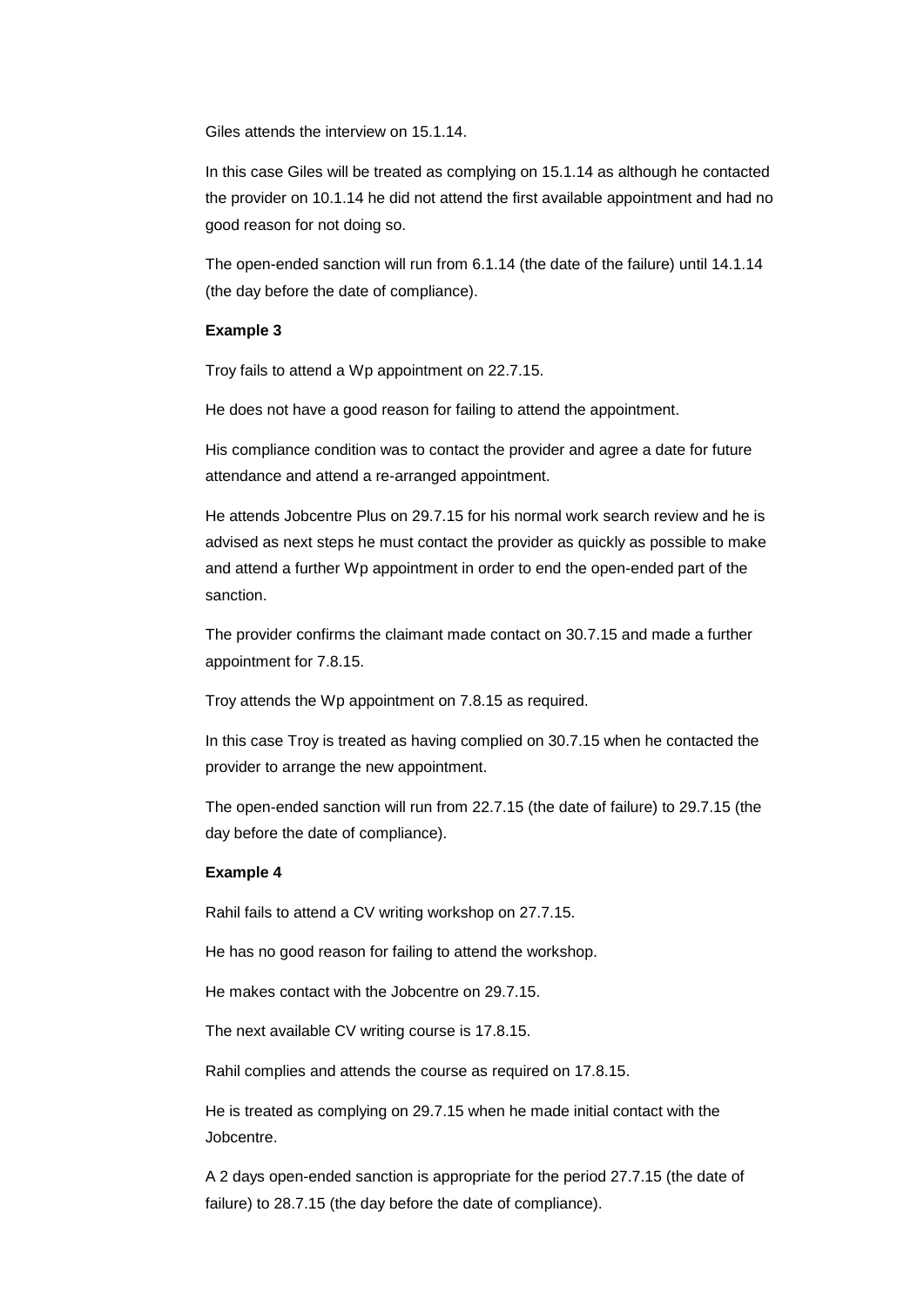#### **Example 5**

Sy fails to attend a meeting at the jobcentre with his advisor on 29.10.15.

He has no good reason for the failure.

His compliance condition is to participate in a meeting at the jobcentre. He makes contact with the Jobcentre on 10.11.15 and an appointment to attend/take part in a meeting with his advisor is made for 12.11.15.

Sy complies and attends the meeting as required with his advisor on 12.11.15.

He is treated as complying on 10.11.15 when he made initial contact with the Jobcentre.

A 12 day open-ended sanction is appropriate for the period 29.10.15 (the date of the failure) to 9.11.15 (the day before the date of compliance).

#### **Example 6**

Idina fails to attend an interview with her advisor at the Jobcentre on 4.11.15.

She has no good reason for the failure.

Idina has been given a compliance condition to contact the jobcentre to rebook an appointment with her advisor.

On 9.11.15 Idina contacts the Jobcentre and makes an appointment to see the advisor on 10.11.15.

Idina fails to attend the appointment on 10.11.15.

She has no good reason for the failure.

The date of compliance is 9.11.15 when she contacted the jobcentre to make a new appointment. As the compliance condition did not make it clear she also had to attend the appointment on 10.11.15 she had met her compliance condition when she made contact to arrange a new appointment on 9.11.15.

A 5 day open-ended sanction is appropriate for the period 4.11.15 (the date of the failure) to 8.11.15 (the day before the date of compliance).

#### **Example 7**

Tim fails to attend a Wp appointment on 22.7.15.

He does not have a good reason for failing to attend the appointment.

His compliance condition was to contact the provider and agree a date for future attendance and to attend/take part in a re-arranged appointment.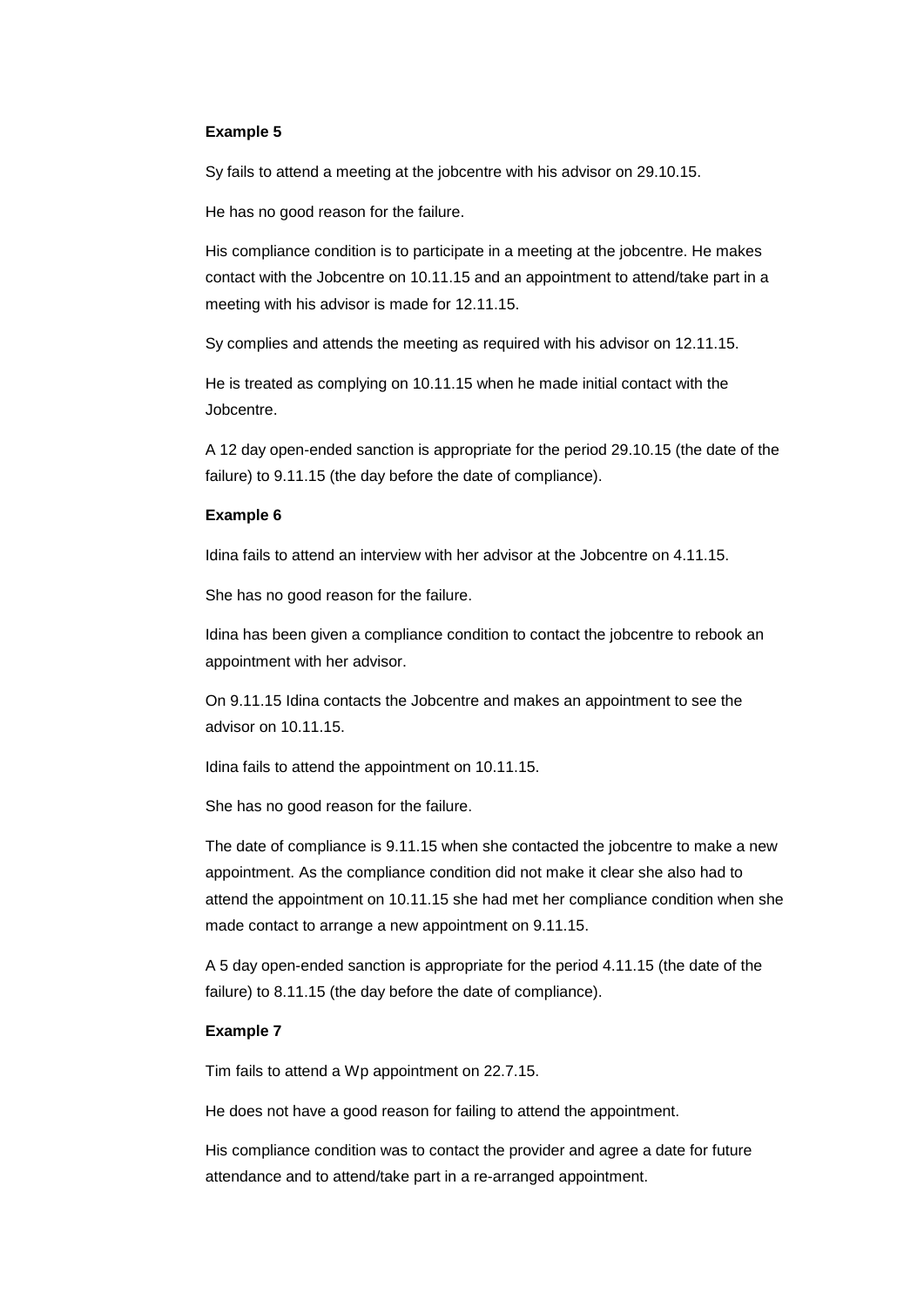On 24.7.15 Tim attends his normal fortnightly work search review interview with jobcentre plus. He tells the work coach he understands to end the open-ended sanction he must contact the provider to make a new appointment but despite several attempts since 23.7.15 he has not been able to get through to the provider and he has even left a voice message to ring him back but there has been no returned call. The work coach advises Tim to continue to try and call the provider to make another appointment but makes a note on his records that the claimant has had several failed attempts to make contact since 23.7.15.

On 26.7.15 Tim makes contact with the provider and arranges an appointment for 31.7.15.

Tim attends and takes part in the appointment with his Wp provider on 31.7.15.

The provider confirms that there was an answer machine message from Tim on 23.7.15.

The date of compliance is therefore 23.7.15.

A one day open ended sanction is appropriate for 22.7.15 (the date of the failure).

#### **Example 8**

 is to contact his work coach and arrange and take part in another interview. Louis fails to attend a WfI for no good reason on 10.10.17. The compliance condition

Louis contacts his work coach on 22.10.17 and attends and takes part in a re arranged appointment with his work coach on 23.10.17. The date of compliance is 22.10.17.

 day fixed period as it is a first low-level failure. A total of 19 days sanction. An open ended sanction is imposed for the period from 10.10.17 to 21.10.17 (12 days from the date of the failure to the day before the date of compliance) plus a 7

On 12.10.17 Louis also failed to participate in an interview with his Work Programme provider for no good reason. The compliance condition is to contact his provider and arrange and attend/take part in another interview. Louis meets the compliance condition on 22.10.17. On the same day he rang to arrange a new WfI appointment with his work coach, he also contacted his provider and made a new appointment for 26.10.17 which he duly attended and participated in.

 An open ended sanction is imposed from 12.10.17 to 21.10.17 (10 days from the (this failure is within 14 days of the previous sanctionable failure on 10.10.17). A total of 17 days sanction. date of the failure to the day before the date of compliance) plus a 7days fixed period

There are two open ended sanction periods which overlap for the 2 separate sanctionable failures for the period 12.10.17 to 21.10.17.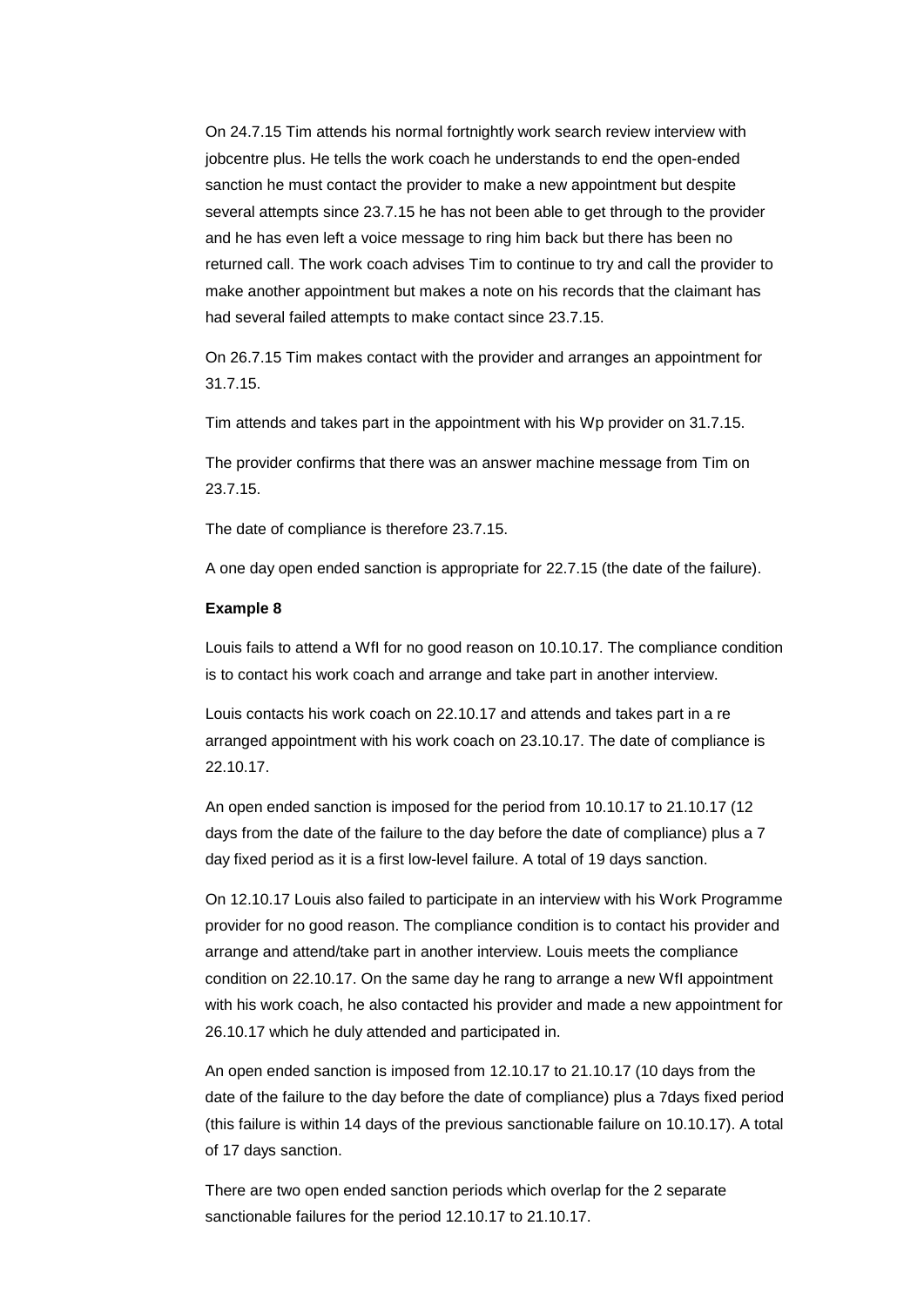#### **Example 9**

Nicky fails to attend a WfI with her work coach on 18.4.18 to discuss a training opportunity and makes no contact. Nicky then fails to attend a work search review on 25.4.18 and makes no contact. An open ended sanction is imposed from 25.4.18.

On 30.4.18 Nicky contacts the work coach to give her reasons for failing to attend her appointments and agrees to attend and take part in a new appointment on 2.5.18. Nicky has no good reason for the failures to attend. She attends and takes part in the appointment on 2.5.18 as required.

Two low-level sanctions are imposed as follows:.

- (12 days ) plus a fixed period of 7 days = 19 days, **1.** an open ended sanction is imposed for the first failure from 18.4.18 to 29.4.18
- **2.** an open ended sanction is imposed for the second failure from 25.4.18 to  $29.4.18$  (5 days) plus a fixed period of  $7$ days = 12 days (the fixed period does not escalate because it is within 14 days of the previous most recent sanctionable failure).

#### **Compliance condition revised or varied**

- K1049 When a requirement is set the claimant must always be in a position to achieve that action by the deadline in order to be able to comply with the requirement. This will **usually** be the original requirement the claimant failed to meet, but where this is not appropriate or no longer reasonable then it will be a suitable alternative requirement as specified<sup>1</sup>. For example
	- **1.** a one off event may have passed and cannot be repeated such as the claimant is required to attend a Jobs Fair **or**
	- **2.** the same requirement is not available within a reasonable amount of time, e.g. a claimant failed to attend a training course which is no longer running or the next available course is available at a date too far in the future.

In such a situation the compliance condition could be changed (see further guidance at K1050).

*1 WR Act 12, s 27(7)* 

K1050 The requirement can be any work-related or connected activity and can be revoked or varied at any time. However, the compliance condition should only be revised if the claimant cannot achieve the original requirement within a reasonable time. For example, if the requirement is to present a CV the claimant can still achieve that activity or if it is to attend a WfI they can make contact and arrange a new appointment. However, if it is a one off event then a revised compliance condition must be set, see **examples 1 and 2**.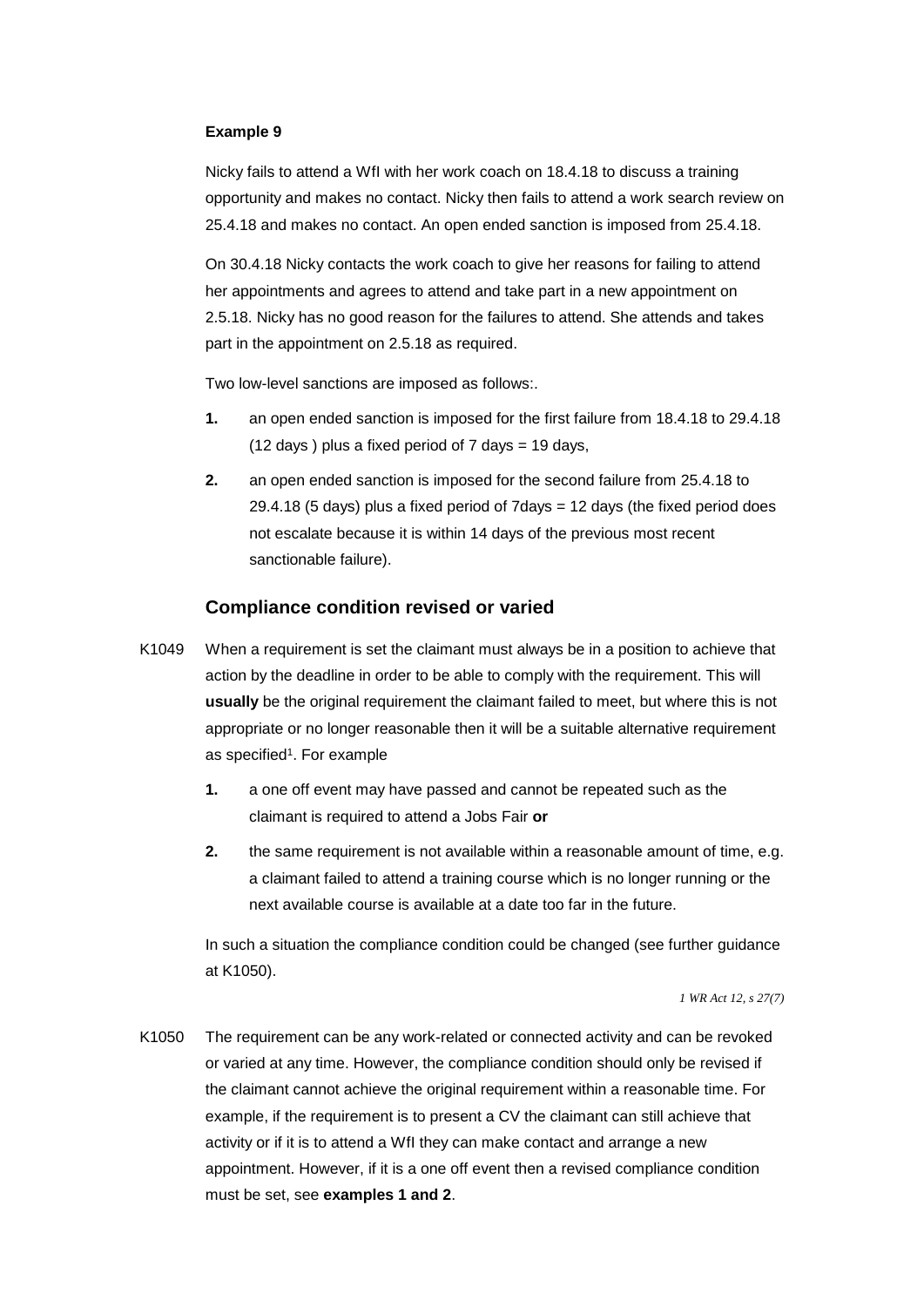**Note:** The examples used are not an exhaustive list of circumstances where the compliance condition can be varied or changed. It is for the DM to consider each case on its own individual facts and circumstances and what is reasonable, appropriate and achievable for the claimant.

#### **Example 1**

Brian fails to attend a Jobs Fair on 29.7.15. He has no good reason for the failure. On 3.8.15 he contacts JCP and is set a revised compliance condition as the Jobs Fair was a one off event.

Brian is required to contact the relevant employers represented at the fair and find out what they were offering and if it is still on offer. He is set a deadline to do this by 10.8.15.

When Brian attends his normal work search review on 10.8.15 he provides evidence that he complied with the revised compliance requirement.

He is treated as complying on 3.8.15 (the day he made contact) and an open ended sanction would be appropriate for the period from 29.7.15 (the date of the failure) to 2.8.15 (the date before the day of compliance).

#### **Example 2**

Irina fails to attend an Interviewing Skills workshop on 21.10.15. She has no good reason for the failure.

She is set a revised compliance condition to contact the workshop provider to enquire about future courses and attend an interview with her advisor to discuss next steps on 29.10.15.

On 29.10.15 she attends her advisor interview and says she phoned the provider on 27.10.15 and was informed the course will not be running again until January 2016. The course provider confirms the claimant contacted them on 27.10.15 and the course is not available till January.

Irina is treated as having complied on 27.10.15 when she contacted the provider regarding other courses.

The open-ended sanction runs from 21.10.15 (the date of the failure) to 26.10.15 (the day before the date of compliance).

#### **Subsequent failure to attend an interview requirement**

K1051 Where a claimant fails to attend and take part in an appointment for no good reason and an open-ended sanction is in place, normally the compliance condition specified on the claimant commitment will be to arrange and then attend/take part in a new appointment. If the claimant makes contact to rebook an appointment which they then fail to attend then no subsequent sanction referral or decision is necessary, the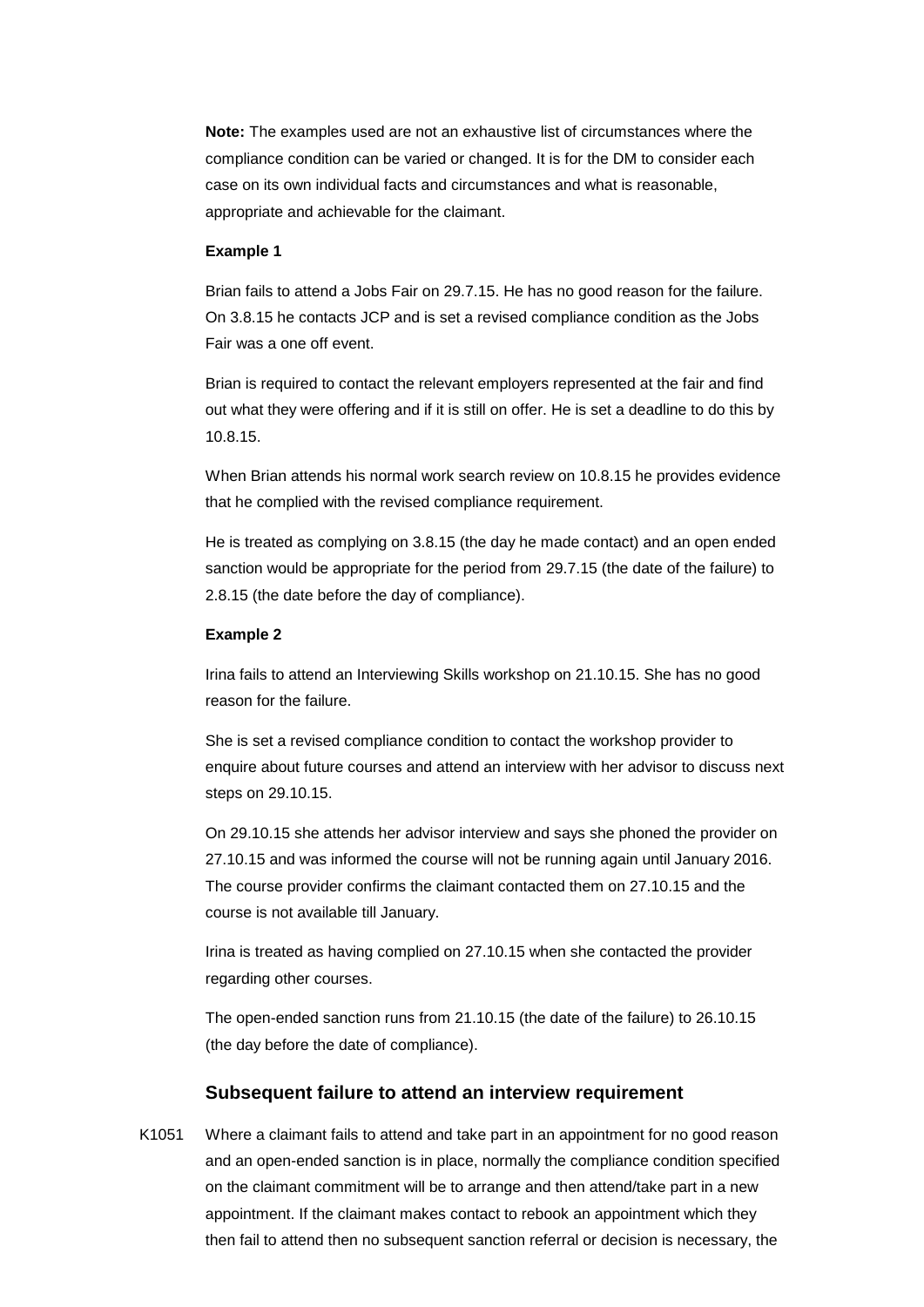appointment (guidance at K1046 applies). open-ended sanction continues to run for the original sanctionable failure as the claimant has not fully met the compliance condition to book and then attend a new

**Note 1:** The claimant has not met the compliance condition to end the open ended sanction as a result of the first failure until they actually attend and take part in an interview. Phoning up to book a new appointment is only part of the compliance condition so if the claimant arranges and agrees to a new appointment but then does not attend, the open ended sanction continues to run for the original failure even if the claimant can show good reason for failing to attend the new appointment. The rebooked appointment is not a new work-related requirement and there is no new sanctionable failure.

**Note 2**: If the claimant does attend the newly arranged appointment then the compliance condition is met on the day they last made contact before they actually attended and the open ended sanction will end on the day before that date and the appropriate fixed period applied.

 and whether another low-level sanction applies (see **Example 9** in K1048). In every **Note 3:** Where a claimant fails to take part in an appointment and it is clearly a new appointment set for a new conditionality requirement (i.e. it is not an appointment where attendance is required as part of meeting the compliance condition for an existing open-ended sanction) for example the claimant has also been set an interview requirement to take part in a Youth Obligation stocktake meeting, then a further sanction referral is made to the DM to consider good reason for the failure case the decision maker will need to consider the intent of the subsequent interview requirement and whether it was booked as part of the compliance condition for an existing sanctionable failure or whether it is an interview for a different work-related requirement.

#### **Example 1**

Steven is required to take part in a work search review on 7.8.18. He fails to attend the appointment and makes no further contact. An open ended sanction is applied from 7.8.18.

On 30.8.18 Steven contacts his work coach and can show no good reason for the failure. The compliance condition on the claimant commitment is "to arrange and take part in a new appointment with your work coach".

An appointment is made for 7.9.18.

Steven again fails to attend the appointment on 7.9.18 and makes no contact with the work coach. The existing open ended sanction from 7.8.18 continues to run.

On 2.10.18 Steven phones his work coach and can show no good reason for the failure to attend on 7.9.18. A further appointment is agreed and made for 8.10.18. Steven fails to attend the appointment on 8.10.18 and makes no contact.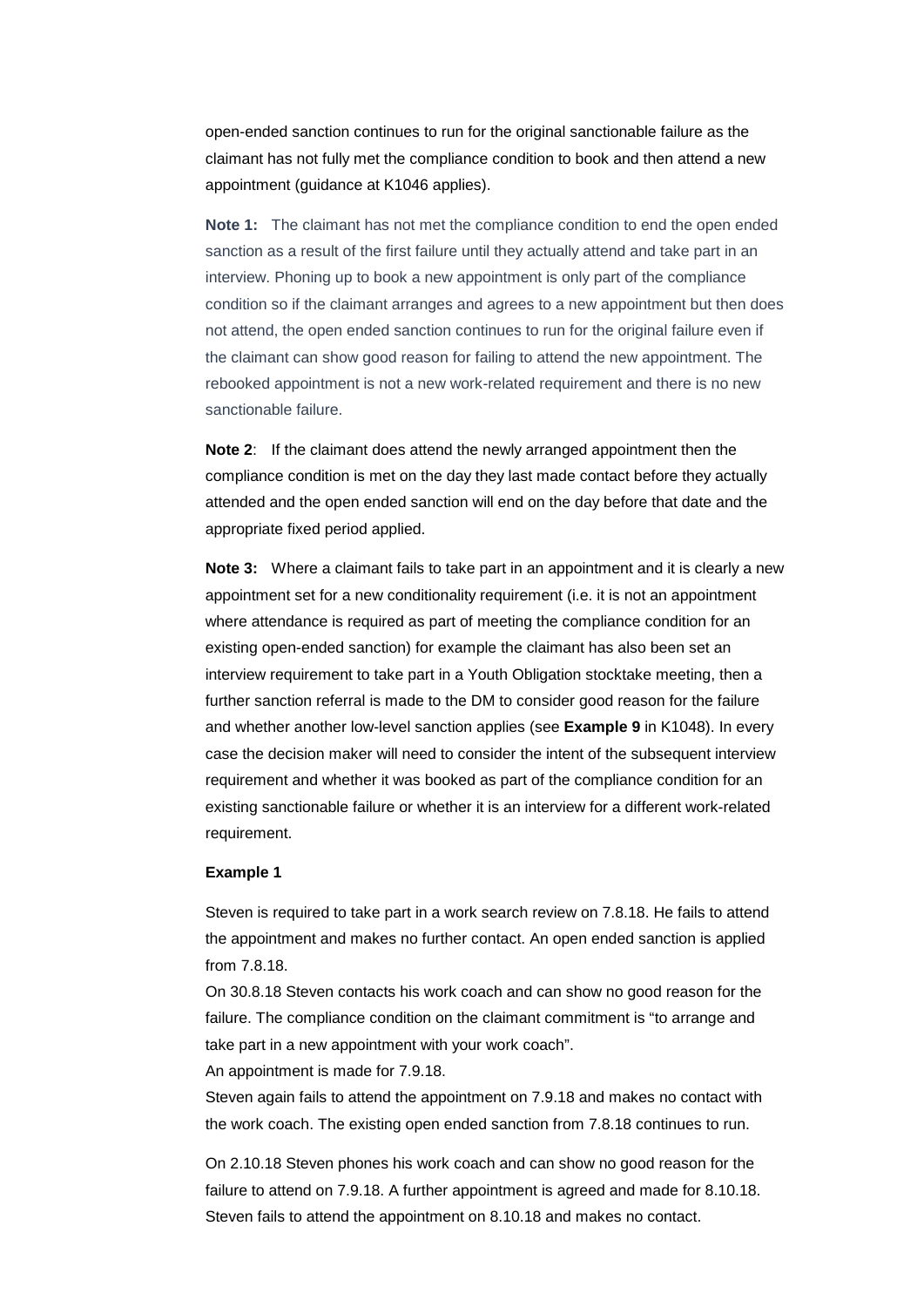The open-ended sanction continues.

Steven makes contact with his work coach on 20.10.18. He has a good reason for failing to attend the appointment on 8.10.18. The work coach reminds Steven that the open ended sanction running as a consequence of the failure on 7.8.18 will continue to run until he not only makes a new appointment but actually attends it. A further appointment is made and agreed for the first available appointment on 30.10.18.

Steven again fails to attend the interview on 31.10.18 and no contact is made. The sanction continues to run.

On 5.11.18 Steven makes contact. He has no good reason for the failure to attend on 31.10.18. Again he is reminded that making appointments will not end the openended sanction. He has to actually attend and take part in an interview to end the sanction. This was the specified compliance condition on his claimant commitment. He accepts and agrees to an appointment on 10.11.18.

Steven attends and takes part in the interview with his work coach on 10.11.18. The sanction will run from the date of the original failure, 7.8.18 until 4.11.18, the day before the appointment was booked which was subsequently attended.

This results in a total reduction period of 90 days plus a 7 day fixed period penalty = 97 days.

#### **Example 2**

Rose fails to attend a work-search review appointment with her work coach on 30.4.18. She fails to make contact despite being asked to provide her good reasons for the failure. The compliance condition has been notified to her as "to arrange and take part in an appointment with her work coach".

 following day on 10.5.18. On 9.5.18 Rose makes contact. She has no good reason for failing to attend on 30.4.18. She agrees to take part in an appointment to discuss her work-search the

Rose fails to attend the appointment on 10.5.18.

An open ended sanction would run from the date of the sanctionable failure, i.e. 30.4.18.

There would be no referral for the failure on 10.5.18 as participation is required as part of the compliance condition of the sanction already running for the failure on 30.4.18. Rose has not fully met her compliance condition and therefore the open ended sanction for the failure on 30.4.18 continues to accrue.

 a stocktake interview as part of her participation in the Youth Obligation scheme. A further appointment was notified to Rose via a 'To Do' in her on line journal to take part in an appointment with her work coach on 14.5.18. This interview requirement is The compliance condition has been notified to her as "to arrange and take part in an appointment with your work coach to discuss progress with your participation in the Youth Obligation scheme".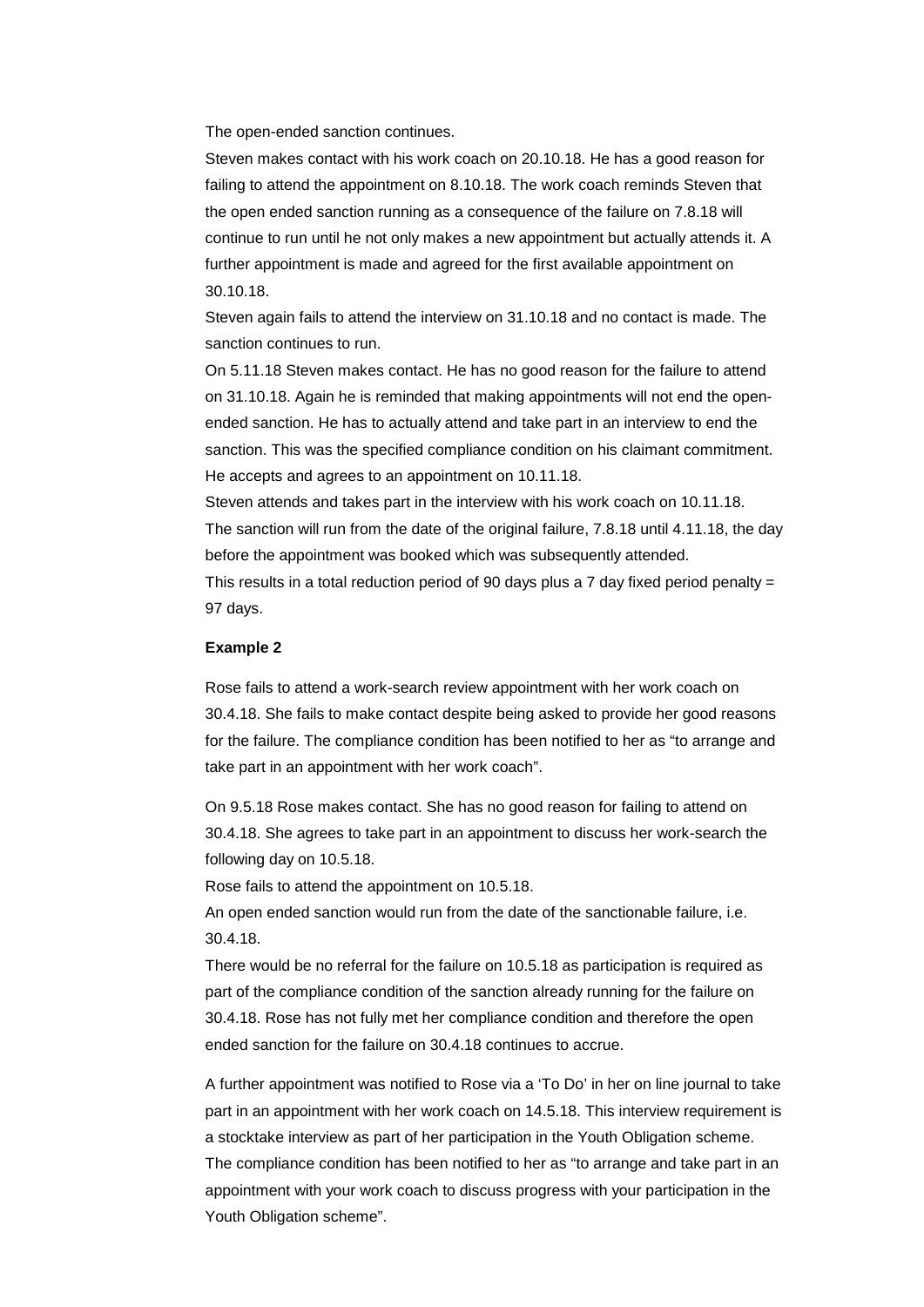Rose fails to attend the appointment on 14.5.18.

This failure would be a new sanctionable failure and require a further sanction doubt being raised.

A notification is placed in Rose's 'To Do' to provide her reasons for the failure to attend on 14.5.18.

 on 17.5.18 which she does attend and takes part in as required. The work coach On 16.5.18 Rose makes contact with her work coach. She has no good reason for failing to attend the appointment on 14.5.18. She agrees to attend an appointment deals with both issues of the outstanding work-search review and the Youth Obligation stocktake at the interview on 17.5.18.

There are 2 sanctions applicable:

**1.** An open ended sanction would run for the first failure on 30.4.18 for 16 days from 30.4.18 to 15.5.18 (i.e. from the date of failure to the day before Rose met the compliance condition which in this case would be 16.5.18 when she made contact as she then attended and took part in the newly arranged work search appointment on 17.5.18) plus a fixed period of 7 days for a first failure.

**2.** An open ended sanction would run for the second failure on 14.5.18 for 2 days from 14.5.18 to 15.5.18 (i.e. from the date of failure to the day before Rose, met the compliance condition which in this case would be 16.5.18 when she made contact as she then attended and took part in the newly arranged appointment on 17.5.18 to discuss her progress in the Youth Obligation scheme) plus a fixed period of 14 days for a second failure within 365 days, but not 14 days, of the sanctionable failure on 30.4.18.

K1052– K1055

# **Meaning of reduction period**

- K1056 The reduction period is the number of days for which an award of UC is reduced for each sanctionable failure<sup>1</sup>. The reduction periods that apply, depending on the circumstances in which the failure has occurred, are provided for in a table for each level of sanctions
	- **1.** higher–level2
	- **2.** medium–level3
	- **3.** low–level4.

The circumstances of the failure are described in the first column of each table and has effect for the period set out in the second column.

**Note 1:** See full guidance and illustrative examples in Chapter K3 (Higher-level sanctions), K4 (Medium–level sanctions) and K5 (Low–level sanctions).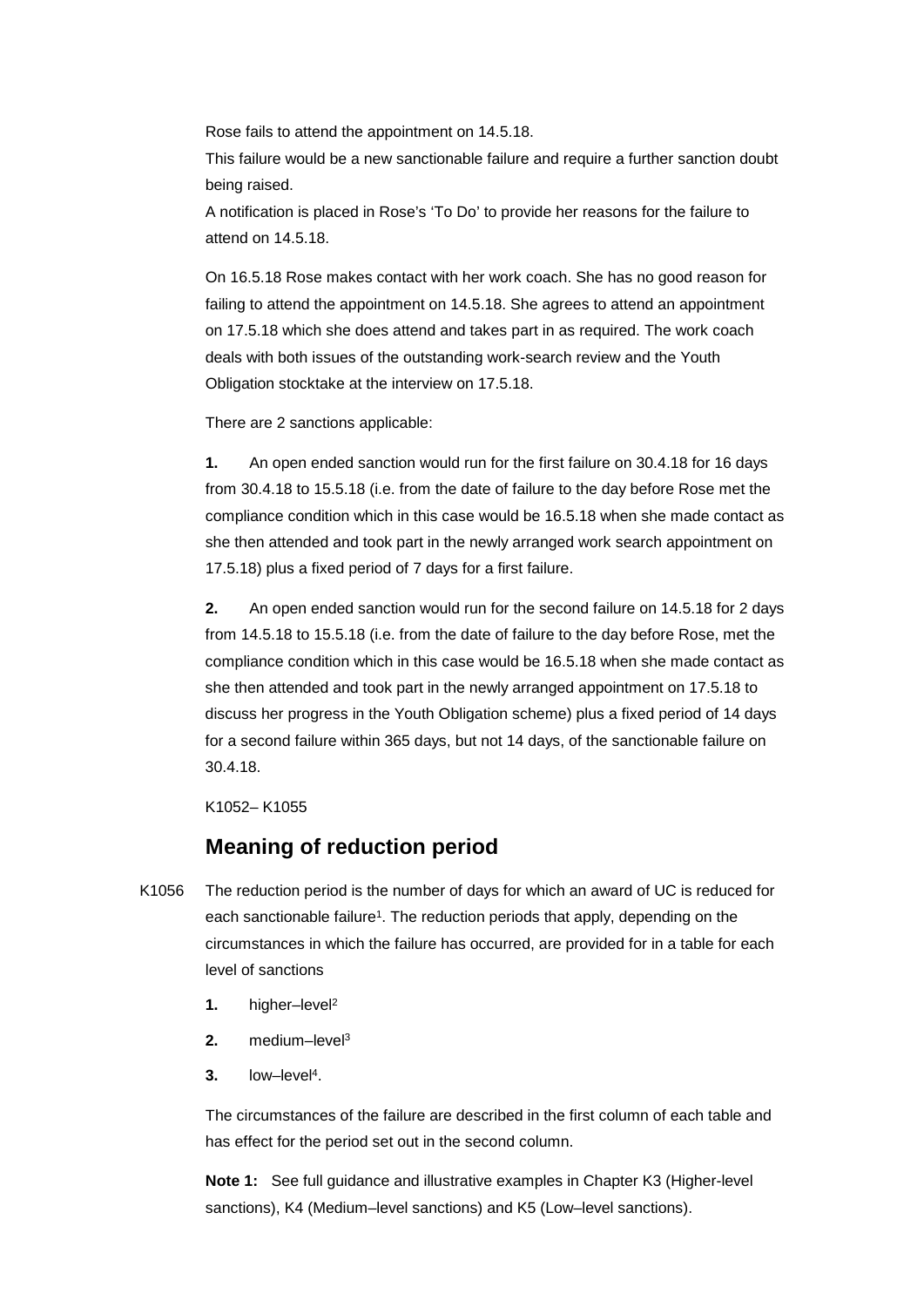**Note 2:** It is the date of the failures that determines which reduction period applies, i.e. it is the period between the date of the current sanctionable failure and the most recent previous sanctionable failure and not the dates of the DMs decisions.

 *1 UC Regs, reg 101(1), 2 reg 102(2), 3 reg 103(2); 4 reg 104(2)* 

- K1057 The reduction period takes effect from
	- reduction should be imposed **or 1.** the first day of the assessment period in which the DM determines that a
	- **2.** if the UC award is not reduced as in **1.**, the first day of the next assessment period **or**
	- $3.$ **3.** if the UC award is already subject to a reduction as in **1.** or **2.**, the first day for which the award is no longer subject to a reduction<sup>1</sup>.

The reduction period determination is incorporated in a supersession decision which takes effect from the same date<sup>2</sup>. See ADM Chapter K8 (When reduction is to have effect) for detailed guidance. See also Chapter A4 (Supersession) for guidance on the supersession effective date rules.

*1 UC Regs, reg 106; 2 UC, PIP, JSA & ESA (D&A) Regs, reg 27 & 35(1)(e)* 

K1058 Reduction periods run consecutively<sup>1</sup>. If it is determined that an award of UC should be reduced as a result of a sanctionable failure, and a reduction has already been imposed for a previous sanctionable failure, the later reduction is added to the TORP, and takes effect once the previous reduction has ended. This may mean that more than one reduction could be made in the same assessment period.

 *1 UC Regs, reg 101(2) & 106(c)* 

#### **Example**

Danny has been entitled to UC since 8.5.13. He fails for no good reason to attend a MWA work placement on 23.6.14, and on 1.7.14 the DM imposes a higher–level sanction for 91 days. The reduction takes effect from 8.6.14.

Danny fails to attend for his fortnightly interview on 13.8.14. He comes in to the Jobcentre on 15.8.14, saying that he forgot about the interview, and provides evidence of his fortnight's work search and work availability. The DM decides to impose a low–level sanction for a reduction period of 9 days (2 days non– compliance, followed by a 7 day fixed period).

Danny's 91 day higher–level sanction is due to finish on 6.9.14. The payment due on 7.9.14 only has one day not affected by the higher–level sanction, so the low–level reduction starts on 7.9.14. The remaining 8 days reduction period take effect in the next assessment period starting on 8.9.14.

K1059 When calculating which reduction period applies, the previous most recent sanctionable failure is disregarded for the purposes of escalation (see K1088) if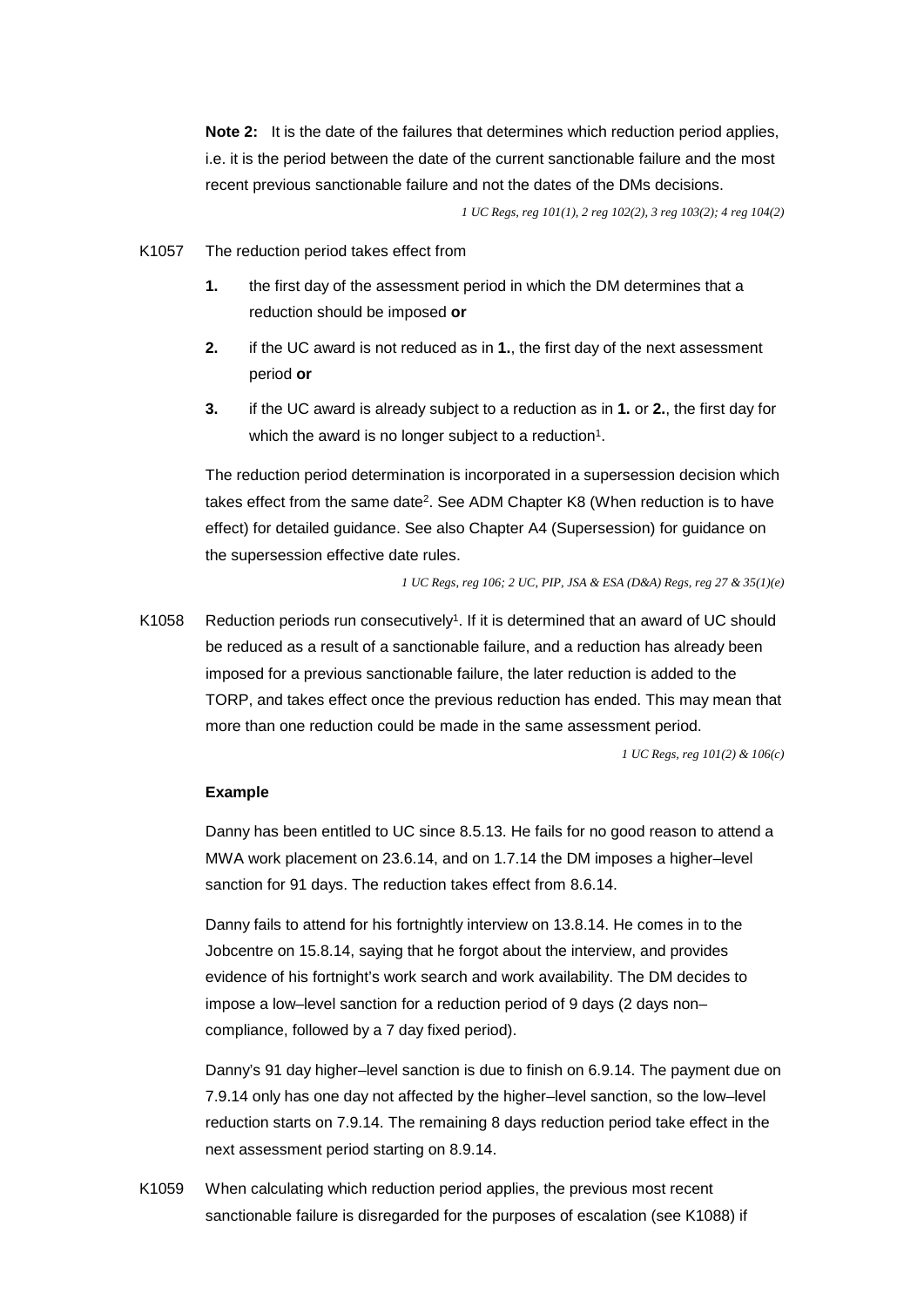- **1.** it occurred within 14 days of the current sanctionable failure<sup>1</sup> or
- **2.** it occurred more than 365 days before the current sanctionable failure<sup>2</sup> or
- **3.** it is not at the same level as the current sanctionable failure.

 **Note:** See ADM Chapters K3 to K6 for further examples in relation to higher, medium, low and lowest–level sanctions.

*1 UC Regs, reg 101(4); 2 reg 102(2), 103(2) & 104(2) & (3)* 

#### K1060 This means

- recent sanctionable failure in order to escalate to the next penalty or **1.** the current sanctionable failure **must** be within 365 days of the previous most
- 2. where there are two failures within 14 days of each other, a sanction will be imposed for each failure but the duration of the second sanction will not escalate to the next penalty but remain at the same duration as the previous failure.

**Note:** The purpose of escalating sanctions is to deter claimants who repeatedly fail to meet the work-related requirements placed upon them within the same fortnightly signing period. Safeguards are included to ensure the sanction length does not escalate too quickly to the maximum period during a short period. The DM considers whether there has been another sanctionable failure for which a reduction was imposed within 14 or 365 days of the current sanctionable failure in question.

#### **Example**

Raheem has multiple sanctions as detailed in the table shown:

| Dates of the<br>sanctionable failures                                                                                        | <b>Period between</b><br>sanctionable failures | <b>Duration of sanction</b>                                                                                                                                                                                                                |
|------------------------------------------------------------------------------------------------------------------------------|------------------------------------------------|--------------------------------------------------------------------------------------------------------------------------------------------------------------------------------------------------------------------------------------------|
| 26.7.16 - Raheem fails<br>without good reason to<br>attend his work search<br>review with his work<br>coach.                 |                                                | 9 days - Raheem<br>complies on 28.7.16. This<br>is his first low-level<br>sanctionable failure and a<br>reduction period of 9 days<br>applies - 2 days open<br>ended period from<br>26.7.16 to 27.7.16 + a 7<br>day fixed period sanction. |
| 28.7.16 - Raheem fails<br>without a good reason to<br>apply for a specified<br>vacancy notified to him by<br>the Work Coach. |                                                | 91 days - this is<br>Raheem's first higher-<br>level sanctionable failure<br>and a reduction period of<br>91 days applies.                                                                                                                 |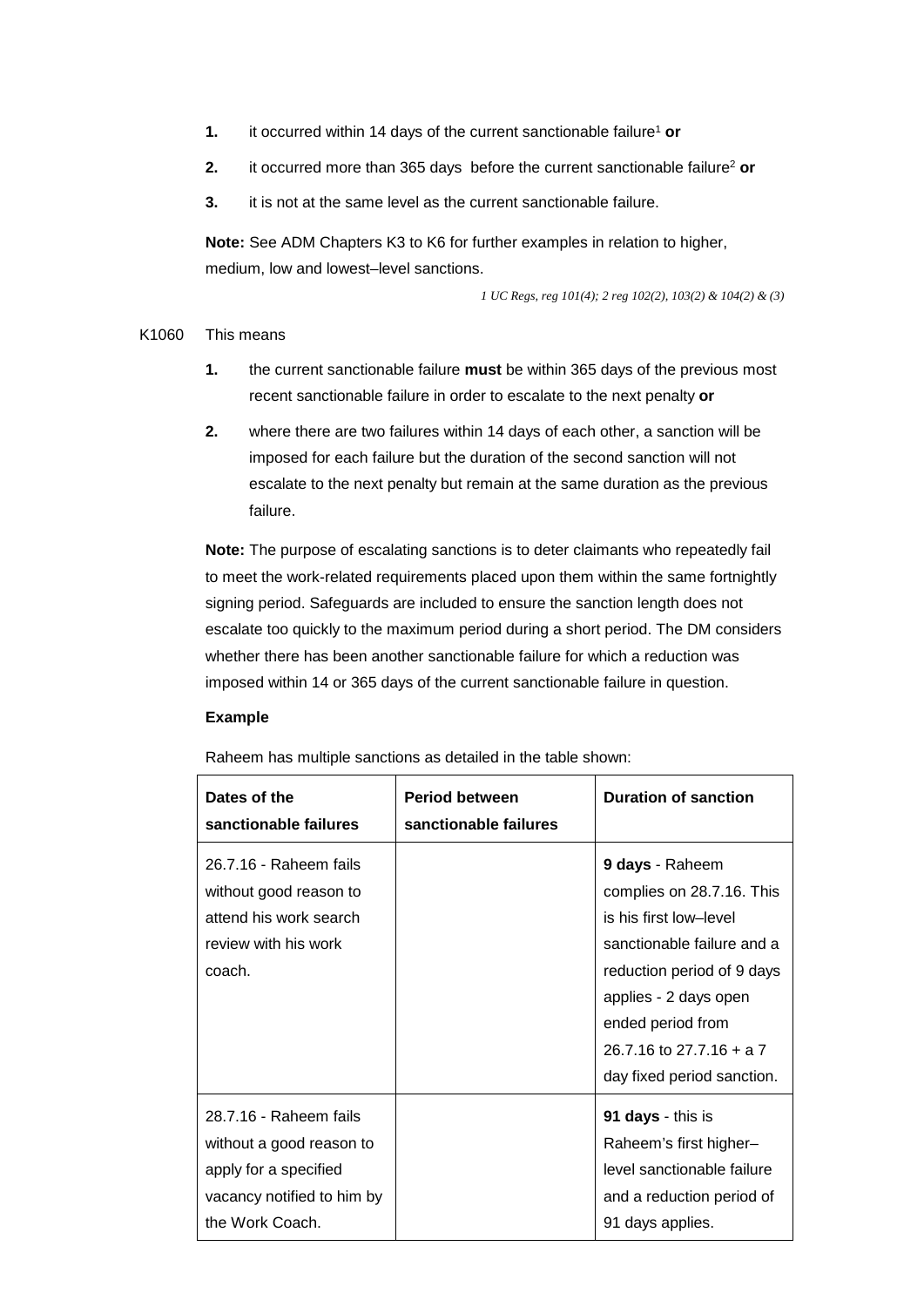| 29.7.16 - Raheem fails to<br>attend a Jobs Fair as part<br>of a work-related<br>requirement on his<br><b>Claimant Commitment</b><br>without a good reason. | 3 days - previous most<br>recent low-level<br>sanctionable failure<br>occurred on 26.7.16.     | 11 days - Raheem<br>complies on 2.8.16. This<br>is Raheem's 2nd low-<br>level failure and is within<br>365 days and also 14<br>days of the previous most<br>recent low-level failure on<br>26.7.16, therefore an 11<br>day reduction period<br>applies - a 4 days open<br>ended sanction from<br>29.7.16 to 1.8.16 plus a 7<br>day fixed period sanction.<br>The fixed period sanction<br>cannot escalate to 14<br>days and has to be for the<br>same duration as the<br>previous low-level<br>sanctionable failure (i.e. 7<br>days). |
|------------------------------------------------------------------------------------------------------------------------------------------------------------|------------------------------------------------------------------------------------------------|---------------------------------------------------------------------------------------------------------------------------------------------------------------------------------------------------------------------------------------------------------------------------------------------------------------------------------------------------------------------------------------------------------------------------------------------------------------------------------------------------------------------------------------|
| 4.8.16 - Raheem fails<br>without good reason to<br>apply for a vacancy<br>notified in the 'Saved<br>Jobs' page of his UJ<br>account.                       | 13 days - previous most<br>recent higher-level<br>sanctionable failure<br>occurred on 28.7.16. | 91 days - as there is a<br>previous higher-level<br>sanctionable failure and<br>the most recent previous<br>sanctionable failure on<br>28.7.16 is within 365 days<br>and also within 14 days of<br>the date of the current<br>higher-level failure on<br>4.8.16, the sanction<br>duration also has to be for<br>91 days and cannot<br>escalate to the next level.                                                                                                                                                                     |
| 9.8.16 - Raheem has not<br>met his work search<br>requirements as agreed<br>on his Claimant<br>Commitment.                                                 |                                                                                                | 28 days - it is Raheem's<br>first medium-level failure.                                                                                                                                                                                                                                                                                                                                                                                                                                                                               |
| 16.8.16 - Raheem fails to<br>attend a work search<br>review appointment with                                                                               | 18 days - previous most<br>recent low-level failure                                            | 15 days - Raheem<br>complies on 17.8.16. A 15<br>day reduction period                                                                                                                                                                                                                                                                                                                                                                                                                                                                 |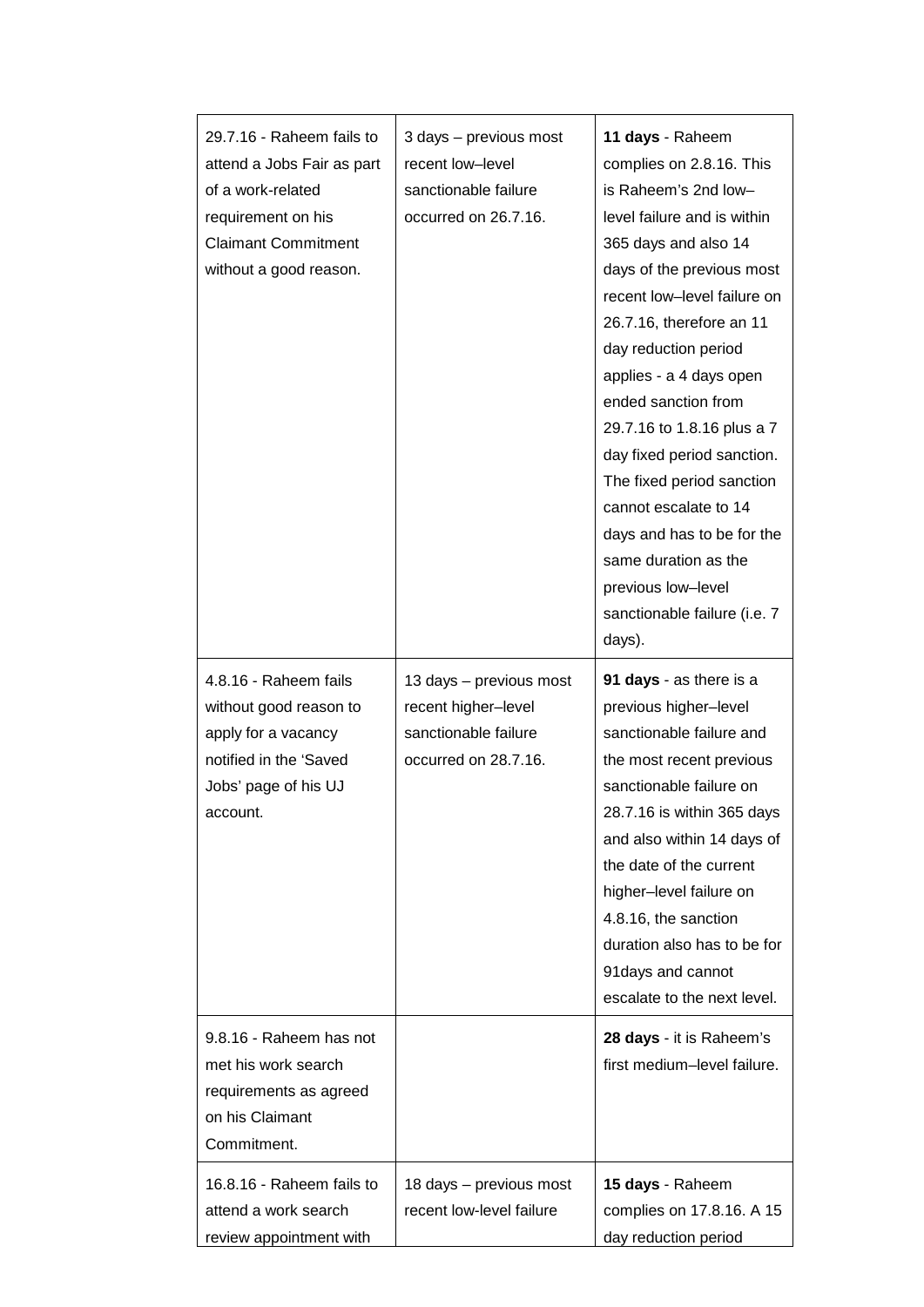| his Work Coach without a<br>good reason.                                                         | occurred on 29.7.16.                                                          | applies - a 1 day open<br>ended sanction for<br>16.8.16 plus a 14 day<br>fixed period sanction.<br>There has been a<br>previous low-level<br>sanctionable failure on<br>29.7.16 which is within<br>365 days of the current<br>low-level failure on<br>16.8.16 but not within 14<br>days, therefore the fixed<br>period sanction escalates<br>to 14 days.                                   |
|--------------------------------------------------------------------------------------------------|-------------------------------------------------------------------------------|--------------------------------------------------------------------------------------------------------------------------------------------------------------------------------------------------------------------------------------------------------------------------------------------------------------------------------------------------------------------------------------------|
| 16.8.16 - Raheem has not<br>met his work search<br>requirements.                                 | 7 days - previous most<br>recent medium -level<br>failure occurred on 9.8.16. | $28 \text{ days} - \text{there has been}$<br>a previous medium-level<br>sanctionable failure on<br>9.8.16 which is within 365<br>days and also within 14<br>days of the current<br>medium-level<br>sanctionable failure on<br>16.8.16 therefore the<br>reduction period cannot<br>escalate and has to be for<br>the same duration.                                                         |
| 29.8.16 - Raheem fails to<br>attend an interview with<br>his Wp provider without<br>good reason. | 13 days - previous most<br>recent low-level failure<br>occurred on 16.8.16.   | 16 days. Raheem<br>complies on 31.8.16. A 16<br>day reduction period<br>applies - a 2 day open<br>ended sanction from<br>29.8.16 to 30.8.16 plus a<br>14 day fixed sanction<br>period. The previous most<br>recent low-level<br>sanctionable failure on<br>16.8.16 occurred within<br>365 days and also within<br>14 days of the current<br>low-level failure on<br>29.8.16. Therefore the |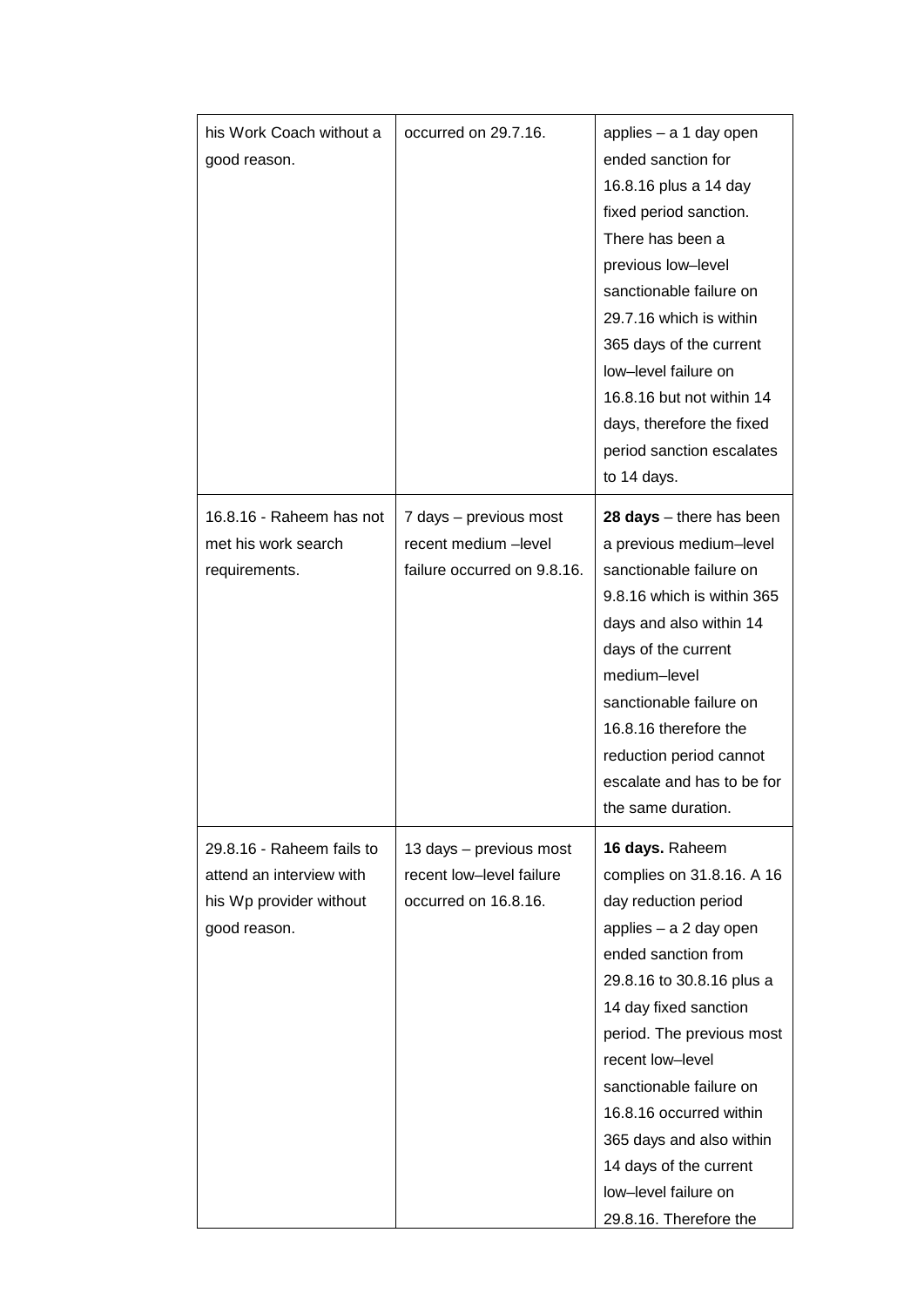|                                                                                        |                                                                                               | fixed period sanction<br>cannot escalate to 28<br>days and has to be for the<br>same duration as the<br>previous low-level<br>sanctionable failure (i.e.<br>14 days).                                                                                                                                                           |
|----------------------------------------------------------------------------------------|-----------------------------------------------------------------------------------------------|---------------------------------------------------------------------------------------------------------------------------------------------------------------------------------------------------------------------------------------------------------------------------------------------------------------------------------|
| 1.9.16 - Raheem fails to<br>apply for a specified<br>vacancy without a good<br>reason. | 28 days - previous most<br>recent higher-level<br>sanctionable failure<br>occurred on 4.8.16. | 182 days - as there is a<br>previous higher-level<br>sanctionable failure and<br>the most recent previous<br>higher-level sanctionable<br>failure on 4.8.16 is within<br>365 days but not within 14<br>days of the date of the<br>current higher-level<br>failure on 1.9.16, the<br>sanction duration<br>escalates to 182 days. |
| 18.10.16 - Raheem has<br>not met his work search<br>requirements.                      | 63 days - previous most<br>recent medium-level<br>sanctionable failure was<br>16.8.16.        | 91 days - there has been<br>a previous medium-level<br>sanctionable failure on<br>16.8.16 which is within<br>365 days but not 14 days<br>of the current medium-<br>level sanctionable failure<br>on 18.10.16 for which a<br>28 day sanction was<br>imposed therefore the<br>sanction escalates to 91<br>days.                   |

K1061 See ADM Chapter K8 for guidance on when a reduction period begins and ends, including where

- **1.** a reduction is
	- benefit fraud offences<sup>1</sup> or **1.1** suspended when the amount of UC is restricted following one or more
	- **1.2** terminated where the claimant satisfies specified weekly earnings rules<sup>2</sup>
- **2.** the reduction period continues after UC entitlement terminates<sup>3</sup>.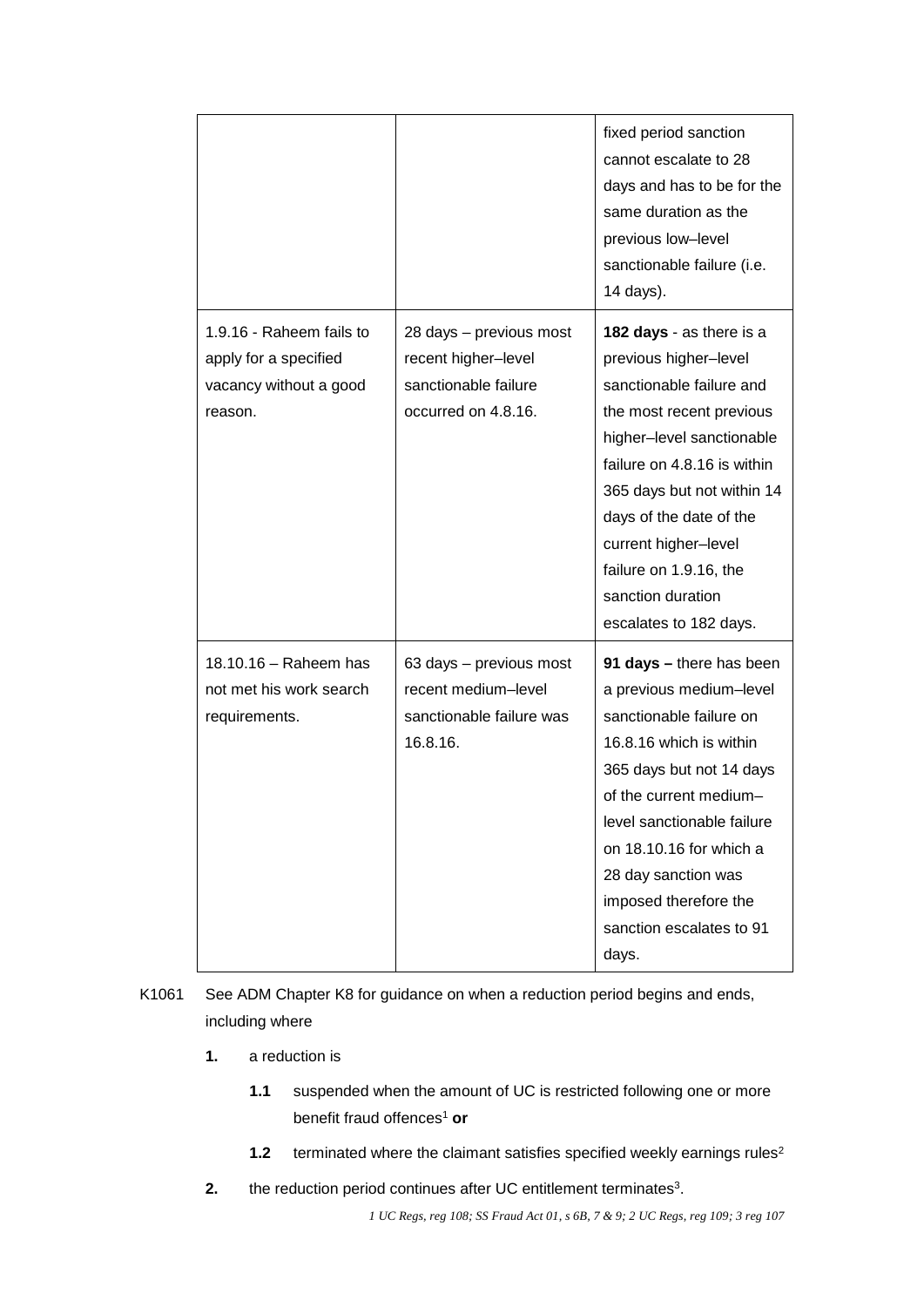K1062 – K1065

### **Maximum reduction period**

K1066 Where imposing a reduction period for a sanctionable failure would mean that the TORP would exceed 1095 days, the number of days in the reduction period is adjusted to ensure that this limit is not exceeded<sup>1</sup>. The calculation of the total outstanding reduction period is made at the date when the DM makes the determination of the reduction period.

*1 UC Regs, reg 101(3)* 

# **Meaning of total outstanding reduction period (TORP)**

 K1067 When considering whether K1066 applies, the TORP is the total number of days of a reduction period for which an award of UC has not yet been reduced<sup>1</sup>.

*1 UC Regs, reg 101(5)* 

#### **Example**

Sally has had several different sanctions imposed for failure to comply with work– related requirements since her entitlement to UC began on 15.8.13. She had a higher–level sanction of 91 days imposed on 9.10.13, because she left her part–time job voluntarily for no good reason. Sally later refused to apply for a job vacancy on 19.12.13, and a further higher–level sanction of 182 days was imposed. The reduction period for the failures began on 15.9.13, and is due to end on 14.6.14.

After Sally failed to attend a MWA work placement which started on 12.5.14, the DM decides on 20.5.14 to impose a further higher–level sanction. This ought to be for 1095 days, as there was a previous 182 day higher–level sanctionable failure within 365 days. However, as at 20.5.14 the TORP is 25 days, that is the number of days for which Sally's award of UC has not yet been reduced. The DM therefore imposes a reduction period of 1070 days, effective from 15.6.14.

K1068 – K1069

# **Sanctionable failure decision making**

### **Introduction**

K1070 This section gives guidance on general principles the DM should consider when making decisions on sanctionable failures.

K1071 – K1074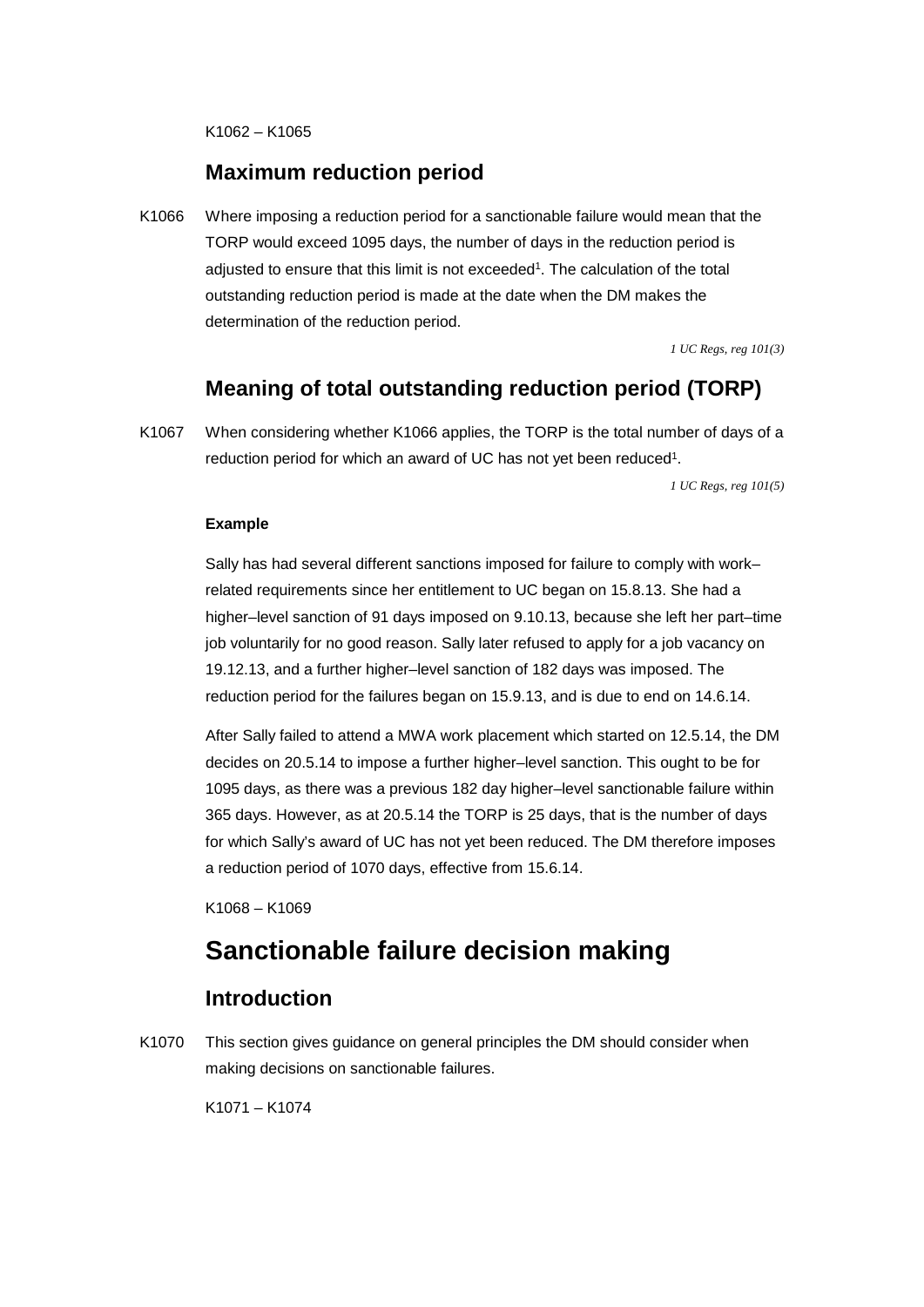# **Has the claimant failed to comply with a validly imposed work–related or connected requirement**

 sanction, the DM should first determine whether the claimant has failed to comply K1075 When considering whether to impose a higher, medium, low or lowest–level with a work–related requirement and if so, what that failure is. See ADM Chapter J3 for detailed guidance on work–related requirements.

> **Note 1:** Also see guidance at K1007 with regard to the imposition of work-related claimant's award of UC has terminated. requirements and sanctions. If the claimant is not entitled to UC on the date of the failure no conditionality and no sanctions can be imposed but see ADM Chapter 8 for guidance on reserving sanction decisions where the claimant was entitled to UC on the date of the failure but the decision to sanction has not been made before the

> obligation to validly impose and correctly notify any mandatory requirement. The further guidance on the public law principles of fairness at K1151 et seq). **Note 2:** The DM should be satisfied that the Secretary of State has met the amount and quality of information provided to the claimant about their responsibilities will be relevant when considering whether a sanctionable failure has occurred (see

# **Does a reduction apply**

- K1076 Where the DM determines that the claimant has failed to comply with a work–related requirement, the next step is to consider whether it is a failure for which
	- **1. no reduction would apply<sup>1</sup> or**
	- **2.** a reduction would apply.

*1 UC Regs, reg 113* 

K1077 See ADM Chapter K3 (Higher–level sanctions) for guidance on where no reduction is made for specified higher–level sanctionable failures.

K1078 – K1079

### **Good reason**

- K1080 If the failure is one for which no reduction is applied, for example failing to apply for a vacancy which exists due to a strike during a trade dispute, the DM does not need to consider good reason.
- K1081 If the DM determines that the failure is one for which a reduction would apply, they should consider whether the claimant had a good reason for the failure to comply. See ADM Chapter K2 for detailed guidance on good reason.

K1082 – K1084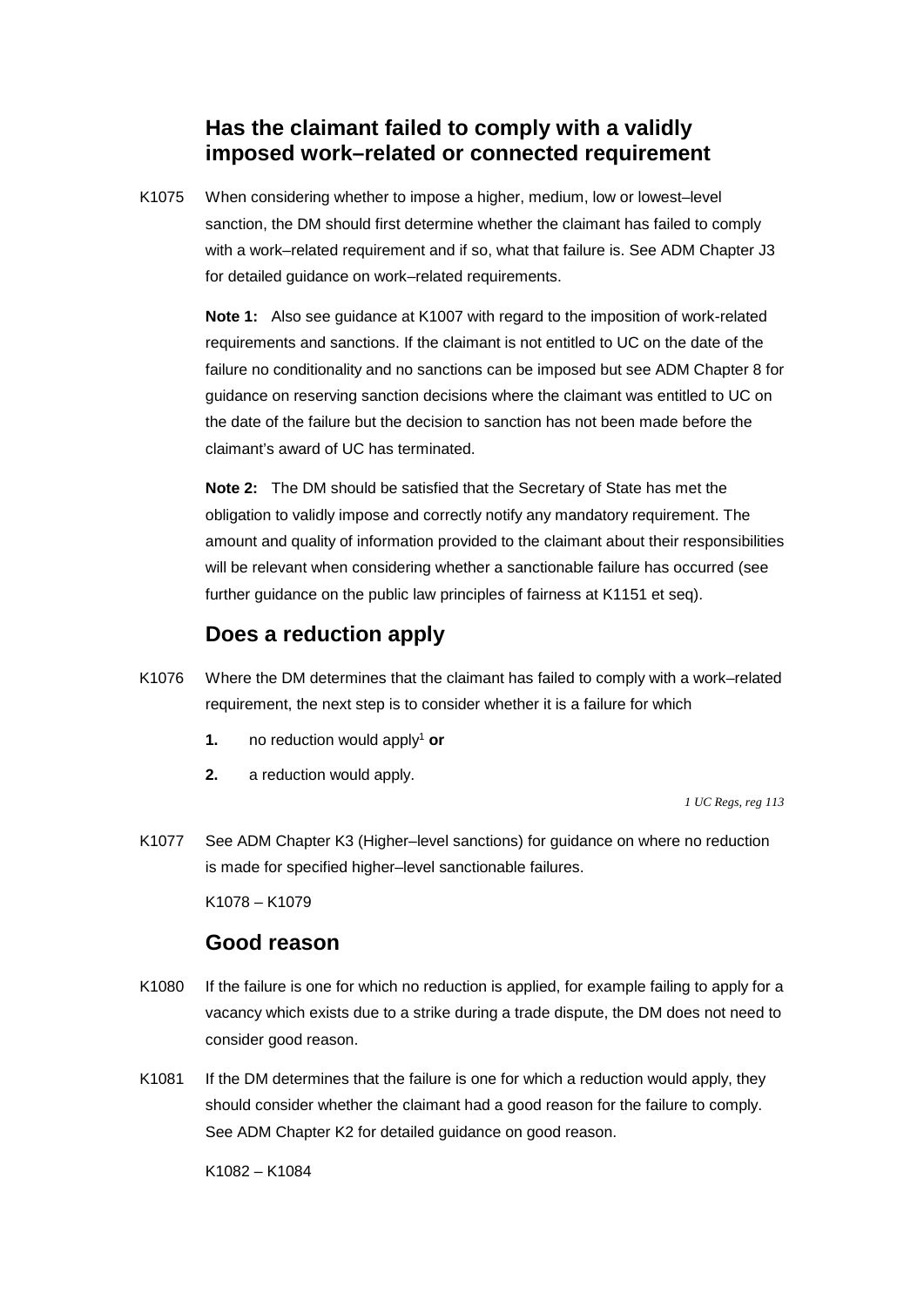# **Which sanction level and reduction period applies**

K1085 Where

- requirement **and 1.** the claimant has no good reason for a failure to comply with a work–related
- **2.** the sanctionable failure is one for which a reduction applies

the DM should consider which sanction level and reduction period applies.

- K1086 The reduction period depends on whether the sanctionable failure results in a
	- **1.** higher–level sanction<sup>1</sup> (see ADM Chapter K3) or
	- **2.** medium–level sanction2 (see ADM Chapter K4) **or**
	- **3.** low–level sanction3 (see ADM Chapter K5) **or**
	- 4. **Iowest–level sanction<sup>4</sup> (see ADM Chapter K6).**

*1 UC Regs, reg 102; 2 reg 103; 3 reg 104; 4 reg 105* 

#### K1087 Reduction periods can be for

- **1.** an open period **or**
- **2.** a fixed period **or**
- **3.** a combination of both.

 sanctions are for an open period only. Higher and medium–level sanctions are for a fixed period, low–level sanctions have a combination of an open period, followed by a fixed period, while lowest–level

**Note:** For full guidance on ending the open-ended sanction and the compliance condition see K1140 et seq.

- K1088 Reduction periods are for different lengths depending on
	- **1.** the claimant's age at the date of the sanctionable failure **and**
	- **2.** whether there have been other sanctionable failures at the same level before the current sanctionable failure.

Where **2.** applies, this is known as escalation. For example, higher–level sanctions for a claimant aged 18 or over are for 91 days, 182 days or 1095 days, depending on whether the current sanctionable failure is a first, second or subsequent sanctionable failure within a 365 day period but not within 14 days (see ADM K1059). Higher–level sanctions for a claimant aged 16 or 17 are for 14 days or 28 days.

- K1089 As part of the process of considering whether escalation applies, the DM should consider whether there have been previous sanctionable failures
	- **1.** at the same level **and**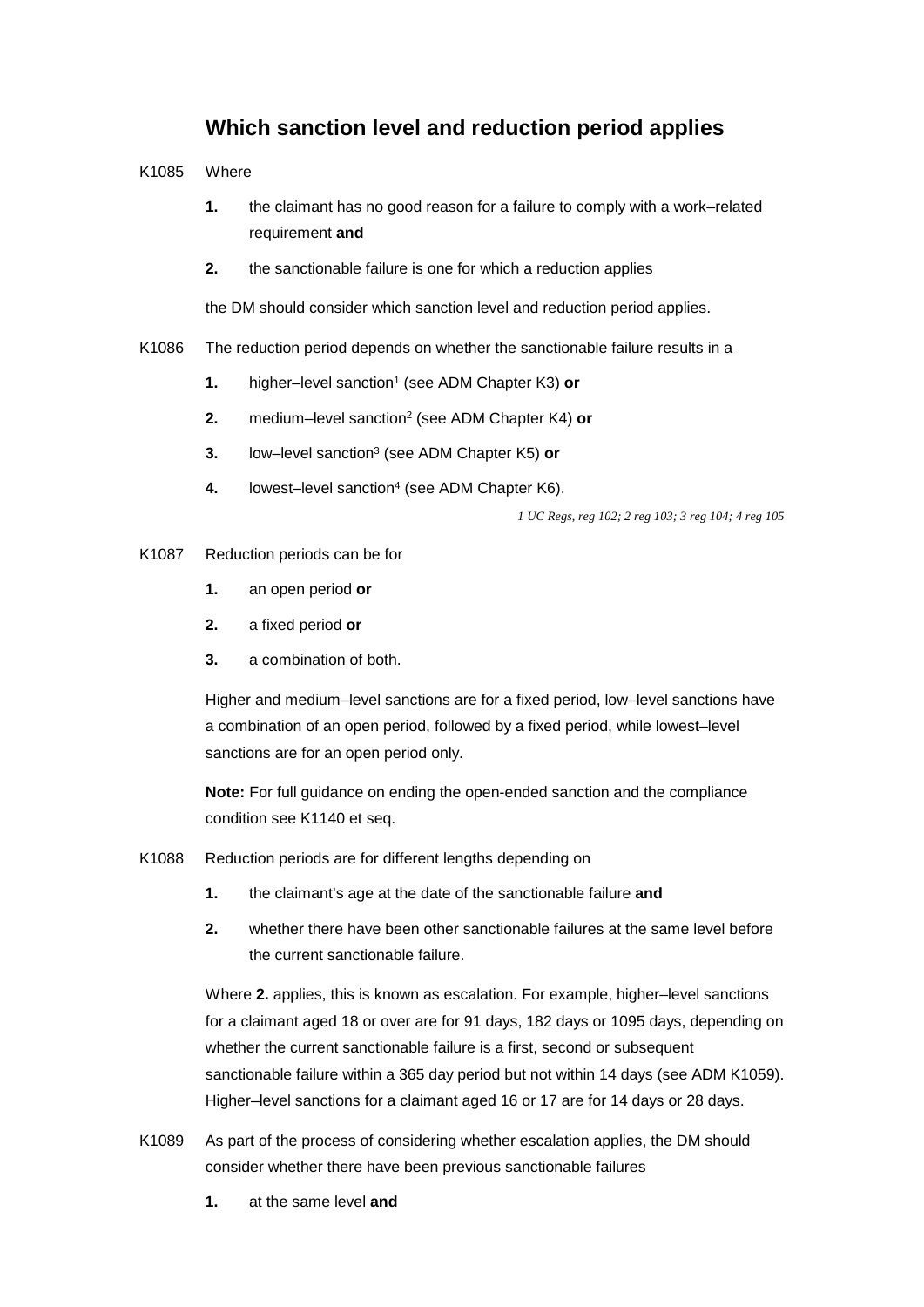**2.** for which a decision to impose a reduction has been made, even if the reduction has not yet begun.

**Note 1:** The DM considers whether there has been another sanctionable failure at the same level (i.e. higher, medium, or low ) within 14 or 365 days of the date of the current sanctionable failure in question.

 **Note 2:** See ADM Chapter K7 for guidance on the effect of a JSA or ESA sanction on UC reduction periods, where the JSA or ESA sanction is moved to UC.

#### K1090 A failure

- **1.** for which no reduction is applied<sup>1</sup> or
- **2.** which is a pre–claim failure<sup>2</sup>

is excluded when calculating which reduction period applies. See ADM Chapter K3 (Higher–level sanctions) for further guidance.

*1 WR Act 12, s 26(8)(a); UC Regs, reg 113; 2 WR Act 12, s 26(4); UC Regs, reg 102* 

K1091 When considering the period of the reduction (see K1050) for higher, medium and low–level sanctions, the DM should consider whether there was another sanctionable failure in the period preceding the current sanctionable failure. This includes failures which were subsequent to the failure in question, but were decided earlier.

#### **Example**

Siân is entitled to UC. She had been required by the adviser to register with a specified employment agency by 20.5.14, as part of her search for catering work, but fails to do so. She notifies the adviser on 23.5.14 that she registered with the agency on the same day. The failure is referred for determination by the DM, who writes to Siân asking for an explanation for the failure to comply.

Siân has not yet replied when she fails to attend her fortnightly interview at the Jobcentre on 5.6.14, and attends on 19.6.14 saying she forgot about the previous appointment. The interview on 19.6.14 meets the compliance condition.

On 23.6.14 the DM imposes a reduction of 21 days (14 days before compliance + 7 days as there are no previous sanctionable failures) for the failure to attend the fortnightly interview. The failure of 20.5.14 is not taken into account as no sanction has been imposed.

On 26.6.14 the DM considers the failure to comply with a specific work search requirement of 20.5.14. Siân has not given any good reason for the failure. The DM imposes a reduction of 17 days (3 days before compliance + 14 days as there was another sanctionable failure before the current failure). The 17 day reduction period is added to the existing 21 days reduction period.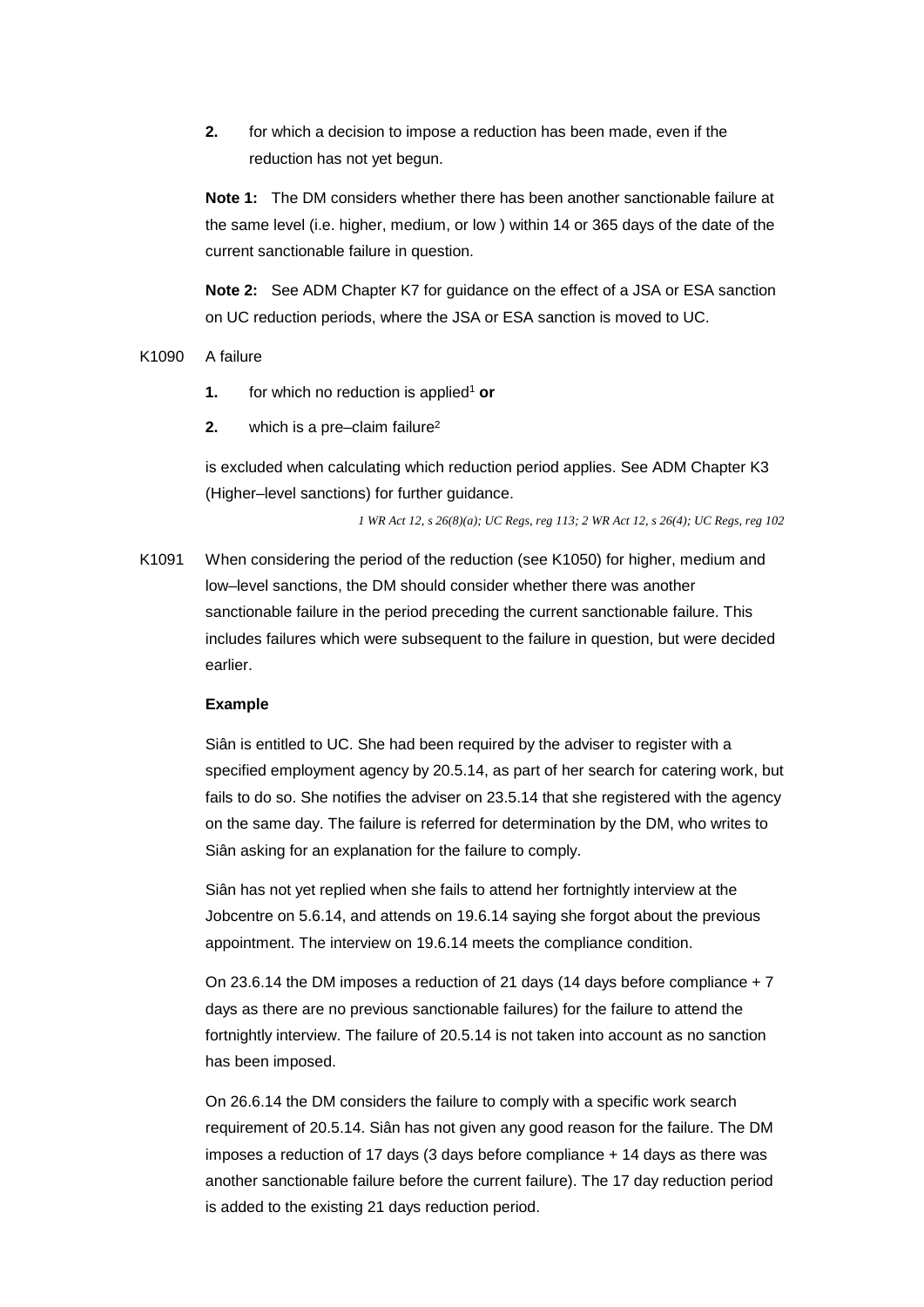K1092 – K1099

### **Start of reduction period**

K1100 Once the DM has determined which sanction level and reduction period applies, including where the period is reduced as in K1060, the reduction period is added to the TORP (see K1067). The next step is to determine when the reduction period begins. This is normally the first day of the assessment period in which the determination is made, or if it is not possible to implement the reduction then, the following assessment period<sup>1</sup>. The DM also needs to consider whether the period should follow a previous reduction as in K1058. See ADM Chapter K8 (When a reduction is to have effect) for detailed guidance.

> following it, there will be an overpayment of UC. **Note:** The DM's decision is the starting point from which to consider when to apply the reduction period. Once the decision is made the reduction must be made from the first day of the current assessment period or the first day of the following assessment period. If a sanction reduction has not taken effect in either the assessment period in which the decision is made, or the assessment period

> > *1 UC Regs, reg 106*

# **Amount of reduction**

- K1101 The final step in the process of making a decision on a sanctionable failure is to determine the amount of the reduction<sup>1</sup>, including the daily reduction rate<sup>2</sup>. This varies depending on the claimant's circumstances at the end of the assessment period, and whether they are a joint claimant. The daily reduction rate is
	- **1.** an amount equivalent to the standard allowance multiplied by 12 and divided by 365 **or**
	- **2.** where the claimant satisfies certain conditions at the end of the assessment period (including a change to work–related requirements during the assessment period)
		- **2.1** 40% of the daily reduction rate in **1.** (for example where they are aged 16 or 17, or are responsible for a child aged between one and four) **or**
		- **2.2** nil (where they have LCWRA).

Reduction rates for joint claimants are considered separately, and half the daily reduction rate in **1.** or **2.** applies. See ADM Chapter K9 (Amount of reduction) for detailed guidance.

*1 UC Regs, reg 110; 2 reg 111*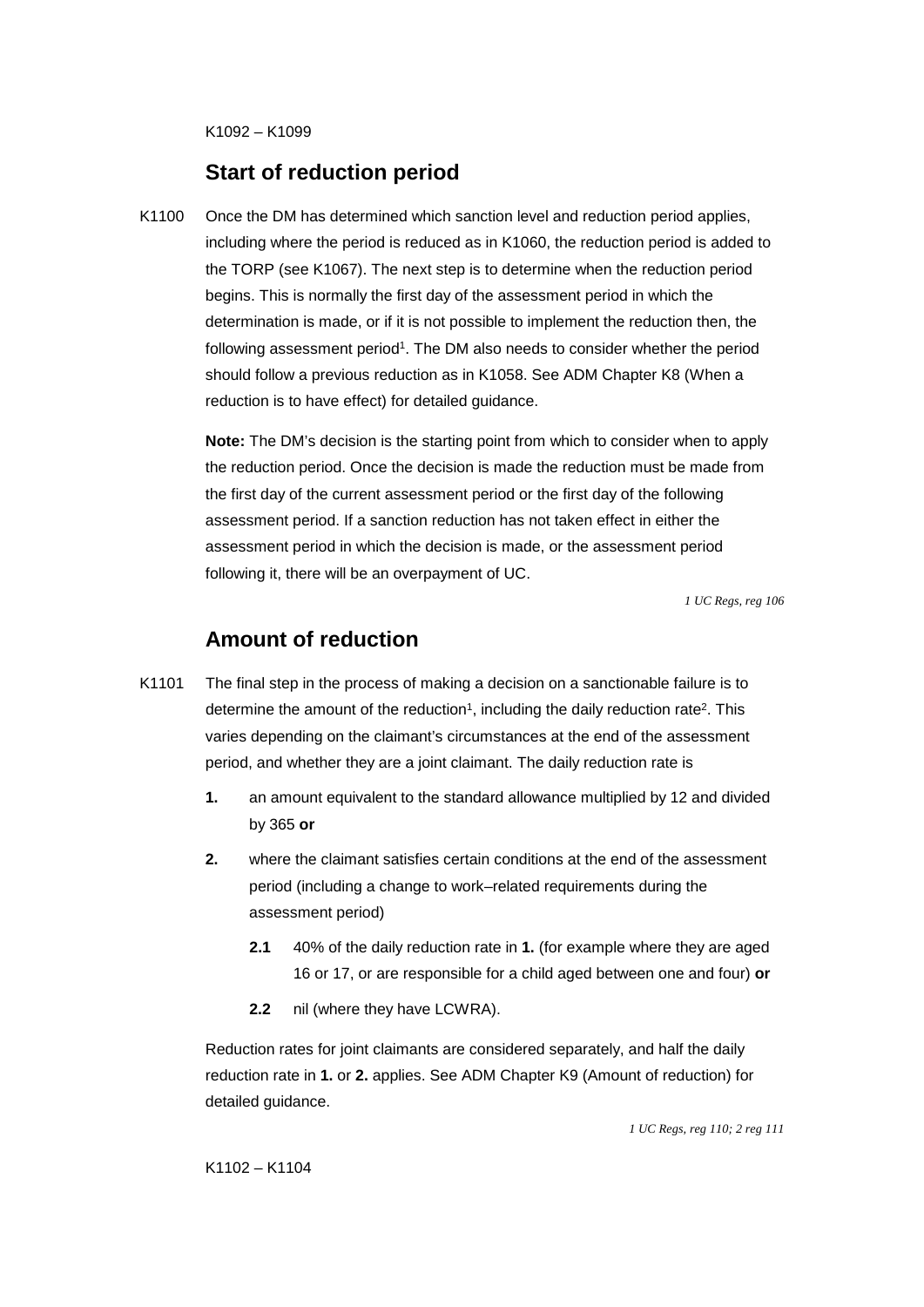# **Recoverable hardship payments**

K1105 Where the DM decides to impose a sanction, and the claimant's benefit is reduced, the claimant may be eligible for recoverable hardship payments. See ADM Chapter L1 (Hardship) for detailed guidance.

K1106 – K1120

# **of State functions Delegation and contracting out of Secretary**

K1121 The functions of the Secretary of State under certain legislation<sup>1</sup> can be carried out by employees of such persons that are authorised by the Secretary of State for that purpose (i.e. the 'authorised person')2.

 *1 WR Act 12, s 13 – 25; 2 s 29* 

- K1122 The authorised person (or an employee of that person) can act on behalf of the Secretary of State with regard to functions relating to the following
	- **1.** Work-related requirements<sup>1</sup>
	- **2.** Claimant commitment2
	- **3.** Work focused interview requirement<sup>3</sup>
	- 4. Work preparation requirement<sup>4</sup>
	- 5. Work search requirement<sup>5</sup>
	- **6.** Work availability requirement<sup>6</sup>
	- **7.** Claimant's subject to no work-related requirements<sup>7</sup>
	- 8. Claimant's subject to work-focused interview requirement only<sup>8</sup>
	- **9.** Claimant's subject to work preparation requirements<sup>9</sup>
	- **10.** Claimant's subject to all work-related requirements<sup>10</sup>
	- 11. Connected requirements<sup>11</sup>
	- **12.** Imposition of requirements<sup>12</sup>
	- **13.** Compliance with requirements<sup>13</sup>.

**Note:** For detailed guidance on claimant responsibilities see ADM Chapters J1, J2 and J3.

> *7 s 19; 8 s 20; 9 s 21; 10 s 22; 11 s 23; 12 s 24; 13 s 25 1 WR Act 12, s 13; 2 s 14, 3 s 15, 4 s 16; 5 s 17; 6 s 18;*

K1123 This means an authorised person can carry out any of the functions listed at K1122 wholly or partly and is to be treated as acting on behalf of and as an officer of the Secretary of State<sup>1</sup>.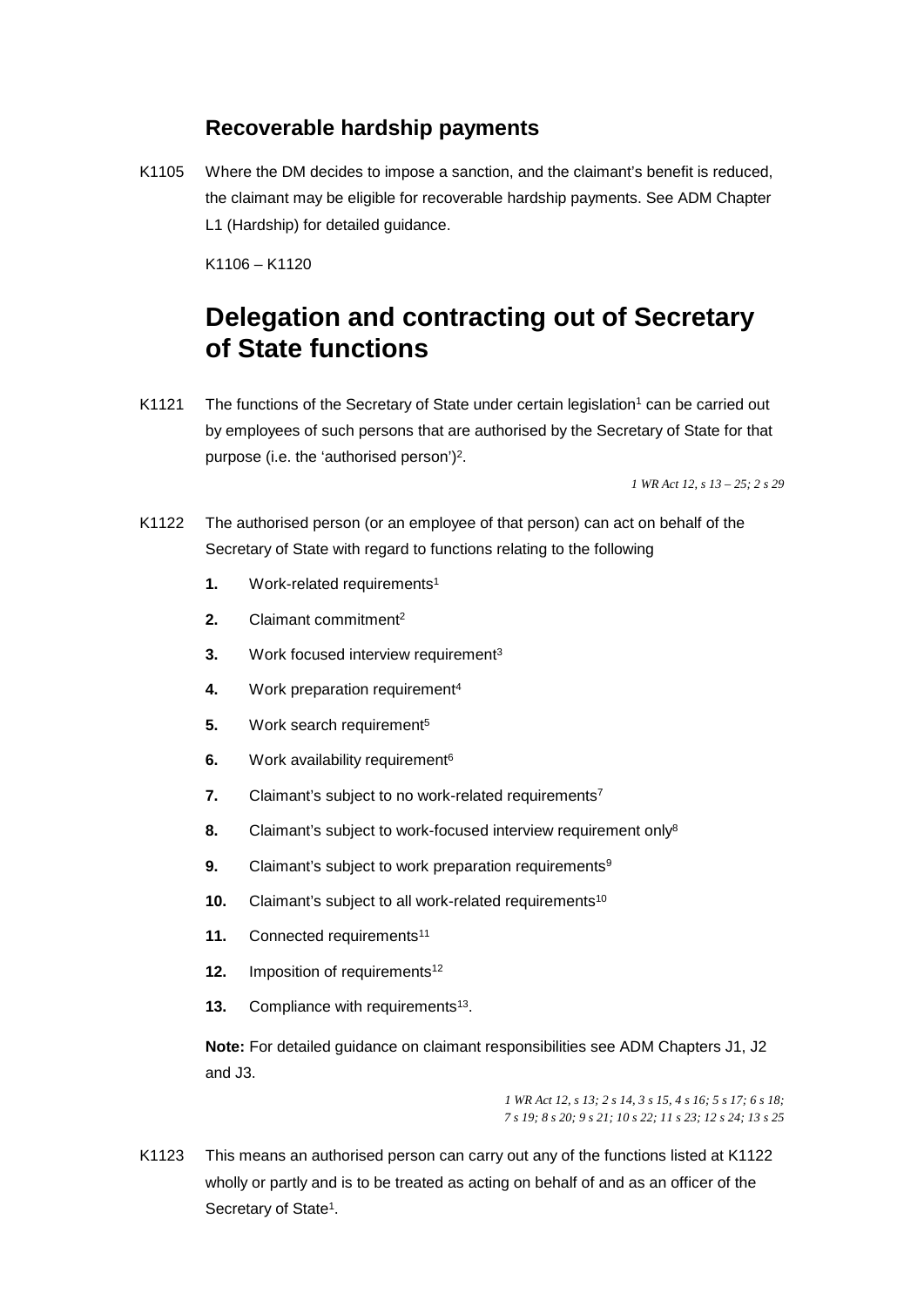K2 (Good reason) for full guidance on good reason.) **Note:** An authorised person does not have the power to decide good reason or whether a sanction is applicable. That function remains the sole responsibility of the DM to consider the facts and evidence and all the individual circumstances of the case to make an impartial, independent and reasoned decision. (See ADM Chapter

 *1 WR Act 12, s 29* 

#### **Example 1**

When a Wp provider mandates a claimant to apply for a particular job vacancy they are acting as an authorised person on behalf of the Secretary of State asking a claimant to comply with a work search requirement.

This means the provider can require the claimant to take all reasonable action for the purpose of obtaining paid work and can mandate the claimant to apply for a particular job vacancy just as the Secretary of State would.

If the claimant fails to comply without a good reason the DM considers a higher-level sanction as the claimant will have failed to comply with a work search requirement to apply for a job vacancy for paid work (see ADM Chapter K3 for guidance on refusal of employment and higher-level sanctions).

#### **Example 2**

When a Wp provider mandates a claimant to participate in the Wp scheme by attending an interview with the provider they are acting on behalf of the Secretary of State asking a claimant to comply with a work-related requirement.

This means the provider can impose a work-related requirement on the claimant and mandate them to take part in the scheme and participate in reasonable activities in relation to obtaining work.

(see ADM Chapter K5 for guidance on low-level sanctions). If the claimant fails to comply without a good reason the DM considers a low–level sanction as the claimant will have failed to comply with a work-related requirement

K1124 When the DM is considering a sanction they must first consider what the authorised person is requiring the claimant to do and under which section of the legislation<sup>1</sup> and whether this will mean it is a higher- level failure<sup>2</sup> or another level failure<sup>3</sup> that applies.

*1 WR Act, s 13 – 25; 2 s 26; 3 s 27* 

K1125 – K1150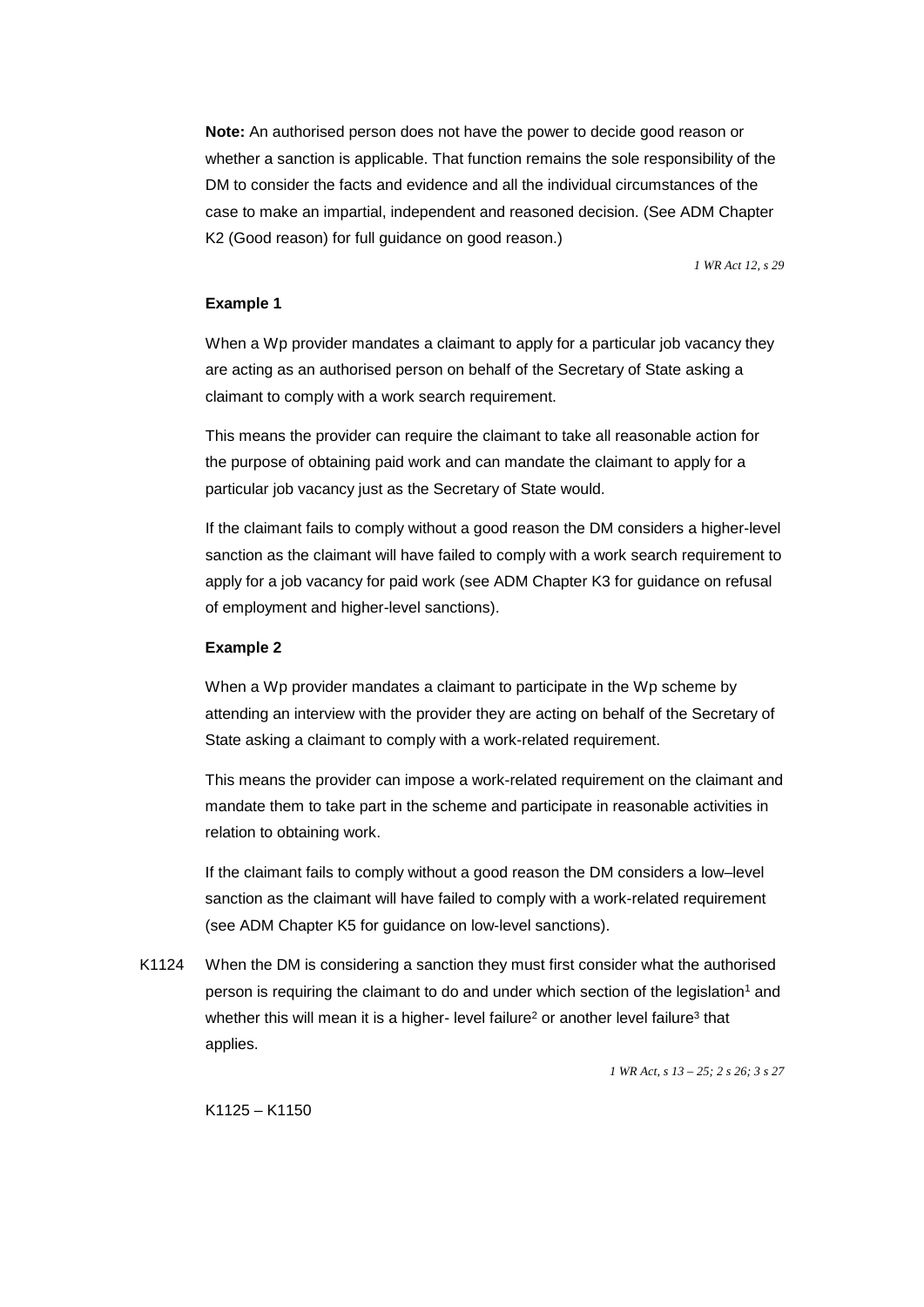# **Public Law Principles of Fairness The 'prior information requirement'**

K1151 The 'prior information requirement' principle is from a judgment of the Court of Appeal<sup>1</sup>. The judgement provided, in the general interest of fairness,

- each claimant's responsibilities and
- **1.** each claimant's responsibilities **and**<br>**2.** the consequences of not meeting them

should be set out clearly in understandable terms at the stage of specification of particular actions or activities so that claimants can make informed and meaningful representations.

 facts of the individual case. **Note 1:** The fact that participation in an activity or requirement is mandatory is beside the point. The whole purpose of the claimant having relevant information to be able to make representations is so the Secretary of State, or such authorised person, may be persuaded that the requirement to do any specific action or activity should not be made and either withdrawn or modified. This will be judged on the

**Note 2:** The 'prior information requirement' may be relevant both to whether a specific work-related requirement has been validly imposed and to whether there was good reason for not complying with it. It applies to any work-related or connected requirement notified to the claimant where there is a threat of sanction for non compliance. Failure to meet the 'prior information requirement' may result in the Secretary of State having failed to validly impose a work-related requirement and no sanction for failing to comply could apply regardless of the reason for failure.

*1 SSWP v Reilly and Hewstone and SSWP v Jeffrey and Bevan [2016] EWCA Civ 413* 

#### K1152 The amount and quality of information provided to the claimant in

- the claimant commitment or
- claimant commitment) **1.** the claimant commitment **or 2.** such manner as the Secretary of State may determine (if not included in the

about their responsibilities and the consequences of any failure to comply will therefore be relevant when considering whether a sanctionable failure has occurred in each individual case (also see further guidance regarding 'substance' at K1158 and Notifications at K1166).

#### K1153 Claimants need to

- **1.** have the link between conditionality and the application of sanctions fully explained at the start of any claim
- **2.** have clear and unambiguous communications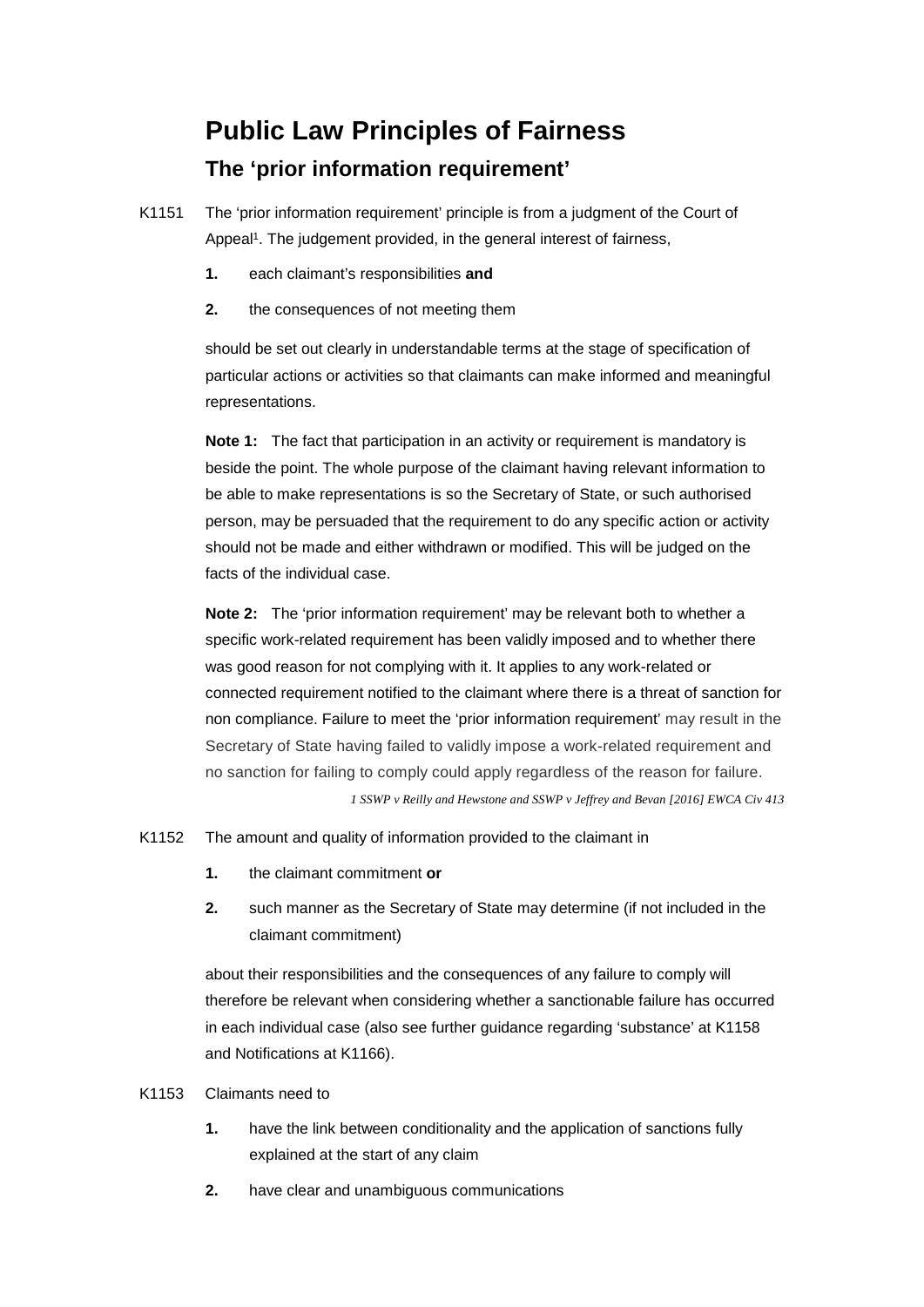- **3.** know when they are in danger of being sanctioned and to be told when a sanction has been imposed the amount and the duration
- **4.** know what actions they have to take to end a sanction (i.e. compliance condition in the case of low and lowest-level sanctions).
- K1154 The 'prior information requirement' should be approached on an individual case by case basis as the ability of claimants to access information and express themselves will vary considerably in their levels of education and ability to understand the complexities of the conditionality and sanctions regime at a time when they may be under considerable stress and the outcome of which (i.e. a sanction) of any failure to comply may have serious consequences on a claimant's ability to meet their living needs.
- decision is made. K1155 In the interests of fairness<sup>1</sup>, therefore, claimants should be in no doubt of what is expected of them and the consequences of failing to comply with any requirement and be able to make meaningful representations to a decision maker before a

*1 R (Reilly) v SSWP [2014] AC 453; R (Reilly 2) v SSWP [2016] ECWA Civ 413* 

- K1156 When deciding sanctions cases the DM **must** consider
	- **1.** whether the work-related requirement was validly imposed in the first place **and**
	- **2.** the issue of good reason for failing to comply.
- has been notified of the K1157 Furthermore, from 8.10.18 requirements will **only** be validly imposed if the claimant
	- **1.** 'substance' of the particular requirement **and**
	- **2.** consequences of failing to comply with it.

Whilst it is not necessary for communications to have any prescribed form of legal wording, they cannot however be left to implication. It is the **'substance'** of communications that will be the key and should be in a format that the claimant can readily understand (see K1158).

# **The meaning of 'substance'**

K1158 'Substance' is not defined in legislation and therefore has to be given its ordinary meaning which is to 'specify the intended purpose or subject matter'. The Secretary of State therefore has an obligation to ensure any notification identifies to the claimant the subject matter of the requirement clearly and definitely. For example; the claimant needs to be told the purpose of a particular interview and not simply that they are required to take part in a 'meeting' or an 'appointment'. The claimant needs to have sufficient information to be able to prepare for the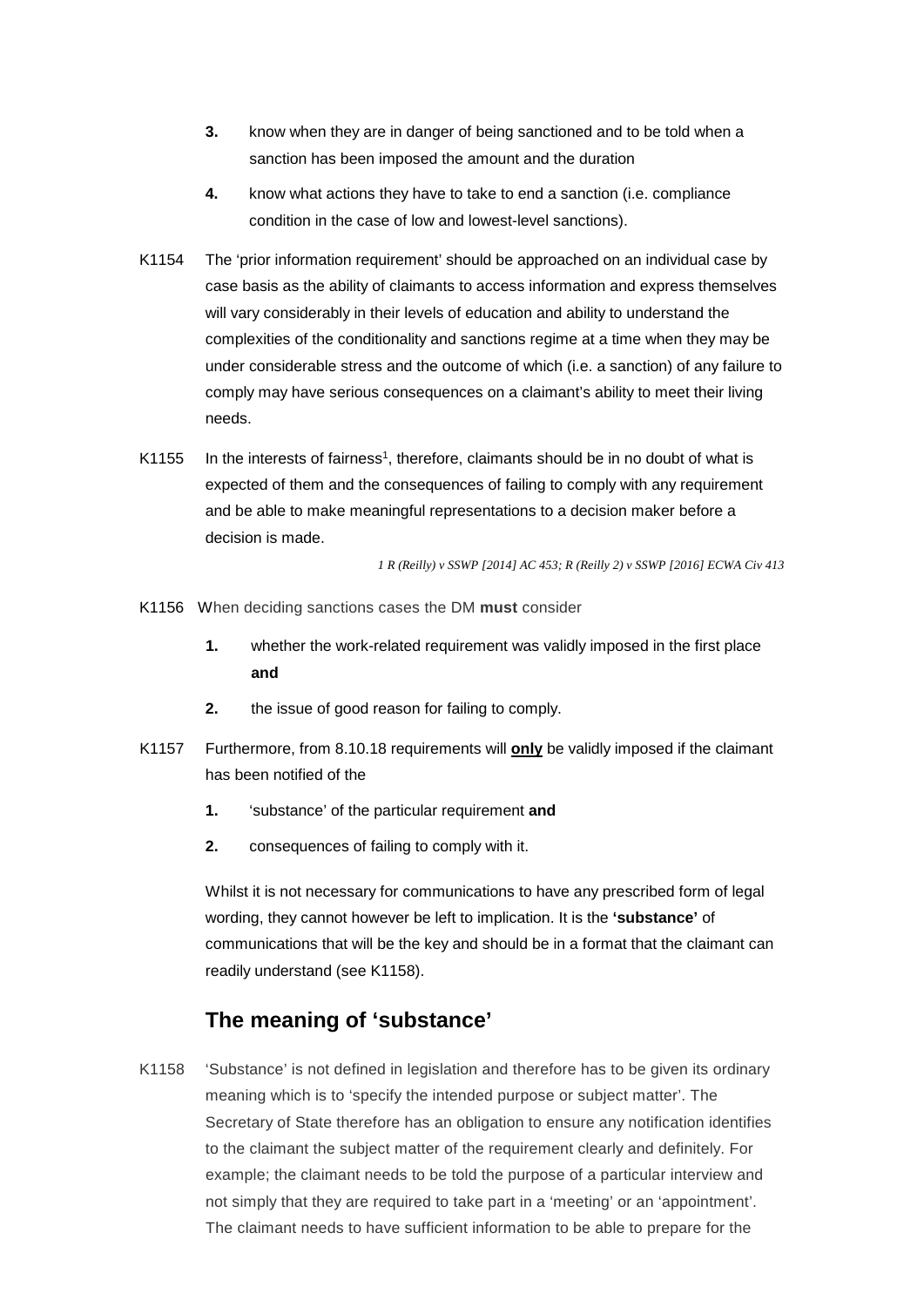specific interview and have the opportunity to get any relevant information or evidence they need (see further guidance at K1181).

**Note:** Not to do so may result in the Secretary of State having failed to validly impose a work-related requirement and no sanction for failing to comply could apply regardless of the reason for failure.

K1159 – K1160

# **Burden of proof**

K1161 The onus is on the Secretary of State to show there is a sanctionable failure and only then must the claimant show good reason for the failure. There will therefore need to be cogent documentary evidence that shows that the claimant was required to undertake a work-related or connected requirement on a given day which they failed to do Record keeping and the availability of evidence about the imposition of a work-related requirement will therefore be crucial to show a work-related requirement was validly imposed.

> notes or claim history from the claimant's on line profile. **Note 1:** Notifications form part of any appeal submission to demonstrate that the department was legally compliant and have to be available i in all appeal cases (also see the guidance at K1164). Therefore, whatever is required of a claimant in their responsibilities, the Secretary of State has to be able to produce evidence to support that the requirement was validly imposed if a sanction is to be legally applied. This can be a copy of a formal written notification or a screen print of system records showing records of a telephone conversation, face to face interview, text or email message. In full service areas this could be a copy of the 'to-do' ,a copy of journal

> **Note 2:** If the Secretary of State produces records only showing a date of requirement to take part in a work-related requirement and no documents showing the actual wording used, this may be insufficient to show the claimant was required (i.e. mandated under threat of sanction) to take part in the requirement rather than being merely requested to do so.

> **Note 3:** A tribunal has the right to consider whether adequate notification was given and whether a particular means of communication satisfied the requirement of notification<sup>1</sup>.

> > *1 R (Reilly) v SSWP [2014] AC 453; R (Reilly 2) v SSWP [2016] ECWA Civ 413*

#### **'Regularity'**

K1162 'Regularity' is discussed in case law<sup>1</sup>. The justification for presuming regularity is that things are usually done regularly and thus, in the absence of any contrary evidence, it may be regarded as probable that they will have been done regularly in any particular case. However, the presumption is no more than that, it is rebuttable.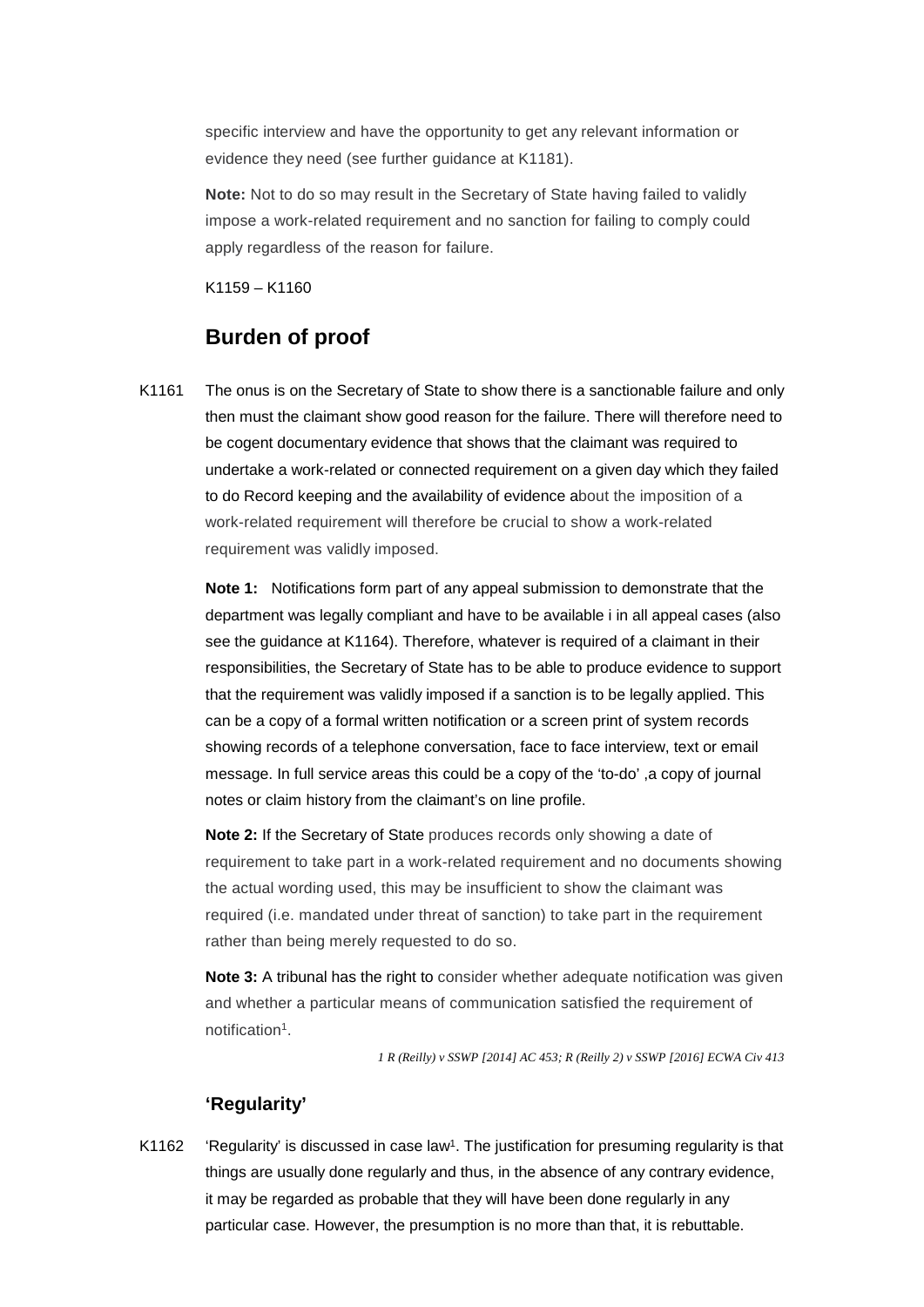Moreover, since it may be contrary to experience that certain things are always done regularly, a party wishing to rely on the presumption may properly be required to prove that things were in fact done regularly in the particular case in hand. *1 SSWP v DC(JSA )[2017] UKUT 464 (AAC)* 

- particular notification or letter was sent. In essence the Secretary of State ought K1163 The DM therefore has to be able to show the contents of what was sent to the claimant, if and when, when requested not just rely on 'regularity' and showing that a generally to provide and ensure a copy of the contents of any relevant notification is provided in every case.
- notification is relevant. There should be no ambiguity that a claimant K1164 This will turn on the facts of the individual case and whether the absence of the
	- $\mathbf{1}$ **1.** did not in fact receive the relevant notification **or**
	- **2.** had been, or could have been, confused by it.<br>K1165

#### **Meaning of 'specify'**

- K1166 Although UC legislation does not prescribe what is required in notifications it does use the word 'specify' throughout legislation in relation to claimant responsibilities and therefore has some obligation attached to it. For example;
	- **1.** the Secretary of State may **specify** how, when and where a WfI is to take place1
	- **2.** a work search requirement is a requirement that a claimant take any particular action **specified** by the Secretary of State2.

**Note:** These are just examples and not an exhaustive list. Wherever the term 'specified' appears in UC legislation<sup>3</sup> with regard to claimant responsibilities it has the same obligation attached to it (see K1167)

*1 WR Act s 15(4); 2 s 17(1)(b); 3 s 14 to 25* 

- K1167 'Specify' is not defined in legislation and therefore has to be given its ordinary meaning which is to 'identify clearly and definitely'. The Secretary of State therefore has an obligation to ensure any requirement is identified clearly and definitely to the claimant in order to meet the legal obligation of the 'prior information requirement' (see K1151) and that the substance of any requirement has been communicated adequately (see K1158).
- K1168 Claimants should be in no doubt as to what is expected of them in order to retain full entitlement to UC. Claimants **must** 
	- **1.** be clearly notified of the specific requirement **and**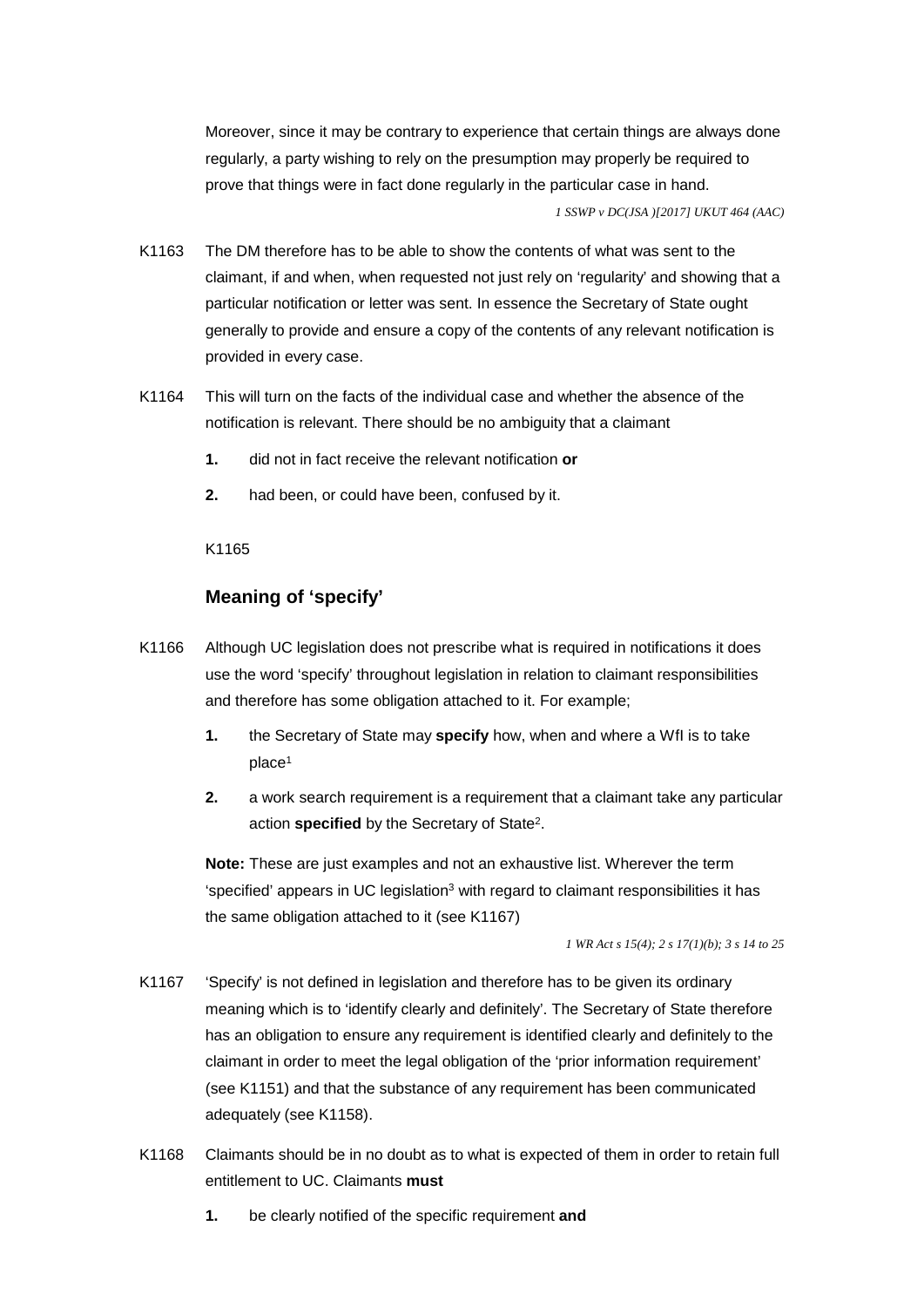- claimant of any requirement **and 2.** be informed of the consequences (i.e. sanctions) of failing to meet such requirements however the Secretary of State may choose to notify the
- $3.$  understand (see further guidance at K1171). **3.** have notifications in a format that the individual claimant can readily

**Note:** Although within UC legislation there is a degree of flexibility to permit multiple methods of communication to claimants, the key matter is whether fair notice has been given, having regard to all of the communications between the Secretary of State and the claimant (see further guidance at K1161 et seq regarding the burden of proof).

#### **Complex needs**

K1169 Care should be taken with claimants who may indicate they have complex needs or are particularly vulnerable. For example; they indicate they are suffering from mental health issues, are homeless, are a drug or alcohol user, a victim of domestic violence, sexual or physical abuse or are under 18.

> claimant (also see guidance on complex needs in ADM Chapter J3 and K2). **Note:** This list is not exhaustive. The decision maker **must** always consider the individual claimant's circumstances and whether any easements of their workrelated requirements should apply. This will depend on scrutiny of the individual circumstances of the case in consideration of what is reasonable for the particular

#### **Setting rational requirements**

- K1170 Only rational requirements can be imposed. For example;
	- **1.** the specification of two interviews in different places at the same time that cannot practicably be coordinated can be disregarded
	- **2.** what is specified must be compatible with other requirements, for example; a claimant cannot be required to attend so many interviews that it is made impossible for the claimant to meet their work search requirements **and**
	- **3.** specification must imply that communication to the claimant is made in time for the claimant to be able to complete the requirement.

# **Notifications**

 be in written form but in the duty of fairness as discussed in caselaw (see K1151 requirement was validly imposed and adequately notified to the claimant. All parts K1171 UC legislation does not prescribe what must be in notifications or that they have to et seq) the Secretary of State should be able to provide details that a of the notification process, including the how and when, should be recorded in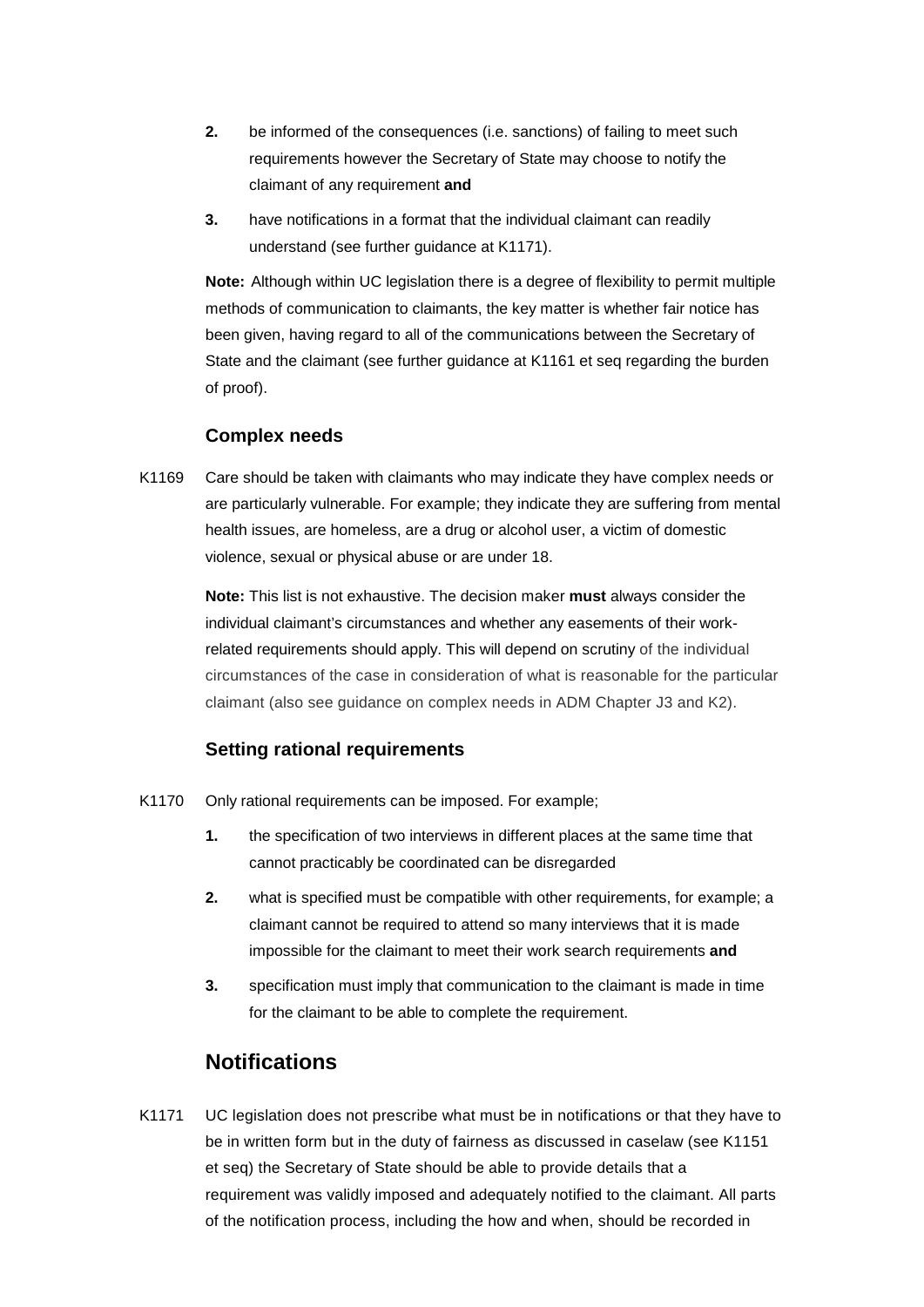departmental systems and copies made available in the event of an appeal. This can be

- **1.** a copy of a formal written notification **or**
- **2.** a screen print of departmental system records showing details of a
	- **2.1** telephone conversation
	- **2.2** face to face interview
	- **2.3** text
	- $2.4$ **2.4** e mail message **or**
	- **2.5**. the issue of a specific letter (for example a letter designed for the purpose of requiring participation in a particular employment scheme such as the WHP or sbwa).

 or claimant history could also provide evidence of notification. **Note 1:** In full service areas a work-related requirement would normally be notified to the claimant in their on line journal via a 'to-do'. A copy of the relevant ALP for the specific activity from the claimant's on line journal or a screen shot of journal notes

**Note 2:** Also see the guidance at K1172. A requirement can be constituted over the course of more than one communication.

#### **More than one notification**

- K1172 A requirement can be notified over the course of more than one communication<sup>1</sup>. It will be for the decision maker to look at the totality of all the evidence available. Notifications can be considered together, and that course of communication can serve both as imposition of
	- **1.** the requirement **and**
	- its specification.

**2.** its specification.<br>For example, in consideration of whether a claimant was adequately notified of a requirement to participate in an interview, intimation of the date, time, place and reason of an interview and the terms of the Claimant Commitment can be considered together. It is therefore important that a copy of the relevant claimant commitment **and** the record of the specific interview being set are both available as evidence and any accompanying journal notes or system records that are relevant.

**Note 1:** Evidence other than the claimant commitment about the imposition of a work-related requirement therefore will be crucial. A copy of **all** the relevant communications will need to be available to be included in any appeal papers to the tribunal in the event of an appeal. There may also be a further 'to-do' that requests the claimant accesses the sanctions information screen following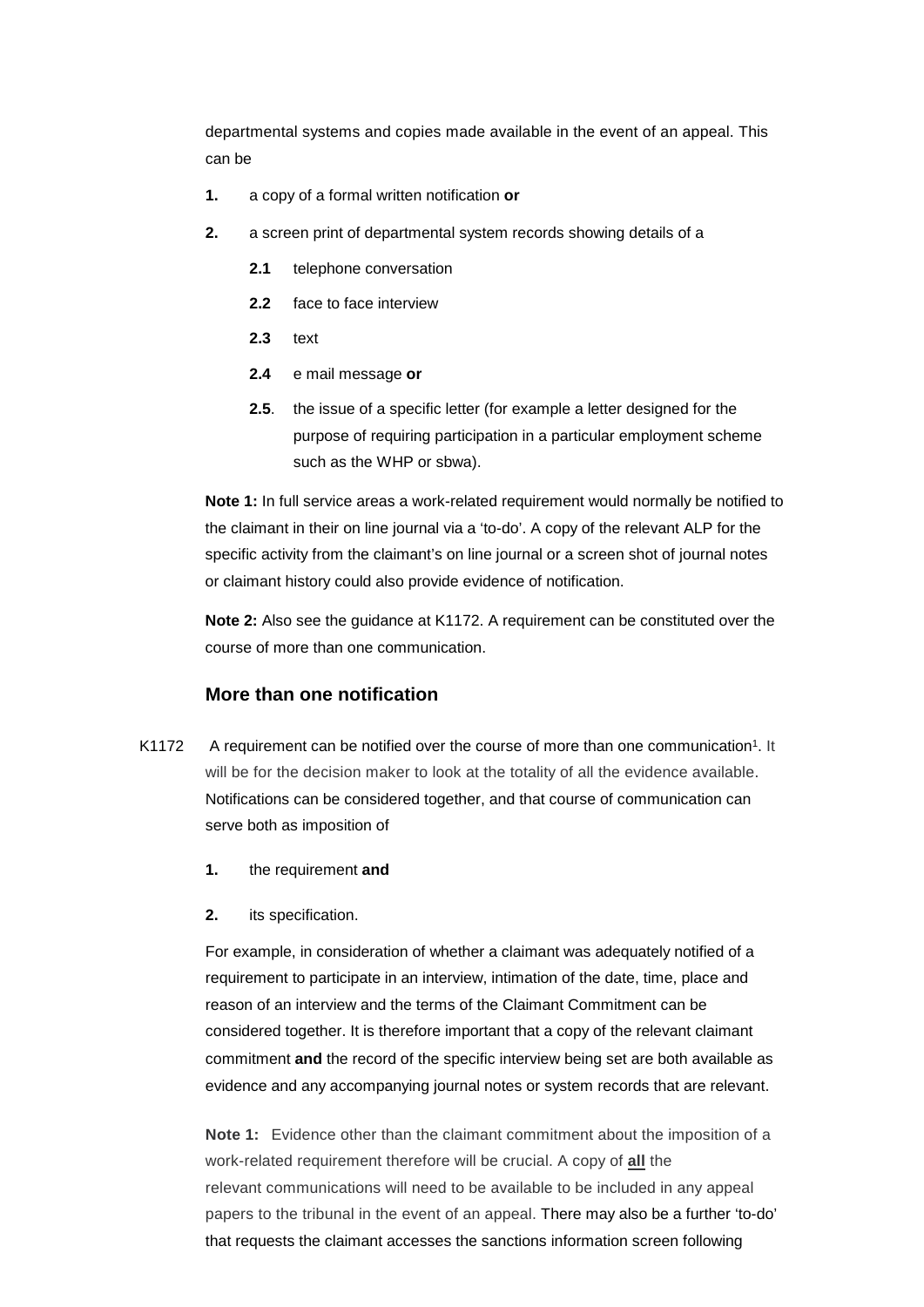acceptance of the claimant commitment. This would also be relevant evidence for a tribunal.

**Note 2:** In live service areas the time, date, place and reason for each interview that the claimant is required to participate in is usually specified at the previous interview orally (either face to face or by telephone). Electronic records should be made of these interviews being fixed and a copy of that record would be sufficient evidence of the specific appointment having been set. The claimant commitment would then provide evidence that the requirement to attend and take part in all interviews has been imposed and the consequences of failing to comply have been given to the claimant.

*1 SSWP v TJ [2015] UKUT 56 (AAC)* 

- K1173 For guidance on specific notification requirements in certain circumstances see further guidance at
	- **1.** ADM Chapter K3 (Higher-level sanctions) regarding
		- **1.1** informing the claimant of a job vacancy
		- **1.2** mandating a claimant to the MWA scheme
	- **2.** K1181 regarding requiring a claimant to attend and participate in an interview

3. **3.** K1186 regarding mandating a claimant to an employment scheme, for example the Wp.

 Burden of proof and K1162 for guidance on regularity). **Note:** The DM should be mindful of the 'prior information requirement' whenever the Secretary of State requires the claimant to take part in any work-related or connected requirement which could result in a sanction of benefit. The claimant can be in no doubt as to what is required of them, by when, and the consequences of failing to comply (also see the guidance at K1151 for guidance on the 'prior information requirement', K1156 regarding 'substance', K1161 for guidance on the

- K1174 The DM should scrutinise system records to be satisfied that a work-related or connected requirement was validly imposed and that relevant and adequate notifications were sent in order to go on to consider good reason and whether a sanction is appropriate. As long as the DM is satisfied
	- **1.** a work–related or connected requirement(s) was validly imposed **and**
	- **2.** the claimant was adequately notified **and**
	- **3.** there has been a sanctionable failure (i.e. the claimant failed to comply with the requirement)

the DM can go on to consider whether the claimant can show good reason for the failure.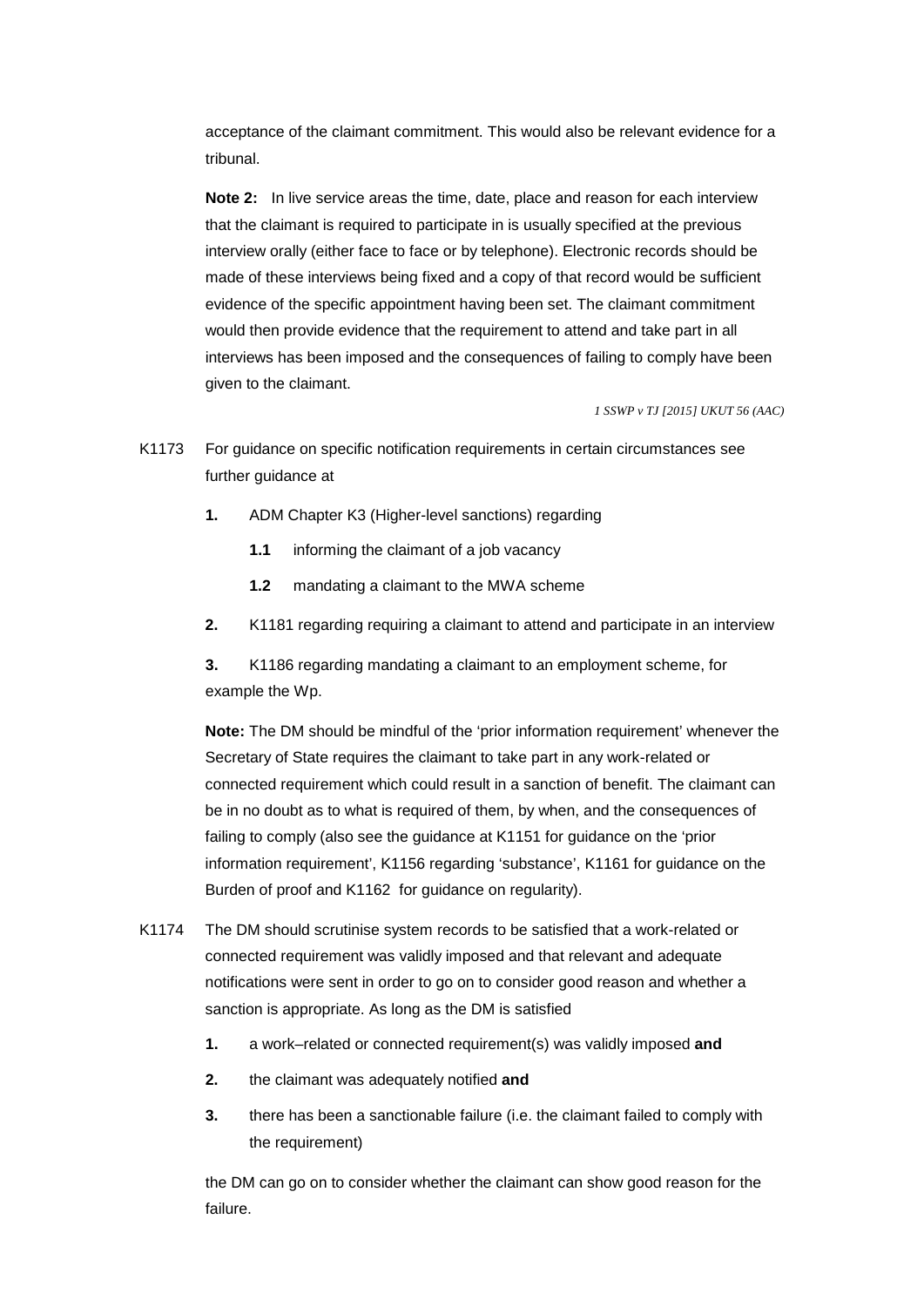**Note 1:** For further guidance see ADM Chapter K3 for higher-level sanctions, K4 for medium level sanctions, K5 for low-level sanctions and K6 for lowest-level sanctions.

see K1169 and ADM Chapter K2 for further guidance on complex needs). **Note 2:** The DM should ensure they have checked all the claimant history and journal entries for any evidence that may be relevant to the consideration of the sanction and not just rely on the information recorded in the referral from the work coach. This can be especially important if the claimant has indicated they could have complex needs or are particularly vulnerable or experiencing a personal crisis (also

K1175 The DM can also consider the evidence provided by the claimant given as reason(s) for failing to comply with the set requirement. In cases where the claimant has actually given a reason for failure and does not raise the issue of notification in their good reasons the evidential burden can also be discharged by the claimant's admission inherent in his reasons given for non-compliance.

#### **Claimant commitment**

- K1176 Once accepted, the claimant commitment is a record for both parties of
	- $1.$ what was discussed at the initial interview
	- $2.$ what work-related requirements were accepted in order for the claimant to receive UC **and**
	- **3.** the claimant being made aware and understanding the consequences of any failure to comply with their work-related requirements (i.e. sanctions) see **Note 3**.

**Note 1:** The claimant **must** have accepted a claimant commitment in order to be entitled to UC. For full guidance on the Claimant Commitment and claimant responsibilities see ADM Chapter J1.

 accepted and what requirements were imposed. **Note 2:** The relevant claimant commitment is the one current at the time of the sanctionable failure regardless of the time that has elapsed since the claimant accepted it and a copy should always be available as evidence to show what was

**Note 3:** The work coach will have discussed the requirements and consequences recorded in the claimant commitment in detail at the interview when the claimant accepted it.

**Note 4:** In full service areas the 'My commitments' is found in the claimant's journal and the sanctions information is found on a separate tab within the journal. There may also be a further 'To do' that requests the claimant accesses the sanctions information screen following acceptance of the claimant commitment. This would also be relevant evidence for a tribunal.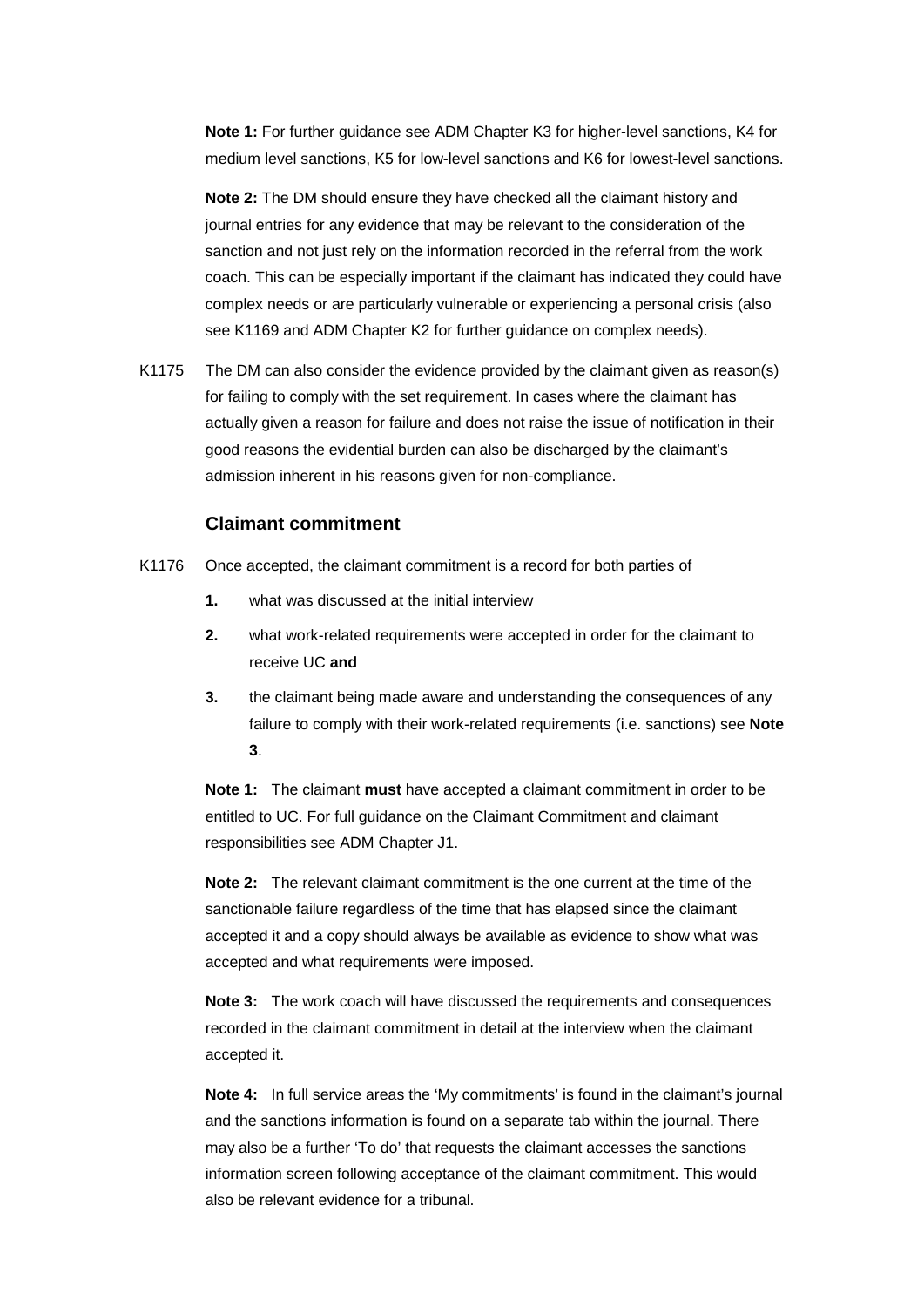K1177 so or agreeing to regularly access the on line journal and complete all the 'to-do's' The claimant commitment is regularly reviewed and used to document requirements as they change. For example; specific work search, one-off work search and work preparation activities (mandatory and voluntary) in addition to the generic requirements, such as attending and participating in interviews when required to do listed (full service areas).

> **Note 1:** The claimant commitment current at the time of the relevant sanctionable failure should always be available as evidence to show what was accepted.

**Note 2:** In full service areas the 'My commitments' is found in the claimant's journal and the sanctions information is found on a separate tab within the journal. There may also be a further 'To do' that requests the claimant accesses the sanctions information screen following acceptance of the claimant commitment. This would also be relevant evidence for a tribunal.

- K1178 A requirement on the claimant commitment, however, does not meet the evidence requirement as proof of notification of a specific action or activity on a given date at a specific time. For example;
	- **1.** "to attend and take part in appointments with my adviser when required" (also see K1181) **or**
	- $2.$ "participating in an employment programme, such as the Wp" (also see K1186) **or**
	- **3**. "to access my journal often and complete all the activities listed in the "To Do's" (full service areas).

The claimant commitment imposes requirements but further communications are required to set the requirement of a specific activity on a given date at a specific time.

 **Note 1:** At the point a Claimant Commitment is created the work coach would not guidance at K1181. have details of a specific appointment or activity. For example, appointments to participate in an interview with a WHP provider are notified separately by the provider and different processes cover the issue of such notifications. See further

**Note 2:** There is no question that acceptance of a Claimant Commitment means the claimant has agreed with the requirements nor does it mean there is a personal commitment to carrying out the stated requirements. The information within it is insufficiently specific and the requirements are merely generic. There is a fundamental difference between an undertaking being accepted by a claimant and a requirement being imposed by the Secretary of State. A general requirement to comply with the claimant commitment does not in itself give grounds to impose a sanction although sanctions may be imposed for failures to comply with workrelated and connected requirements that are recorded and imposed within the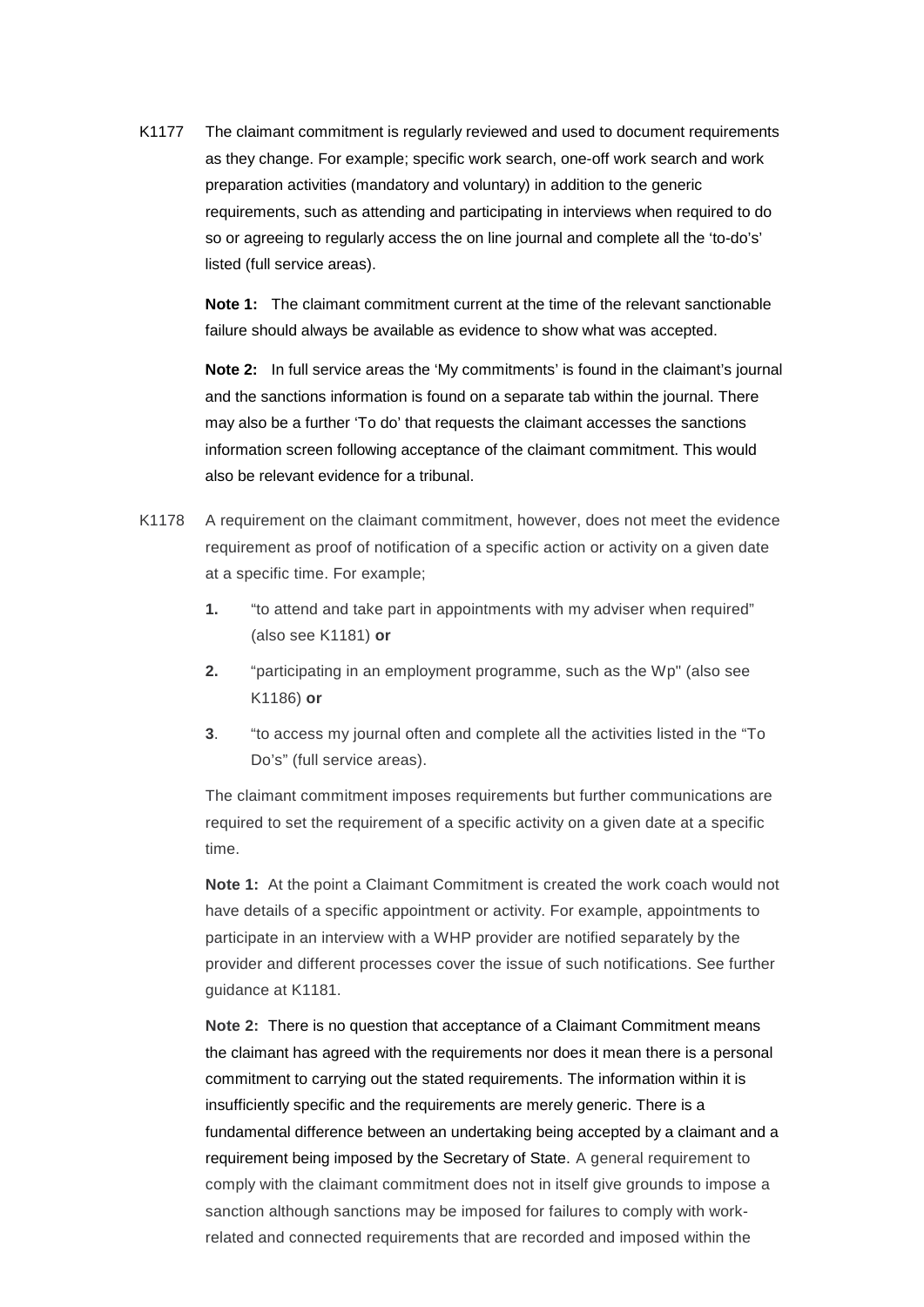on it being in the claimant commitment and a requirement can be notified over the claimant commitment. Separate notifications are used to notify a specific requirement or activity. The validity of the requirement therefore is not dependant course of more than one communication (see K1174).

 **Note 3:** See further guidance in K1181 regarding participating in an interview and K1186 regarding participating in an employment scheme.

 **Note 4:** When considering a sanction for any failure to comply with a work-related requirement the DM will consider each case on its own merits, facts, circumstances and evidence at the time of the failure applying the reasonable test on the balance of probabilities. For full guidance on the reasonable test and what constitutes good reason see the guidance in ADM Chapter K2

K1179 – K1180

#### **Participating in an interview (other than the initial interview)**

- fixed. Evidence could be K1181 Notice of the specific appointment has to be available as evidence detailing the relevant appointment, i.e. the date, time, place and reason (in basic terms) of the interview in addition to the imposition of requirements in the current claimant commitment. Electronic records should have been made of each interview being
	- $1<sub>1</sub>$ **1.** a copy of the appointment notification in departmental system records **or**
	- **2.** a copy of the appointment notification letter from departmental records (if one was issued) **or**
	- **3.** the appointment card detailed in the claimant commitment pack (live service areas) **or**
	- **4.** system records setting the time, date and place in a telephone conversation, face to face interview, text or email message **or**
	- or orally face to face) **or 5.** a copy of the appointment history showing date, time and place of the appointment and how the claimant was notified (for example; by telephone
	- **6.** in digital areas, a copy of the specific 'to-do' and/or journal notes.

 a requirement a copy of the notice(s) **must** be available as evidence and **must Note 1:** This list is not exhaustive. By whatever method the claimant is notified of show details of the specific appointment (i.e. the date, time, place and substance) and how the claimant was notified (for example, orally face to face or by telephone or via a 'To do' or journal notes in full service areas). Normally there will also be a record within departmental systems of the claimant's appointment history.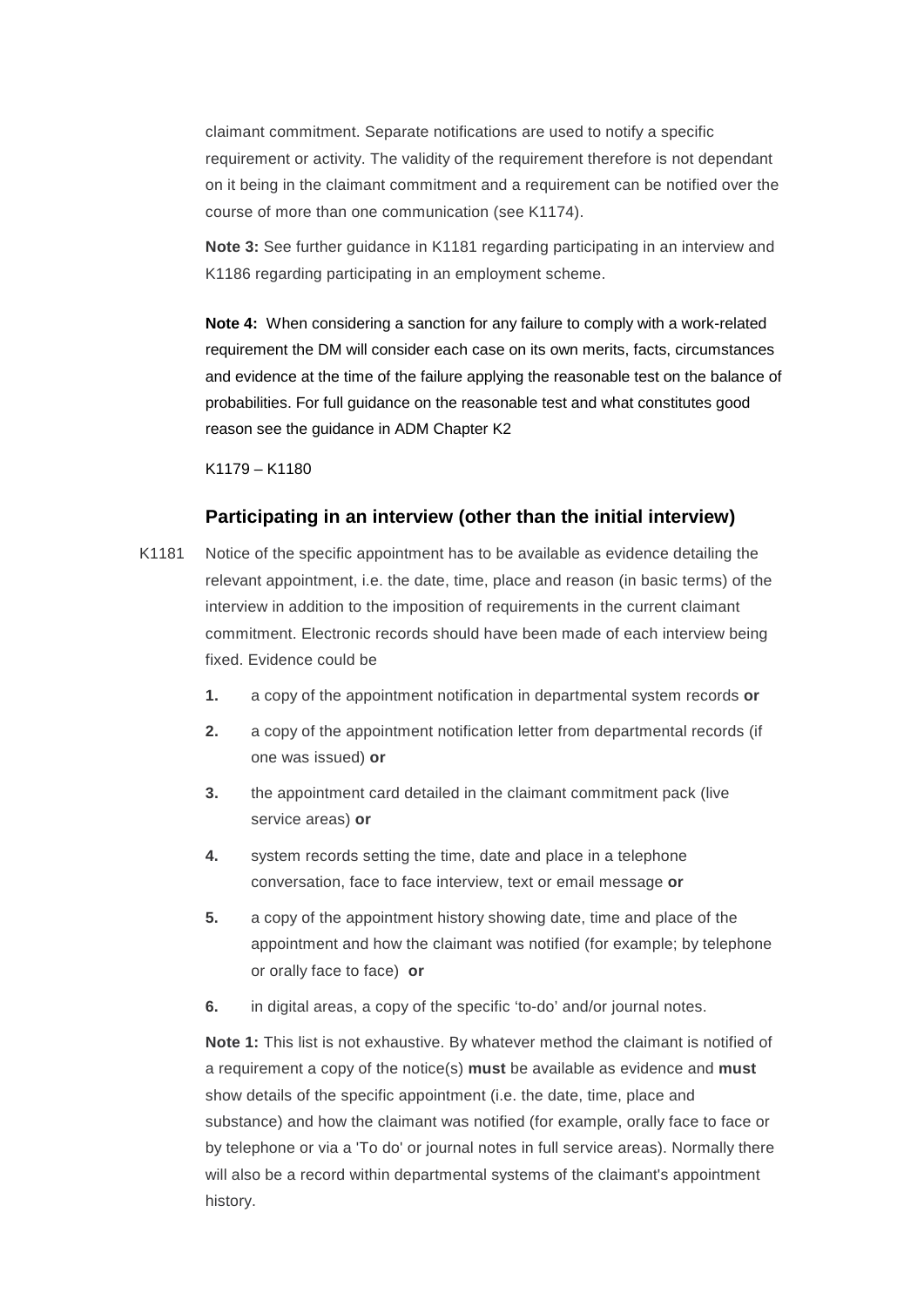**Note 2:** Evidence of the terms of a claimant commitment using imperative language, together with a record that an interview was set should be sufficient to discharge the evidential burden upon the Secretary of State to show that a requirement to participate in an interview was properly imposed (also see K1182).

 **Note 3:** For full guidance on claimant responsibilities and the claimant commitment see ADM Chapters J1, J2 and J3.

 **Note 4:** For further guidance on participating in an interview (other than the initial interview) see ADM Chapter K5 (low-level sanctions).

- to take part in (i.e. the wording must be sufficient to convey, in basic terms, the K1182 The claimant should be notified of the type of interview they are being requested reason for the interview). For example, wording could be as follows;
	- **1.** 'you are required to take part in an interview to discuss a training opportunity' **or**
	- **2.** 'you are required to take part in an interview with your work coach to look at what you have been doing to look for work over the last two weeks' **or**
	- up a CV and creating an online profile' or **3.** 'you are required to take part in an interview to see how you've got on writing
	- 4. 'you are required to take part in an interview to review your commitments'.

 in a 'to-do', in journal notes or the claimant's history in each individual case as well This list is not exhaustive. It will be for the work coach or case manager when booking an interview requirement to ensure the intent of the interview is recorded as the time, date and place of the interview (see K1158).

 guidance can be found in ADM [Chapter K5 \(](http://intranet.dwp.gov.uk/manual/advice-decision-making-adm/adm-chapter-k5-low-level-sanctions)Sanctions – low-level sanctions). **Note 1:** The requirement is not attendance at an interview at the specified time and place on a certain date but participation in it. Participation means to take part and must at least entail turning up on the date, at the time and place as specified but also extends to making a meaningful contribution at the interview. Full

**Note 2:** There is no requirement to take part in a Group Information Session. Taking part in such a session is voluntary and failure to take part in a Group Information Session would not result in a sanction. For full guidance on Group Information Sessions see ADM [Chapter K5.](http://intranet.dwp.gov.uk/manual/advice-decision-making-adm/adm-chapter-k5-low-level-sanctions) It should be made clear to the claimant what type of interview they are required to take part in and if it includes a Group Information Session then it should be made clear to the claimant that taking part in that part of the interview is entirely voluntary.

#### **Example 1**

John lives in a live service area. He has been claiming UC since October 2018. He has expressed an interest in factory work. At his regular work search review the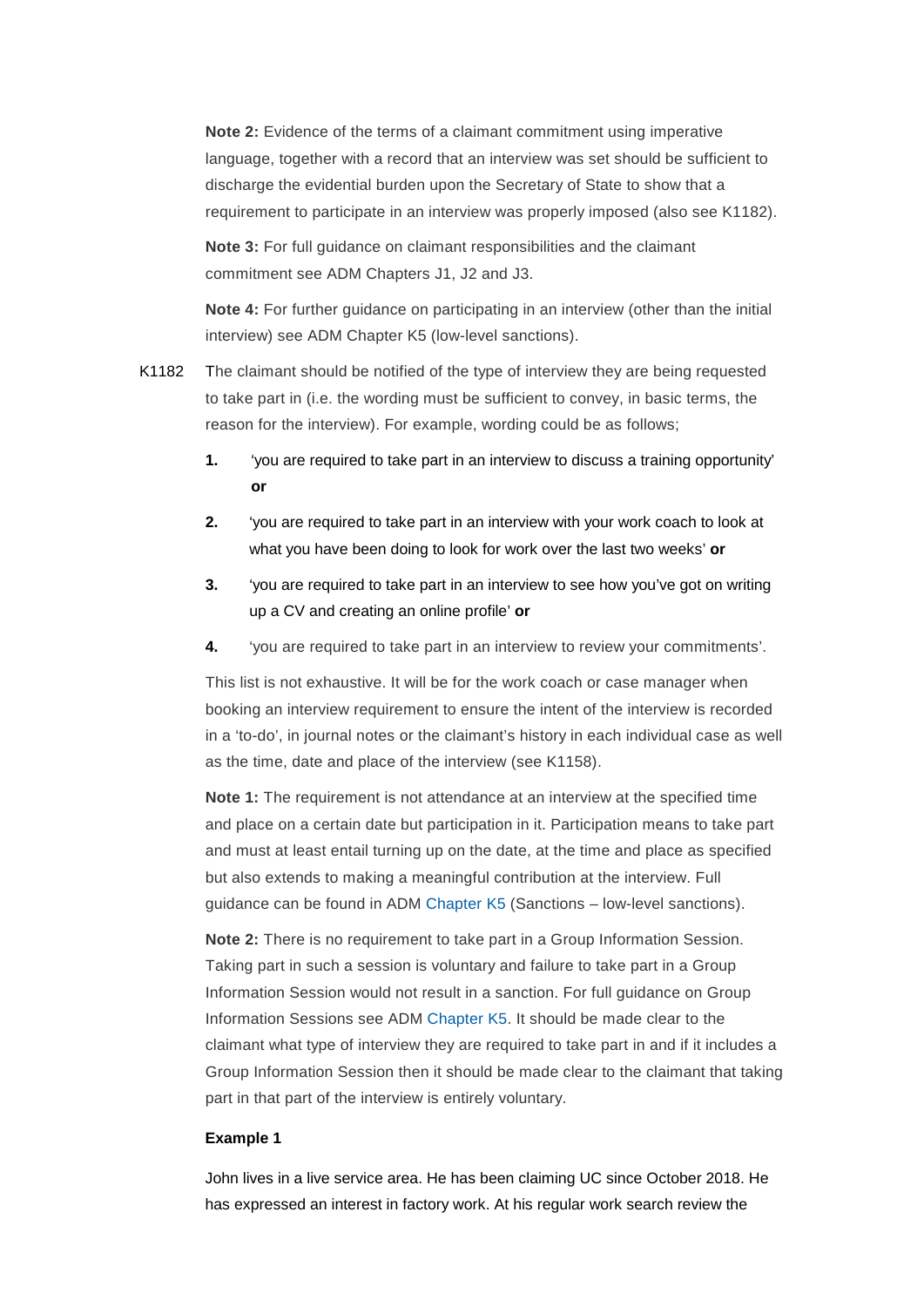work coach asks John to take part in a meeting to discuss a training opportunity for fork lift truck driving with a local employer who will be at the Jobcentre on 12.1.19.

The evidence of notification in John's case would be the claimant commitment and the appointment history. The oral intimation of the date, time, place and reason for the interview (to discuss a training opportunity) recorded on 21.12.16 in the appointment history, and the terms of the claimant commitment accepted on 27.10.18 are considered together. These serve as both imposition of the requirement and its specification to attend and take part in the interview to discuss a training opportunity scheduled for 12.1.17.

#### **Example 2**

 8.10.18 He accepted as part of his commitments "to attend and take part fully in all Charlie claims UC in a full service area. He accepted his claimant commitment on meetings with my work coach as required". In the sanctions section of his journal the following information is displayed:

'Attend and take part fully in all appointments:

If you don't, your payment will be reduced from the date of the appointment until the day before you contact us to arrange a new one as long as you then attend the new appointment. Once you've done this, your payment will be reduced for an additional 7, 14 or 28 days'.

On acceptance of his commitments Charlie was set a 'To do' in his journal to read the sanctions information.

Charlie was required to take part in an appointment to discuss his work-search for the last 2 weeks with his work coach at the UC outlet on 16.10.18 at 10:45 am.

He was notified of the appointment via his on-line journal in a 'to-do' on 24.10.18 and a note to remind him of the appointment was set in his on-line journal on 23.10.18.

As part of his claimant commitment accepted on 8.10.18 Charlie also agreed to "sign into my on-line account often to check my journal and complete all activities in my todo list".

Charlie failed to attend the interview on 16.10.18.

The DM considers Charlie was adequately notified of the appointment.

The claimant commitment, the 'to-do' and journal entries together show Charlie was fully aware of what he was required to do and by when and the consequences of a sanction if he failed to comply for no good reason.

 the sanction information screen, the relevant 'To do's' and journal notes as evidence If required the Secretary of State would provide copies of the claimant commitment, of notification.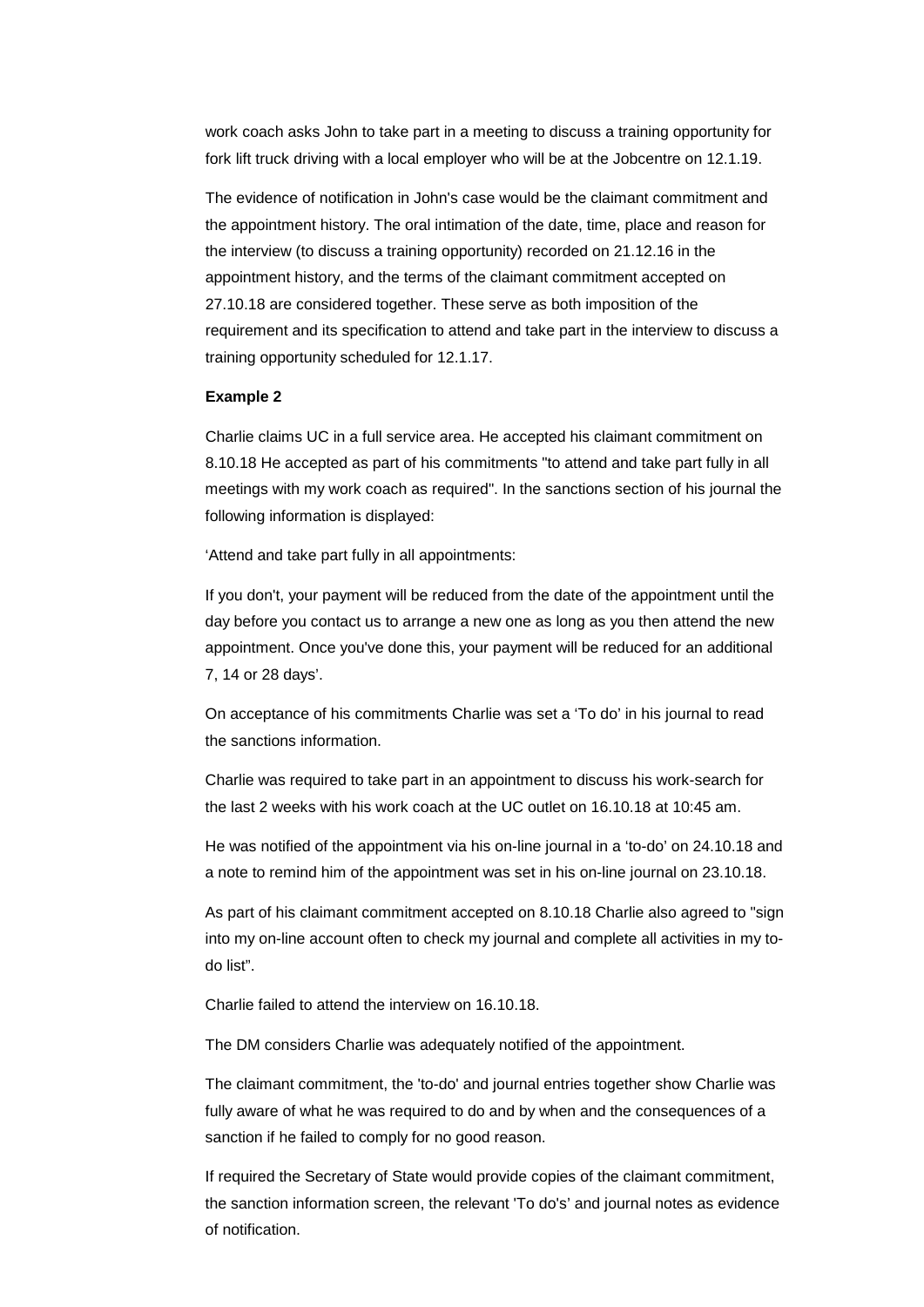K1183 If a claimant was sanctioned for failing to do something they didn't realise they had to do, for example, the claimant was notified they were required to take part in an interview to discuss a training opportunity but at the interview they failed to provide evidence of their work search which was the reason a sanction was imposed, then they would have a legitimate complaint that they had not been adequately told the purpose of the particular interview.

#### **Example**

See Example 1 at K1181.

John attends the Jobcentre as required on 12.1.17 to discuss a training opportunity. At the interview his work coach asks him if he can show evidence of his work search for the last 2 weeks. John says he didn't realise he would be asked for his work search and only thought he was meeting the employer to discuss the fork lift truck driving opportunity.

No sanction can be considered as John was not adequately informed about the work search review requirement.

(Also see Example at K1183).

K1184 It may well be permissible to take into account a regular pattern of interviews. For example; a claimant may have been asked back for the same kind of interview two weeks later. The claimant's experience from earlier interviews may be relevant as to whether they have been informed of the substance of a requirement.

#### **Example**

Rhonda has been claiming UC since 23.1.19. She regularly takes part in fortnightly work search reviews with her work coach on a Tuesday at 10.30am. On 15.3.18 a 'to do' is set in her journal to take part in an interview with her work coach at the Jobcentre on Tuesday 19.3.19 at 10.30am.

As Rhonda has been regularly taking part in work search reviews on Tuesday's at 10.30am it would be permissible to take into account her regular pattern of interviews when considering whether a requirement was validly imposed. It is reasonable to assume Rhonda should know the reason for her required attendance. However, the work coach had discussed with Rhonda updating her CV with details of a recent work experience placement. At the interview on 19.3.19 Rhonda is asked to produce her updated CV but she says she has not brought it with her. Rhonda provides sufficient evidence of her work search for the past 2 weeks.

As the 'to-do' and journal entries did not make it clear to Rhonda the purpose of the interview was to discuss the updated CV no sanction can be considered for her failure to produce an updated CV at that interview. Rhonda thought she was attending her normal work search review and provided sufficient work search evidence for the relevant 2 weeks. This was reasonable in her circumstances as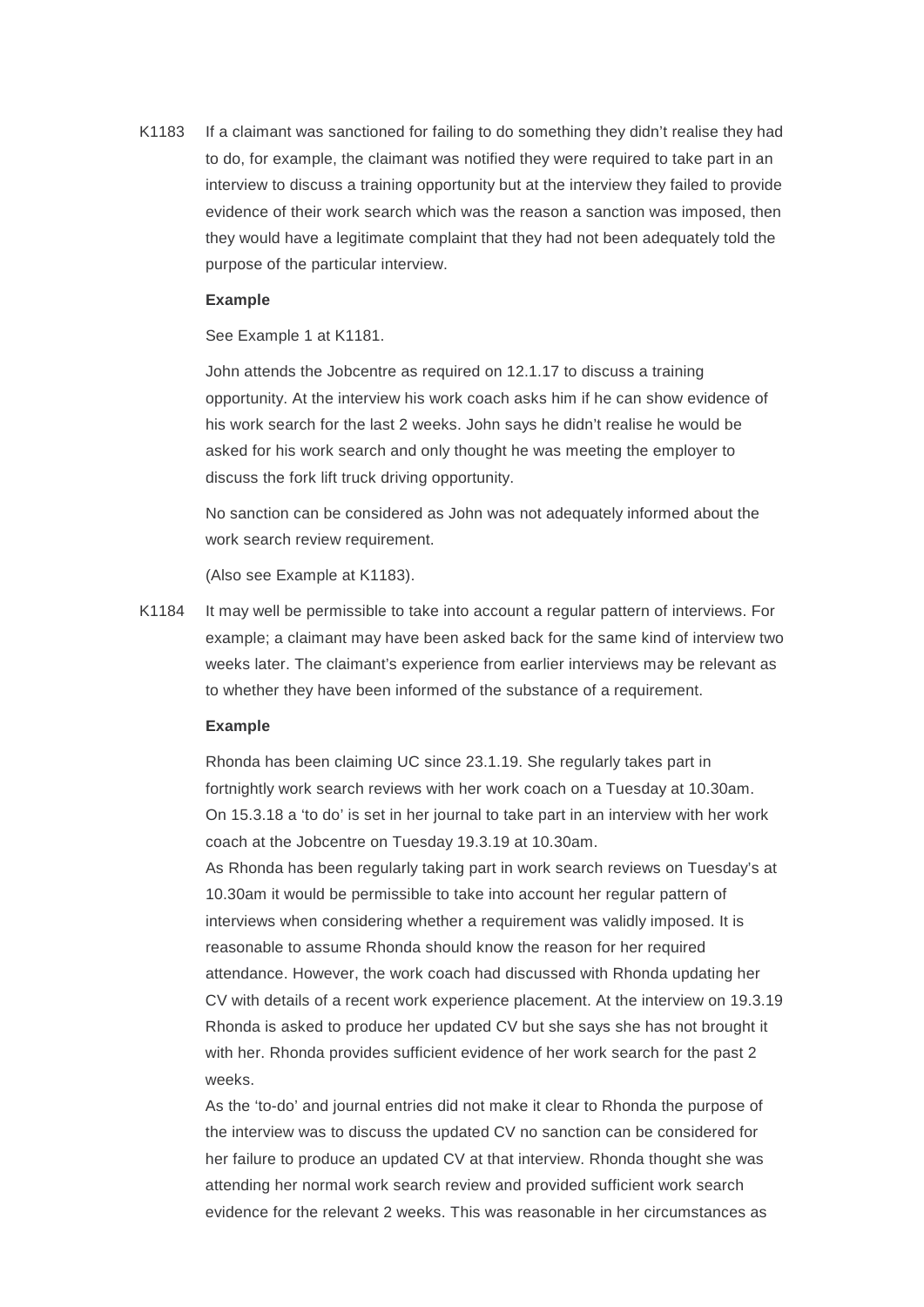the meeting was scheduled for the same day and time of her regular work search reviews.

#### K1185

#### **Participating in an employment programme**

- K1186 In addition to a generic requirement on the claimant commitment to participate in a relevant employment programme, the requirement to notify is usually met by
	- K1187) **and 1.** the issue of a letter and accompanying leaflet (see **Note 2**.) to the claimant by DWP at the point of referral to the relevant employment scheme (also see
	- and place as required **2.** a notification from JCP or the provider to tell the claimant what specific activity they are actually being mandated to do including the specifics of the date, time

**Note 1:** These notifications contain the crucial information required for mandatory participation in an employment scheme. The combined effect of these two notices meet the obligations to properly notify and mirror the requirements in JSA legislation<sup>1</sup> which have been tested in the courts<sup>2</sup> and found to be valid notices within the legal requirements.

**Note 2:** The claimant will also usually be issued with a leaflet outlining the specific scheme, i.e. Sc, sbwa, Youth Obligation, Wp. For example, Wp claimants are issued with an information leaflet which outlines the responsibilities whilst participating in the scheme to include attending meetings and taking phone calls as arranged and completing activities the provider tells the claimant to do.

 **Note 3:** For full guidance on employment schemes see ADM Chapter K5 (Sanctions- low-level sanctions).

> *1 JSA(SAPOE)Regs, reg 5; 2 SSWP v Reilly and Hewstone and SSWP v Jeffrey and Bevan [2016] EWCA Civ 413*

- K1187 In addition to the notifications outlined in ADM K1186 the work coach should have discussed with or advised the claimant
	- **1.** the benefits of participation in a relevant employment scheme,
	- **2.** what is expected of them whilst participating **and**
	- **3.** the consequences of failing to participate

before they are mandated to take part.

 scheme in order to meet the 'prior information requirement' (also see K1151). The **Note 1:** This gives the claimant opportunity to raise any representations about the